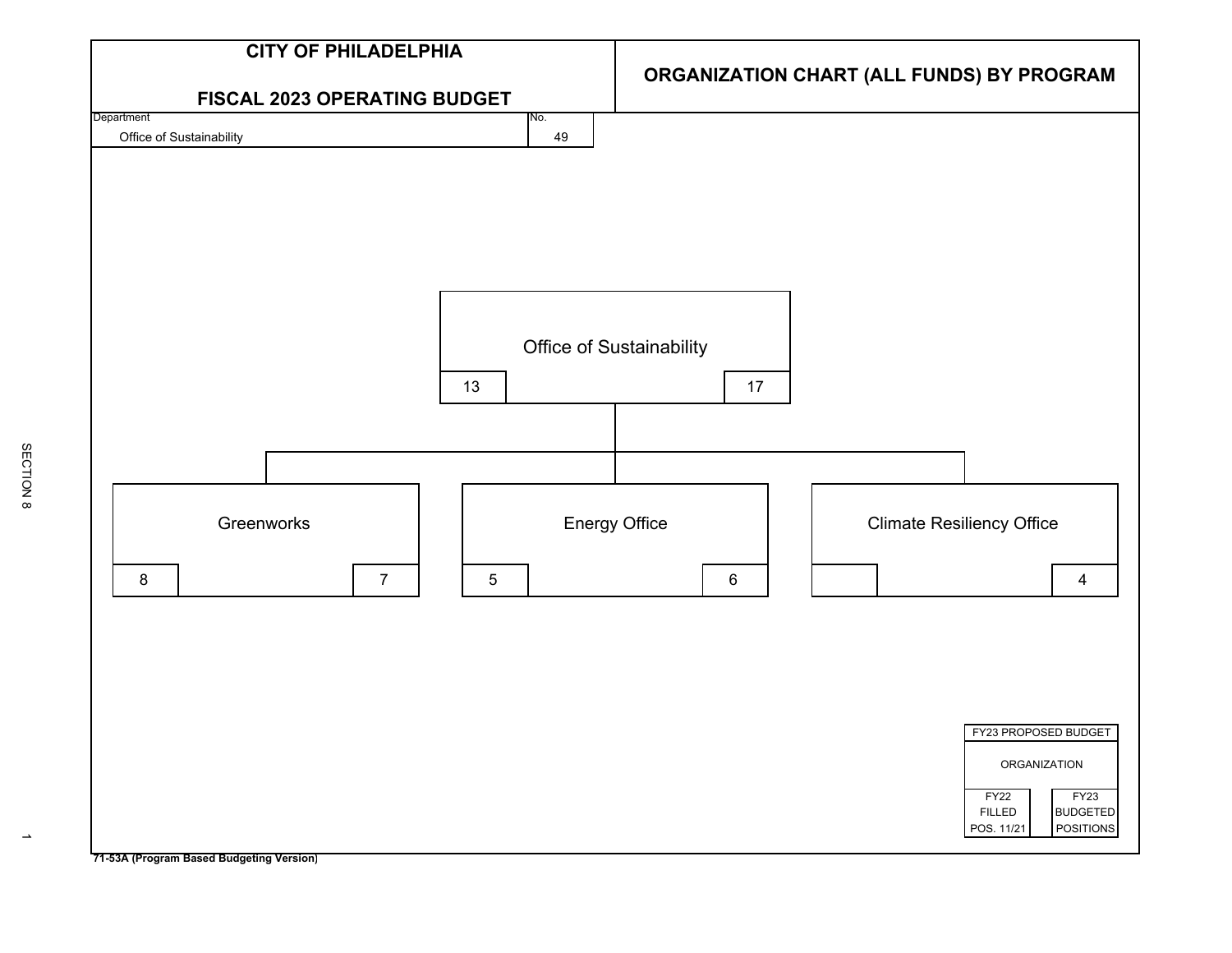### **DEPARTMENTAL SUMMARY BY FUND**

### **FISCAL 2023 OPERATING BUDGET**

| Office of Sustainability<br>Fiscal 2021<br>Fiscal 2022<br>Fiscal 2022<br>Fiscal 2023<br>Increase<br>Actual<br>Original<br>Estimated<br>Proposed<br>or<br>Class<br>Fund<br>Description<br>Obligations<br>Appropriation<br>Obligations<br><b>Budget</b><br>(Decrease)<br>No.<br>(2)<br>(3)<br>(8)<br>(9)<br>(1)<br>(4)<br>(5)<br>(6)<br>(7)<br>01<br><b>Employee Compensation</b><br>100<br>484,422<br>722,621<br>822,993<br>870,116<br>47,123<br>General<br><b>Personal Services</b><br>a)<br>b)<br><b>Employee Benefits</b><br>675,966<br>538,966<br>(267, 600)<br>422,478<br>271,366<br>200<br><b>Purchase of Services</b><br>1,000<br>1,000<br>1,000<br><b>Materials and Supplies</b><br>300<br>400<br>Equipment<br>500<br>Contributions, etc.<br>175,000<br>175,000<br>175,000<br>175,000<br>Payments to Other Funds<br>800<br>1,574,587<br>1,081,900<br>1,537,959<br>1,317,482<br>(220, 477)<br>Total<br>02<br><b>Employee Compensation</b><br>100<br>Water<br>63,873<br>85,874<br>85,874<br>85,874<br><b>Personal Services</b><br>a)<br>b)<br><b>Employee Benefits</b><br>47,000<br>47,000<br>47,000<br>30,000<br>Purchase of Services<br>200<br>300<br><b>Materials and Supplies</b><br>400<br>Equipment<br>500<br>Contributions, etc.<br>800<br>Payments to Other Funds<br>93,873<br>132,874<br>132,874<br>132,874<br>Total<br>$\overline{08}$<br><b>Employee Compensation</b><br>100<br>Grants<br>175,719<br>13,219<br>243,356<br>144,281<br>320,000<br><b>Personal Services</b><br>a)<br>b)<br><b>Employee Benefits</b><br>232,500<br>83,961<br>52,000<br>195,000<br>148,539<br>200<br>Purchase of Services<br>25,000<br>25,000<br>25,000<br>300<br><b>Materials and Supplies</b><br>25,000<br>400<br>Equipment<br>25,000<br>25,000<br>500<br>Contributions, etc.<br>800<br>Payments to Other Funds<br>65,219<br>488,356<br>292,820<br>602,500<br>309,680<br>Total<br>09<br><b>Employee Compensation</b><br>100<br>Aviation<br>63,873<br>80,873<br>80,873<br>80,873<br><b>Personal Services</b><br>a)<br>b)<br><b>Employee Benefits</b><br>30,000<br>30,000<br>30,000<br>24,000<br>200<br>Purchase of Services<br>300<br><b>Materials and Supplies</b><br>400<br>Equipment<br>500<br>Contributions, etc.<br>800<br>Payments to Other Funds<br>87,873<br>110,873<br>110,873<br>110,873<br>Total<br>Employee Compensation<br>100<br><b>Personal Services</b><br>a)<br><b>Employee Benefits</b><br>b)<br>200<br>Purchase of Services<br><b>Materials and Supplies</b><br>300<br>400<br>Equipment<br>500<br>Contributions, etc.<br>800<br>Payments to Other Funds<br>Total<br><b>Employee Compensation</b><br>100<br>222,842<br>1,134,021<br>625,387<br>1,132,724<br>1,356,863<br><b>Personal Services</b><br>a)<br>b)<br><b>Employee Benefits</b><br>764,505<br>(183, 639)<br>Departmental<br>528,478<br>947,966<br>580,866<br>200<br><b>Purchase of Services</b><br>25,000<br>Total<br>26,000<br>1,000<br>26,000<br>300<br><b>Materials and Supplies</b><br>All Funds<br>25,000<br>25,000<br>25,000<br>400<br>Equipment<br>500<br>Contributions, etc.<br>175,000<br>175,000<br>175,000<br>175,000<br>800<br>Payments to Other Funds<br>2,306,690<br>2,074,526<br>2,163,729<br>89,203<br>1,328,865<br>Total | Department |  |  |  | No. |
|-------------------------------------------------------------------------------------------------------------------------------------------------------------------------------------------------------------------------------------------------------------------------------------------------------------------------------------------------------------------------------------------------------------------------------------------------------------------------------------------------------------------------------------------------------------------------------------------------------------------------------------------------------------------------------------------------------------------------------------------------------------------------------------------------------------------------------------------------------------------------------------------------------------------------------------------------------------------------------------------------------------------------------------------------------------------------------------------------------------------------------------------------------------------------------------------------------------------------------------------------------------------------------------------------------------------------------------------------------------------------------------------------------------------------------------------------------------------------------------------------------------------------------------------------------------------------------------------------------------------------------------------------------------------------------------------------------------------------------------------------------------------------------------------------------------------------------------------------------------------------------------------------------------------------------------------------------------------------------------------------------------------------------------------------------------------------------------------------------------------------------------------------------------------------------------------------------------------------------------------------------------------------------------------------------------------------------------------------------------------------------------------------------------------------------------------------------------------------------------------------------------------------------------------------------------------------------------------------------------------------------------------------------------------------------------------------------------------------------------------------------------------------------------------------------------------------------------------------------------------------------------------------------------------------------------------------------------------------------------------------------------------------------------------------------------------------------------------------------------------------------------------------------------------------------------------------------------------|------------|--|--|--|-----|
|                                                                                                                                                                                                                                                                                                                                                                                                                                                                                                                                                                                                                                                                                                                                                                                                                                                                                                                                                                                                                                                                                                                                                                                                                                                                                                                                                                                                                                                                                                                                                                                                                                                                                                                                                                                                                                                                                                                                                                                                                                                                                                                                                                                                                                                                                                                                                                                                                                                                                                                                                                                                                                                                                                                                                                                                                                                                                                                                                                                                                                                                                                                                                                                                                   |            |  |  |  | 49  |
|                                                                                                                                                                                                                                                                                                                                                                                                                                                                                                                                                                                                                                                                                                                                                                                                                                                                                                                                                                                                                                                                                                                                                                                                                                                                                                                                                                                                                                                                                                                                                                                                                                                                                                                                                                                                                                                                                                                                                                                                                                                                                                                                                                                                                                                                                                                                                                                                                                                                                                                                                                                                                                                                                                                                                                                                                                                                                                                                                                                                                                                                                                                                                                                                                   |            |  |  |  |     |
|                                                                                                                                                                                                                                                                                                                                                                                                                                                                                                                                                                                                                                                                                                                                                                                                                                                                                                                                                                                                                                                                                                                                                                                                                                                                                                                                                                                                                                                                                                                                                                                                                                                                                                                                                                                                                                                                                                                                                                                                                                                                                                                                                                                                                                                                                                                                                                                                                                                                                                                                                                                                                                                                                                                                                                                                                                                                                                                                                                                                                                                                                                                                                                                                                   |            |  |  |  |     |
|                                                                                                                                                                                                                                                                                                                                                                                                                                                                                                                                                                                                                                                                                                                                                                                                                                                                                                                                                                                                                                                                                                                                                                                                                                                                                                                                                                                                                                                                                                                                                                                                                                                                                                                                                                                                                                                                                                                                                                                                                                                                                                                                                                                                                                                                                                                                                                                                                                                                                                                                                                                                                                                                                                                                                                                                                                                                                                                                                                                                                                                                                                                                                                                                                   |            |  |  |  |     |
|                                                                                                                                                                                                                                                                                                                                                                                                                                                                                                                                                                                                                                                                                                                                                                                                                                                                                                                                                                                                                                                                                                                                                                                                                                                                                                                                                                                                                                                                                                                                                                                                                                                                                                                                                                                                                                                                                                                                                                                                                                                                                                                                                                                                                                                                                                                                                                                                                                                                                                                                                                                                                                                                                                                                                                                                                                                                                                                                                                                                                                                                                                                                                                                                                   |            |  |  |  |     |
|                                                                                                                                                                                                                                                                                                                                                                                                                                                                                                                                                                                                                                                                                                                                                                                                                                                                                                                                                                                                                                                                                                                                                                                                                                                                                                                                                                                                                                                                                                                                                                                                                                                                                                                                                                                                                                                                                                                                                                                                                                                                                                                                                                                                                                                                                                                                                                                                                                                                                                                                                                                                                                                                                                                                                                                                                                                                                                                                                                                                                                                                                                                                                                                                                   |            |  |  |  |     |
|                                                                                                                                                                                                                                                                                                                                                                                                                                                                                                                                                                                                                                                                                                                                                                                                                                                                                                                                                                                                                                                                                                                                                                                                                                                                                                                                                                                                                                                                                                                                                                                                                                                                                                                                                                                                                                                                                                                                                                                                                                                                                                                                                                                                                                                                                                                                                                                                                                                                                                                                                                                                                                                                                                                                                                                                                                                                                                                                                                                                                                                                                                                                                                                                                   |            |  |  |  |     |
|                                                                                                                                                                                                                                                                                                                                                                                                                                                                                                                                                                                                                                                                                                                                                                                                                                                                                                                                                                                                                                                                                                                                                                                                                                                                                                                                                                                                                                                                                                                                                                                                                                                                                                                                                                                                                                                                                                                                                                                                                                                                                                                                                                                                                                                                                                                                                                                                                                                                                                                                                                                                                                                                                                                                                                                                                                                                                                                                                                                                                                                                                                                                                                                                                   |            |  |  |  |     |
|                                                                                                                                                                                                                                                                                                                                                                                                                                                                                                                                                                                                                                                                                                                                                                                                                                                                                                                                                                                                                                                                                                                                                                                                                                                                                                                                                                                                                                                                                                                                                                                                                                                                                                                                                                                                                                                                                                                                                                                                                                                                                                                                                                                                                                                                                                                                                                                                                                                                                                                                                                                                                                                                                                                                                                                                                                                                                                                                                                                                                                                                                                                                                                                                                   |            |  |  |  |     |
|                                                                                                                                                                                                                                                                                                                                                                                                                                                                                                                                                                                                                                                                                                                                                                                                                                                                                                                                                                                                                                                                                                                                                                                                                                                                                                                                                                                                                                                                                                                                                                                                                                                                                                                                                                                                                                                                                                                                                                                                                                                                                                                                                                                                                                                                                                                                                                                                                                                                                                                                                                                                                                                                                                                                                                                                                                                                                                                                                                                                                                                                                                                                                                                                                   |            |  |  |  |     |
|                                                                                                                                                                                                                                                                                                                                                                                                                                                                                                                                                                                                                                                                                                                                                                                                                                                                                                                                                                                                                                                                                                                                                                                                                                                                                                                                                                                                                                                                                                                                                                                                                                                                                                                                                                                                                                                                                                                                                                                                                                                                                                                                                                                                                                                                                                                                                                                                                                                                                                                                                                                                                                                                                                                                                                                                                                                                                                                                                                                                                                                                                                                                                                                                                   |            |  |  |  |     |
|                                                                                                                                                                                                                                                                                                                                                                                                                                                                                                                                                                                                                                                                                                                                                                                                                                                                                                                                                                                                                                                                                                                                                                                                                                                                                                                                                                                                                                                                                                                                                                                                                                                                                                                                                                                                                                                                                                                                                                                                                                                                                                                                                                                                                                                                                                                                                                                                                                                                                                                                                                                                                                                                                                                                                                                                                                                                                                                                                                                                                                                                                                                                                                                                                   |            |  |  |  |     |
|                                                                                                                                                                                                                                                                                                                                                                                                                                                                                                                                                                                                                                                                                                                                                                                                                                                                                                                                                                                                                                                                                                                                                                                                                                                                                                                                                                                                                                                                                                                                                                                                                                                                                                                                                                                                                                                                                                                                                                                                                                                                                                                                                                                                                                                                                                                                                                                                                                                                                                                                                                                                                                                                                                                                                                                                                                                                                                                                                                                                                                                                                                                                                                                                                   |            |  |  |  |     |
|                                                                                                                                                                                                                                                                                                                                                                                                                                                                                                                                                                                                                                                                                                                                                                                                                                                                                                                                                                                                                                                                                                                                                                                                                                                                                                                                                                                                                                                                                                                                                                                                                                                                                                                                                                                                                                                                                                                                                                                                                                                                                                                                                                                                                                                                                                                                                                                                                                                                                                                                                                                                                                                                                                                                                                                                                                                                                                                                                                                                                                                                                                                                                                                                                   |            |  |  |  |     |
|                                                                                                                                                                                                                                                                                                                                                                                                                                                                                                                                                                                                                                                                                                                                                                                                                                                                                                                                                                                                                                                                                                                                                                                                                                                                                                                                                                                                                                                                                                                                                                                                                                                                                                                                                                                                                                                                                                                                                                                                                                                                                                                                                                                                                                                                                                                                                                                                                                                                                                                                                                                                                                                                                                                                                                                                                                                                                                                                                                                                                                                                                                                                                                                                                   |            |  |  |  |     |
|                                                                                                                                                                                                                                                                                                                                                                                                                                                                                                                                                                                                                                                                                                                                                                                                                                                                                                                                                                                                                                                                                                                                                                                                                                                                                                                                                                                                                                                                                                                                                                                                                                                                                                                                                                                                                                                                                                                                                                                                                                                                                                                                                                                                                                                                                                                                                                                                                                                                                                                                                                                                                                                                                                                                                                                                                                                                                                                                                                                                                                                                                                                                                                                                                   |            |  |  |  |     |
|                                                                                                                                                                                                                                                                                                                                                                                                                                                                                                                                                                                                                                                                                                                                                                                                                                                                                                                                                                                                                                                                                                                                                                                                                                                                                                                                                                                                                                                                                                                                                                                                                                                                                                                                                                                                                                                                                                                                                                                                                                                                                                                                                                                                                                                                                                                                                                                                                                                                                                                                                                                                                                                                                                                                                                                                                                                                                                                                                                                                                                                                                                                                                                                                                   |            |  |  |  |     |
|                                                                                                                                                                                                                                                                                                                                                                                                                                                                                                                                                                                                                                                                                                                                                                                                                                                                                                                                                                                                                                                                                                                                                                                                                                                                                                                                                                                                                                                                                                                                                                                                                                                                                                                                                                                                                                                                                                                                                                                                                                                                                                                                                                                                                                                                                                                                                                                                                                                                                                                                                                                                                                                                                                                                                                                                                                                                                                                                                                                                                                                                                                                                                                                                                   |            |  |  |  |     |
|                                                                                                                                                                                                                                                                                                                                                                                                                                                                                                                                                                                                                                                                                                                                                                                                                                                                                                                                                                                                                                                                                                                                                                                                                                                                                                                                                                                                                                                                                                                                                                                                                                                                                                                                                                                                                                                                                                                                                                                                                                                                                                                                                                                                                                                                                                                                                                                                                                                                                                                                                                                                                                                                                                                                                                                                                                                                                                                                                                                                                                                                                                                                                                                                                   |            |  |  |  |     |
|                                                                                                                                                                                                                                                                                                                                                                                                                                                                                                                                                                                                                                                                                                                                                                                                                                                                                                                                                                                                                                                                                                                                                                                                                                                                                                                                                                                                                                                                                                                                                                                                                                                                                                                                                                                                                                                                                                                                                                                                                                                                                                                                                                                                                                                                                                                                                                                                                                                                                                                                                                                                                                                                                                                                                                                                                                                                                                                                                                                                                                                                                                                                                                                                                   |            |  |  |  |     |
|                                                                                                                                                                                                                                                                                                                                                                                                                                                                                                                                                                                                                                                                                                                                                                                                                                                                                                                                                                                                                                                                                                                                                                                                                                                                                                                                                                                                                                                                                                                                                                                                                                                                                                                                                                                                                                                                                                                                                                                                                                                                                                                                                                                                                                                                                                                                                                                                                                                                                                                                                                                                                                                                                                                                                                                                                                                                                                                                                                                                                                                                                                                                                                                                                   |            |  |  |  |     |
|                                                                                                                                                                                                                                                                                                                                                                                                                                                                                                                                                                                                                                                                                                                                                                                                                                                                                                                                                                                                                                                                                                                                                                                                                                                                                                                                                                                                                                                                                                                                                                                                                                                                                                                                                                                                                                                                                                                                                                                                                                                                                                                                                                                                                                                                                                                                                                                                                                                                                                                                                                                                                                                                                                                                                                                                                                                                                                                                                                                                                                                                                                                                                                                                                   |            |  |  |  |     |
|                                                                                                                                                                                                                                                                                                                                                                                                                                                                                                                                                                                                                                                                                                                                                                                                                                                                                                                                                                                                                                                                                                                                                                                                                                                                                                                                                                                                                                                                                                                                                                                                                                                                                                                                                                                                                                                                                                                                                                                                                                                                                                                                                                                                                                                                                                                                                                                                                                                                                                                                                                                                                                                                                                                                                                                                                                                                                                                                                                                                                                                                                                                                                                                                                   |            |  |  |  |     |
|                                                                                                                                                                                                                                                                                                                                                                                                                                                                                                                                                                                                                                                                                                                                                                                                                                                                                                                                                                                                                                                                                                                                                                                                                                                                                                                                                                                                                                                                                                                                                                                                                                                                                                                                                                                                                                                                                                                                                                                                                                                                                                                                                                                                                                                                                                                                                                                                                                                                                                                                                                                                                                                                                                                                                                                                                                                                                                                                                                                                                                                                                                                                                                                                                   |            |  |  |  |     |
|                                                                                                                                                                                                                                                                                                                                                                                                                                                                                                                                                                                                                                                                                                                                                                                                                                                                                                                                                                                                                                                                                                                                                                                                                                                                                                                                                                                                                                                                                                                                                                                                                                                                                                                                                                                                                                                                                                                                                                                                                                                                                                                                                                                                                                                                                                                                                                                                                                                                                                                                                                                                                                                                                                                                                                                                                                                                                                                                                                                                                                                                                                                                                                                                                   |            |  |  |  |     |
|                                                                                                                                                                                                                                                                                                                                                                                                                                                                                                                                                                                                                                                                                                                                                                                                                                                                                                                                                                                                                                                                                                                                                                                                                                                                                                                                                                                                                                                                                                                                                                                                                                                                                                                                                                                                                                                                                                                                                                                                                                                                                                                                                                                                                                                                                                                                                                                                                                                                                                                                                                                                                                                                                                                                                                                                                                                                                                                                                                                                                                                                                                                                                                                                                   |            |  |  |  |     |
|                                                                                                                                                                                                                                                                                                                                                                                                                                                                                                                                                                                                                                                                                                                                                                                                                                                                                                                                                                                                                                                                                                                                                                                                                                                                                                                                                                                                                                                                                                                                                                                                                                                                                                                                                                                                                                                                                                                                                                                                                                                                                                                                                                                                                                                                                                                                                                                                                                                                                                                                                                                                                                                                                                                                                                                                                                                                                                                                                                                                                                                                                                                                                                                                                   |            |  |  |  |     |
|                                                                                                                                                                                                                                                                                                                                                                                                                                                                                                                                                                                                                                                                                                                                                                                                                                                                                                                                                                                                                                                                                                                                                                                                                                                                                                                                                                                                                                                                                                                                                                                                                                                                                                                                                                                                                                                                                                                                                                                                                                                                                                                                                                                                                                                                                                                                                                                                                                                                                                                                                                                                                                                                                                                                                                                                                                                                                                                                                                                                                                                                                                                                                                                                                   |            |  |  |  |     |
|                                                                                                                                                                                                                                                                                                                                                                                                                                                                                                                                                                                                                                                                                                                                                                                                                                                                                                                                                                                                                                                                                                                                                                                                                                                                                                                                                                                                                                                                                                                                                                                                                                                                                                                                                                                                                                                                                                                                                                                                                                                                                                                                                                                                                                                                                                                                                                                                                                                                                                                                                                                                                                                                                                                                                                                                                                                                                                                                                                                                                                                                                                                                                                                                                   |            |  |  |  |     |
|                                                                                                                                                                                                                                                                                                                                                                                                                                                                                                                                                                                                                                                                                                                                                                                                                                                                                                                                                                                                                                                                                                                                                                                                                                                                                                                                                                                                                                                                                                                                                                                                                                                                                                                                                                                                                                                                                                                                                                                                                                                                                                                                                                                                                                                                                                                                                                                                                                                                                                                                                                                                                                                                                                                                                                                                                                                                                                                                                                                                                                                                                                                                                                                                                   |            |  |  |  |     |
|                                                                                                                                                                                                                                                                                                                                                                                                                                                                                                                                                                                                                                                                                                                                                                                                                                                                                                                                                                                                                                                                                                                                                                                                                                                                                                                                                                                                                                                                                                                                                                                                                                                                                                                                                                                                                                                                                                                                                                                                                                                                                                                                                                                                                                                                                                                                                                                                                                                                                                                                                                                                                                                                                                                                                                                                                                                                                                                                                                                                                                                                                                                                                                                                                   |            |  |  |  |     |
|                                                                                                                                                                                                                                                                                                                                                                                                                                                                                                                                                                                                                                                                                                                                                                                                                                                                                                                                                                                                                                                                                                                                                                                                                                                                                                                                                                                                                                                                                                                                                                                                                                                                                                                                                                                                                                                                                                                                                                                                                                                                                                                                                                                                                                                                                                                                                                                                                                                                                                                                                                                                                                                                                                                                                                                                                                                                                                                                                                                                                                                                                                                                                                                                                   |            |  |  |  |     |
|                                                                                                                                                                                                                                                                                                                                                                                                                                                                                                                                                                                                                                                                                                                                                                                                                                                                                                                                                                                                                                                                                                                                                                                                                                                                                                                                                                                                                                                                                                                                                                                                                                                                                                                                                                                                                                                                                                                                                                                                                                                                                                                                                                                                                                                                                                                                                                                                                                                                                                                                                                                                                                                                                                                                                                                                                                                                                                                                                                                                                                                                                                                                                                                                                   |            |  |  |  |     |
|                                                                                                                                                                                                                                                                                                                                                                                                                                                                                                                                                                                                                                                                                                                                                                                                                                                                                                                                                                                                                                                                                                                                                                                                                                                                                                                                                                                                                                                                                                                                                                                                                                                                                                                                                                                                                                                                                                                                                                                                                                                                                                                                                                                                                                                                                                                                                                                                                                                                                                                                                                                                                                                                                                                                                                                                                                                                                                                                                                                                                                                                                                                                                                                                                   |            |  |  |  |     |
|                                                                                                                                                                                                                                                                                                                                                                                                                                                                                                                                                                                                                                                                                                                                                                                                                                                                                                                                                                                                                                                                                                                                                                                                                                                                                                                                                                                                                                                                                                                                                                                                                                                                                                                                                                                                                                                                                                                                                                                                                                                                                                                                                                                                                                                                                                                                                                                                                                                                                                                                                                                                                                                                                                                                                                                                                                                                                                                                                                                                                                                                                                                                                                                                                   |            |  |  |  |     |
|                                                                                                                                                                                                                                                                                                                                                                                                                                                                                                                                                                                                                                                                                                                                                                                                                                                                                                                                                                                                                                                                                                                                                                                                                                                                                                                                                                                                                                                                                                                                                                                                                                                                                                                                                                                                                                                                                                                                                                                                                                                                                                                                                                                                                                                                                                                                                                                                                                                                                                                                                                                                                                                                                                                                                                                                                                                                                                                                                                                                                                                                                                                                                                                                                   |            |  |  |  |     |
|                                                                                                                                                                                                                                                                                                                                                                                                                                                                                                                                                                                                                                                                                                                                                                                                                                                                                                                                                                                                                                                                                                                                                                                                                                                                                                                                                                                                                                                                                                                                                                                                                                                                                                                                                                                                                                                                                                                                                                                                                                                                                                                                                                                                                                                                                                                                                                                                                                                                                                                                                                                                                                                                                                                                                                                                                                                                                                                                                                                                                                                                                                                                                                                                                   |            |  |  |  |     |
|                                                                                                                                                                                                                                                                                                                                                                                                                                                                                                                                                                                                                                                                                                                                                                                                                                                                                                                                                                                                                                                                                                                                                                                                                                                                                                                                                                                                                                                                                                                                                                                                                                                                                                                                                                                                                                                                                                                                                                                                                                                                                                                                                                                                                                                                                                                                                                                                                                                                                                                                                                                                                                                                                                                                                                                                                                                                                                                                                                                                                                                                                                                                                                                                                   |            |  |  |  |     |
|                                                                                                                                                                                                                                                                                                                                                                                                                                                                                                                                                                                                                                                                                                                                                                                                                                                                                                                                                                                                                                                                                                                                                                                                                                                                                                                                                                                                                                                                                                                                                                                                                                                                                                                                                                                                                                                                                                                                                                                                                                                                                                                                                                                                                                                                                                                                                                                                                                                                                                                                                                                                                                                                                                                                                                                                                                                                                                                                                                                                                                                                                                                                                                                                                   |            |  |  |  |     |
|                                                                                                                                                                                                                                                                                                                                                                                                                                                                                                                                                                                                                                                                                                                                                                                                                                                                                                                                                                                                                                                                                                                                                                                                                                                                                                                                                                                                                                                                                                                                                                                                                                                                                                                                                                                                                                                                                                                                                                                                                                                                                                                                                                                                                                                                                                                                                                                                                                                                                                                                                                                                                                                                                                                                                                                                                                                                                                                                                                                                                                                                                                                                                                                                                   |            |  |  |  |     |
|                                                                                                                                                                                                                                                                                                                                                                                                                                                                                                                                                                                                                                                                                                                                                                                                                                                                                                                                                                                                                                                                                                                                                                                                                                                                                                                                                                                                                                                                                                                                                                                                                                                                                                                                                                                                                                                                                                                                                                                                                                                                                                                                                                                                                                                                                                                                                                                                                                                                                                                                                                                                                                                                                                                                                                                                                                                                                                                                                                                                                                                                                                                                                                                                                   |            |  |  |  |     |
|                                                                                                                                                                                                                                                                                                                                                                                                                                                                                                                                                                                                                                                                                                                                                                                                                                                                                                                                                                                                                                                                                                                                                                                                                                                                                                                                                                                                                                                                                                                                                                                                                                                                                                                                                                                                                                                                                                                                                                                                                                                                                                                                                                                                                                                                                                                                                                                                                                                                                                                                                                                                                                                                                                                                                                                                                                                                                                                                                                                                                                                                                                                                                                                                                   |            |  |  |  |     |
|                                                                                                                                                                                                                                                                                                                                                                                                                                                                                                                                                                                                                                                                                                                                                                                                                                                                                                                                                                                                                                                                                                                                                                                                                                                                                                                                                                                                                                                                                                                                                                                                                                                                                                                                                                                                                                                                                                                                                                                                                                                                                                                                                                                                                                                                                                                                                                                                                                                                                                                                                                                                                                                                                                                                                                                                                                                                                                                                                                                                                                                                                                                                                                                                                   |            |  |  |  |     |
|                                                                                                                                                                                                                                                                                                                                                                                                                                                                                                                                                                                                                                                                                                                                                                                                                                                                                                                                                                                                                                                                                                                                                                                                                                                                                                                                                                                                                                                                                                                                                                                                                                                                                                                                                                                                                                                                                                                                                                                                                                                                                                                                                                                                                                                                                                                                                                                                                                                                                                                                                                                                                                                                                                                                                                                                                                                                                                                                                                                                                                                                                                                                                                                                                   |            |  |  |  |     |
|                                                                                                                                                                                                                                                                                                                                                                                                                                                                                                                                                                                                                                                                                                                                                                                                                                                                                                                                                                                                                                                                                                                                                                                                                                                                                                                                                                                                                                                                                                                                                                                                                                                                                                                                                                                                                                                                                                                                                                                                                                                                                                                                                                                                                                                                                                                                                                                                                                                                                                                                                                                                                                                                                                                                                                                                                                                                                                                                                                                                                                                                                                                                                                                                                   |            |  |  |  |     |
|                                                                                                                                                                                                                                                                                                                                                                                                                                                                                                                                                                                                                                                                                                                                                                                                                                                                                                                                                                                                                                                                                                                                                                                                                                                                                                                                                                                                                                                                                                                                                                                                                                                                                                                                                                                                                                                                                                                                                                                                                                                                                                                                                                                                                                                                                                                                                                                                                                                                                                                                                                                                                                                                                                                                                                                                                                                                                                                                                                                                                                                                                                                                                                                                                   |            |  |  |  |     |
|                                                                                                                                                                                                                                                                                                                                                                                                                                                                                                                                                                                                                                                                                                                                                                                                                                                                                                                                                                                                                                                                                                                                                                                                                                                                                                                                                                                                                                                                                                                                                                                                                                                                                                                                                                                                                                                                                                                                                                                                                                                                                                                                                                                                                                                                                                                                                                                                                                                                                                                                                                                                                                                                                                                                                                                                                                                                                                                                                                                                                                                                                                                                                                                                                   |            |  |  |  |     |
|                                                                                                                                                                                                                                                                                                                                                                                                                                                                                                                                                                                                                                                                                                                                                                                                                                                                                                                                                                                                                                                                                                                                                                                                                                                                                                                                                                                                                                                                                                                                                                                                                                                                                                                                                                                                                                                                                                                                                                                                                                                                                                                                                                                                                                                                                                                                                                                                                                                                                                                                                                                                                                                                                                                                                                                                                                                                                                                                                                                                                                                                                                                                                                                                                   |            |  |  |  |     |
|                                                                                                                                                                                                                                                                                                                                                                                                                                                                                                                                                                                                                                                                                                                                                                                                                                                                                                                                                                                                                                                                                                                                                                                                                                                                                                                                                                                                                                                                                                                                                                                                                                                                                                                                                                                                                                                                                                                                                                                                                                                                                                                                                                                                                                                                                                                                                                                                                                                                                                                                                                                                                                                                                                                                                                                                                                                                                                                                                                                                                                                                                                                                                                                                                   |            |  |  |  |     |
|                                                                                                                                                                                                                                                                                                                                                                                                                                                                                                                                                                                                                                                                                                                                                                                                                                                                                                                                                                                                                                                                                                                                                                                                                                                                                                                                                                                                                                                                                                                                                                                                                                                                                                                                                                                                                                                                                                                                                                                                                                                                                                                                                                                                                                                                                                                                                                                                                                                                                                                                                                                                                                                                                                                                                                                                                                                                                                                                                                                                                                                                                                                                                                                                                   |            |  |  |  |     |
|                                                                                                                                                                                                                                                                                                                                                                                                                                                                                                                                                                                                                                                                                                                                                                                                                                                                                                                                                                                                                                                                                                                                                                                                                                                                                                                                                                                                                                                                                                                                                                                                                                                                                                                                                                                                                                                                                                                                                                                                                                                                                                                                                                                                                                                                                                                                                                                                                                                                                                                                                                                                                                                                                                                                                                                                                                                                                                                                                                                                                                                                                                                                                                                                                   |            |  |  |  |     |
|                                                                                                                                                                                                                                                                                                                                                                                                                                                                                                                                                                                                                                                                                                                                                                                                                                                                                                                                                                                                                                                                                                                                                                                                                                                                                                                                                                                                                                                                                                                                                                                                                                                                                                                                                                                                                                                                                                                                                                                                                                                                                                                                                                                                                                                                                                                                                                                                                                                                                                                                                                                                                                                                                                                                                                                                                                                                                                                                                                                                                                                                                                                                                                                                                   |            |  |  |  |     |
|                                                                                                                                                                                                                                                                                                                                                                                                                                                                                                                                                                                                                                                                                                                                                                                                                                                                                                                                                                                                                                                                                                                                                                                                                                                                                                                                                                                                                                                                                                                                                                                                                                                                                                                                                                                                                                                                                                                                                                                                                                                                                                                                                                                                                                                                                                                                                                                                                                                                                                                                                                                                                                                                                                                                                                                                                                                                                                                                                                                                                                                                                                                                                                                                                   |            |  |  |  |     |
|                                                                                                                                                                                                                                                                                                                                                                                                                                                                                                                                                                                                                                                                                                                                                                                                                                                                                                                                                                                                                                                                                                                                                                                                                                                                                                                                                                                                                                                                                                                                                                                                                                                                                                                                                                                                                                                                                                                                                                                                                                                                                                                                                                                                                                                                                                                                                                                                                                                                                                                                                                                                                                                                                                                                                                                                                                                                                                                                                                                                                                                                                                                                                                                                                   |            |  |  |  |     |
|                                                                                                                                                                                                                                                                                                                                                                                                                                                                                                                                                                                                                                                                                                                                                                                                                                                                                                                                                                                                                                                                                                                                                                                                                                                                                                                                                                                                                                                                                                                                                                                                                                                                                                                                                                                                                                                                                                                                                                                                                                                                                                                                                                                                                                                                                                                                                                                                                                                                                                                                                                                                                                                                                                                                                                                                                                                                                                                                                                                                                                                                                                                                                                                                                   |            |  |  |  |     |
|                                                                                                                                                                                                                                                                                                                                                                                                                                                                                                                                                                                                                                                                                                                                                                                                                                                                                                                                                                                                                                                                                                                                                                                                                                                                                                                                                                                                                                                                                                                                                                                                                                                                                                                                                                                                                                                                                                                                                                                                                                                                                                                                                                                                                                                                                                                                                                                                                                                                                                                                                                                                                                                                                                                                                                                                                                                                                                                                                                                                                                                                                                                                                                                                                   |            |  |  |  |     |
|                                                                                                                                                                                                                                                                                                                                                                                                                                                                                                                                                                                                                                                                                                                                                                                                                                                                                                                                                                                                                                                                                                                                                                                                                                                                                                                                                                                                                                                                                                                                                                                                                                                                                                                                                                                                                                                                                                                                                                                                                                                                                                                                                                                                                                                                                                                                                                                                                                                                                                                                                                                                                                                                                                                                                                                                                                                                                                                                                                                                                                                                                                                                                                                                                   |            |  |  |  |     |
|                                                                                                                                                                                                                                                                                                                                                                                                                                                                                                                                                                                                                                                                                                                                                                                                                                                                                                                                                                                                                                                                                                                                                                                                                                                                                                                                                                                                                                                                                                                                                                                                                                                                                                                                                                                                                                                                                                                                                                                                                                                                                                                                                                                                                                                                                                                                                                                                                                                                                                                                                                                                                                                                                                                                                                                                                                                                                                                                                                                                                                                                                                                                                                                                                   |            |  |  |  |     |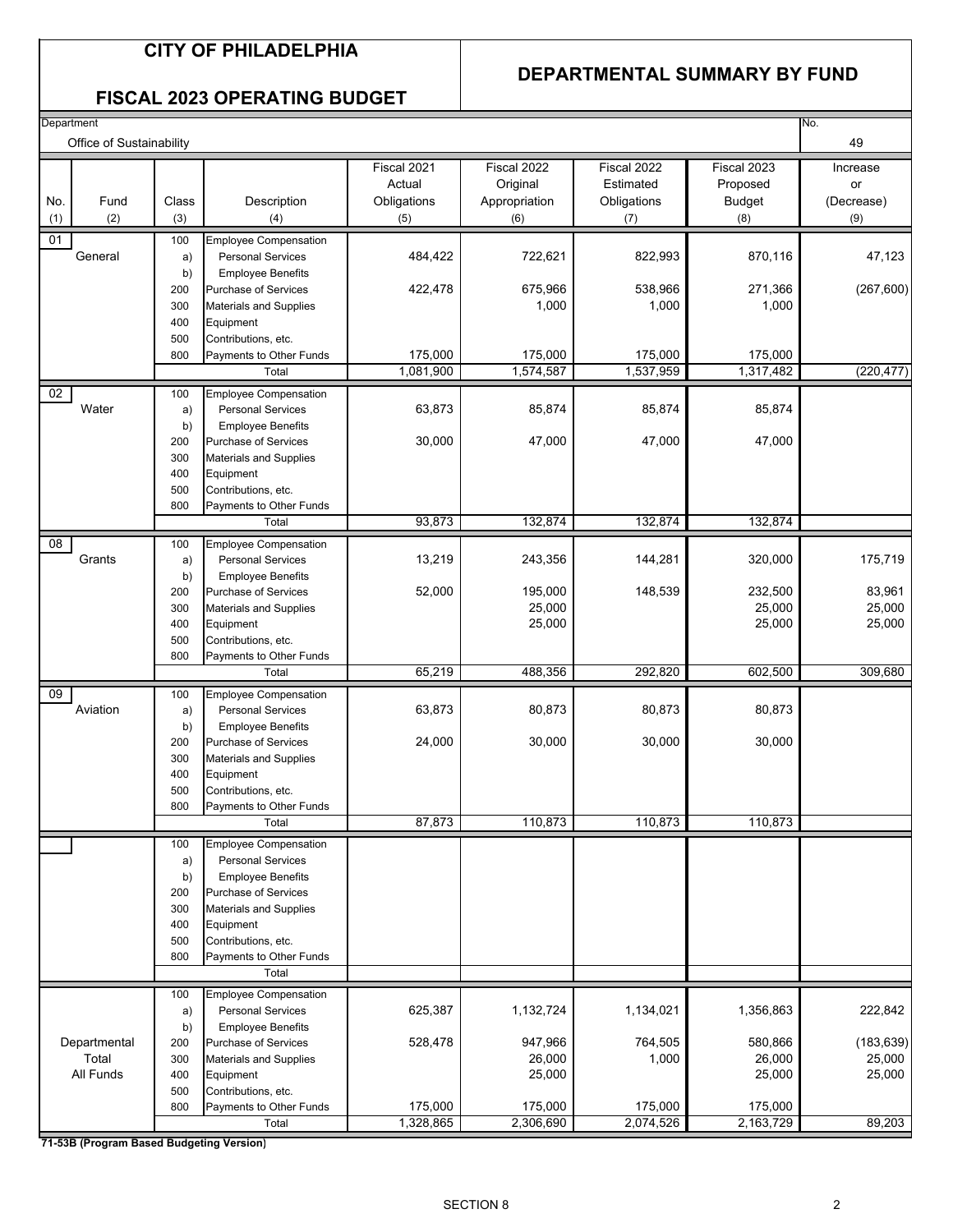### FISCAL 2023 OPERATING BUDGET | ALL FUNDS

### **CITY OF PHILADELPHIA DEPARTMENTAL SUMMARY INCREASES AND DECREASES**

| Department<br>Office of Sustainability                                                                      |            |            |              |       |         | No.<br>49  |
|-------------------------------------------------------------------------------------------------------------|------------|------------|--------------|-------|---------|------------|
|                                                                                                             | Class      | Class      | <b>Class</b> | Class | Other   |            |
| <b>Budget Comments</b>                                                                                      | 100        | 200        | 300/400      | 500   | Classes | Total      |
| (1)                                                                                                         | (2)        | (3)        | (4)          | (5)   | (6)     | (7)        |
| <b>General Fund:</b>                                                                                        |            |            |              |       |         |            |
| Environmental Justice Support (FY22 Only)                                                                   |            | (202, 600) |              |       |         | (202, 600) |
| Exempt Wage Increase                                                                                        | 9,202      |            |              |       |         | 9,202      |
| <b>Exempt Other Payroll Increases</b>                                                                       | 1,394      |            |              |       |         | 1,394      |
| COVID Vaccine Bonus (FY22 Only)                                                                             | (2,805)    |            |              |       |         | (2,805)    |
| <b>Building Monitoring Program Manager</b>                                                                  | 39,332     | (65,000)   |              |       |         | (25, 668)  |
| Shift Class 100 to new program within OOS                                                                   | (249, 209) |            |              |       |         | (249, 209) |
| Establish Climate Resiliency Program                                                                        | 249,209    |            |              |       |         | 249,209    |
|                                                                                                             |            |            |              |       |         |            |
| Subtotal:                                                                                                   | 47,123     | (267, 600) |              |       |         | (220, 477) |
| <b>Grant Fund</b>                                                                                           |            |            |              |       |         |            |
|                                                                                                             |            |            |              |       |         |            |
| Increase appropriations for extended and anticipated<br>grants/ decrease appropriations for expired grants: |            |            |              |       |         |            |
| <b>Community Composting &amp; Organics Diversity</b>                                                        | (32, 413)  |            |              |       |         | (32, 413)  |
| <b>Climate Resiliency Fellow</b>                                                                            | (44, 368)  |            |              |       |         | (44, 368)  |
| <b>High Heat Disparity Project</b>                                                                          |            | (2, 289)   |              |       |         | (2, 289)   |
| <b>Equity Diversity Inclusion Fellowship</b>                                                                | (5,000)    |            |              |       |         | (5,000)    |
| Lower Schuylkill Place Based Initiative                                                                     | 42,500     | 82,500     |              |       |         | 125,000    |
| <b>PGW Diversification Study</b>                                                                            |            | (146, 250) |              |       |         | (146, 250) |
| Food Policy Counsel Operational Support                                                                     | 65,000     |            |              |       |         | 65,000     |
| <b>Anticipated Grants</b>                                                                                   | 150,000    | 150,000    | 50,000       |       |         | 350,000    |
| Subtotal:                                                                                                   | 175,719    | 83,961     | 50,000       |       |         | 309,680    |
|                                                                                                             |            |            |              |       |         |            |
| <b>Total All Funds</b>                                                                                      | 222,842    | (183, 639) | 50,000       |       |         | 89,203     |
|                                                                                                             |            |            |              |       |         |            |
|                                                                                                             |            |            |              |       |         |            |
|                                                                                                             |            |            |              |       |         |            |
|                                                                                                             |            |            |              |       |         |            |
|                                                                                                             |            |            |              |       |         |            |
|                                                                                                             |            |            |              |       |         |            |
|                                                                                                             |            |            |              |       |         |            |
|                                                                                                             |            |            |              |       |         |            |
|                                                                                                             |            |            |              |       |         |            |
|                                                                                                             |            |            |              |       |         |            |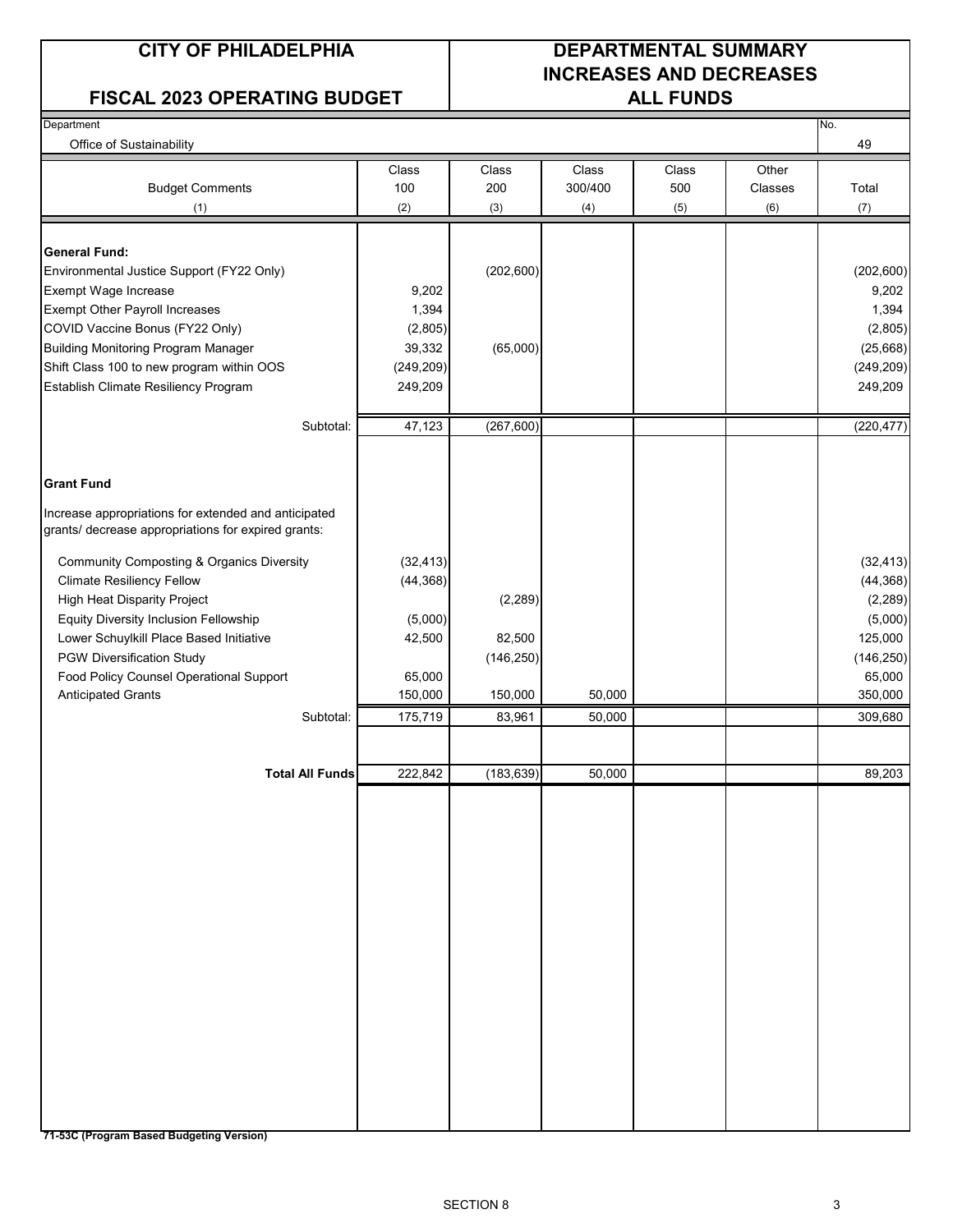### **CITY OF PHILADELPHIA DEPARTMENTAL SUMMARY PERSONAL SERVICES**

### **FISCAL 2023 OPERATING BUDGET**

|                          | Department                                                         |           |             |           |             | No.       |           |             |                 |                 |
|--------------------------|--------------------------------------------------------------------|-----------|-------------|-----------|-------------|-----------|-----------|-------------|-----------------|-----------------|
| Office of Sustainability |                                                                    |           |             |           |             |           |           | 49          |                 |                 |
|                          |                                                                    |           | Fiscal 2021 |           | Fiscal 2022 |           |           | Fiscal 2023 | Increase        | Increase        |
| Line                     |                                                                    | Actual    | Actual      | Budgeted  | Estimated   | Increment | Budgeted  | Department  | (Decrease)      | (Decrease)      |
| No.                      | Category                                                           | Positions | Obligations | Positions | Obligations | Run-PPE   | Positions | Request     | in Pos.         | in Requirements |
|                          |                                                                    | 6/30/21   |             |           |             | 11/28/21  |           |             | (Col. 8 less 5) | (Col. 9 less 6) |
| (1)                      | (2)                                                                | (3)       | (4)         | (5)       | (6)         | (7)       | (8)       | (9)         | (10)            | (11)            |
|                          | A. Summary by Object Classification - All Funds                    |           |             |           |             |           |           |             |                 |                 |
| $\mathbf{1}$             | Lump Sum                                                           |           | 1,459       |           | 7,443       |           |           |             |                 | (7, 443)        |
| $\boldsymbol{2}$         | Full Time                                                          | 10        | 624,050     | 13        | 1,095,078   | 13        | 17        | 1,356,863   | 4               | 261,785         |
| 3                        | Bonus, Gross Adj.                                                  |           | (122)       |           |             |           |           |             |                 |                 |
| $\overline{4}$           | PT, Temp/Seas, Bd, SCG                                             |           |             |           | 31,500      |           |           |             |                 | (31,500)        |
| 5                        | Overtime                                                           |           |             |           |             |           |           |             |                 |                 |
| 6                        | Holiday Overtime                                                   |           |             |           |             |           |           |             |                 |                 |
| $\overline{7}$           | Shift/Stress                                                       |           |             |           |             |           |           |             |                 |                 |
| 8                        | H&L, IOD, LT-Sick                                                  |           |             |           |             |           |           |             |                 |                 |
| $\boldsymbol{9}$         |                                                                    |           |             |           |             |           |           |             |                 |                 |
|                          | Total                                                              | 10        | 625,387     | 13        | 1,134,021   | 13        | 17        | 1,356,863   | 4               | 222,842         |
|                          | B. Summary of Uniformed Personnel Included in Above - All Funds    |           |             |           |             |           |           |             |                 |                 |
| $\mathbf{1}$             | Lump Sum                                                           |           |             |           |             |           |           |             |                 |                 |
| $\overline{2}$           | Full Time - Uniform                                                |           |             |           |             |           |           |             |                 |                 |
| 3                        | Bonus, Gross Adj.                                                  |           |             |           |             |           |           |             |                 |                 |
| $\overline{4}$           | PT, Temp/Seas, Bd, SCG                                             |           |             |           |             |           |           |             |                 |                 |
| 5                        | Overtime - Uniform                                                 |           |             |           |             |           |           |             |                 |                 |
| 6                        | Unused Uniform Leave                                               |           |             |           |             |           |           |             |                 |                 |
| $\overline{7}$           | Shift/Stress                                                       |           |             |           |             |           |           |             |                 |                 |
| 8                        | H&L, IOD, LT-Sick                                                  |           |             |           |             |           |           |             |                 |                 |
| 9                        |                                                                    |           |             |           |             |           |           |             |                 |                 |
|                          | Total                                                              |           |             |           |             |           |           |             |                 |                 |
|                          | C. Summary by Object Classification - General Fund                 |           |             |           |             |           |           |             |                 |                 |
| $\overline{1}$           | Lump Sum                                                           |           | 1,459       |           | 7,443       |           |           |             |                 | (7, 443)        |
| $\overline{2}$           | <b>Full Time</b>                                                   | 8         | 483,085     | 12        | 784,050     | 11        | 15        | 870,116     | 3               | 86,066          |
| 3                        | Bonus, Gross Adj.                                                  |           | (122)       |           |             |           |           |             |                 |                 |
| 4                        | PT, Temp/Seas, Bd, SCG                                             |           |             |           | 31,500      |           |           |             |                 | (31,500)        |
| 5                        | Overtime                                                           |           |             |           |             |           |           |             |                 |                 |
| 6                        | <b>Holiday Overtime</b>                                            |           |             |           |             |           |           |             |                 |                 |
| $\overline{7}$           | Shift/Stress                                                       |           |             |           |             |           |           |             |                 |                 |
| 8                        | H&L, IOD, LT-Sick                                                  |           |             |           |             |           |           |             |                 |                 |
| 9                        |                                                                    |           |             |           |             |           |           |             |                 |                 |
|                          | Total                                                              | 8         | 484,422     | 12        | 822,993     | 11        | 15        | 870,116     | 3               | 47,123          |
|                          | D. Summary of Uniformed Personnel Included in Above - General Fund |           |             |           |             |           |           |             |                 |                 |
| $\mathbf{1}$             | Lump Sum                                                           |           |             |           |             |           |           |             |                 |                 |
| $\overline{2}$           | Full Time - Uniform                                                |           |             |           |             |           |           |             |                 |                 |
| 3<br>$\overline{4}$      | Bonus, Gross Adj.<br>PT, Temp/Seas, Bd, SCG                        |           |             |           |             |           |           |             |                 |                 |
|                          |                                                                    |           |             |           |             |           |           |             |                 |                 |
| 5                        | Overtime - Uniform<br><b>Unused Uniform Leave</b>                  |           |             |           |             |           |           |             |                 |                 |
| 6                        |                                                                    |           |             |           |             |           |           |             |                 |                 |
| $\overline{7}$           | Shift/Stress                                                       |           |             |           |             |           |           |             |                 |                 |
| 8                        | H&L, IOD, LT-Sick                                                  |           |             |           |             |           |           |             |                 |                 |
| 9                        | Total                                                              |           |             |           |             |           |           |             |                 |                 |
|                          | 71-53D (Program Based Budgeting Version)                           |           |             |           |             |           |           |             |                 |                 |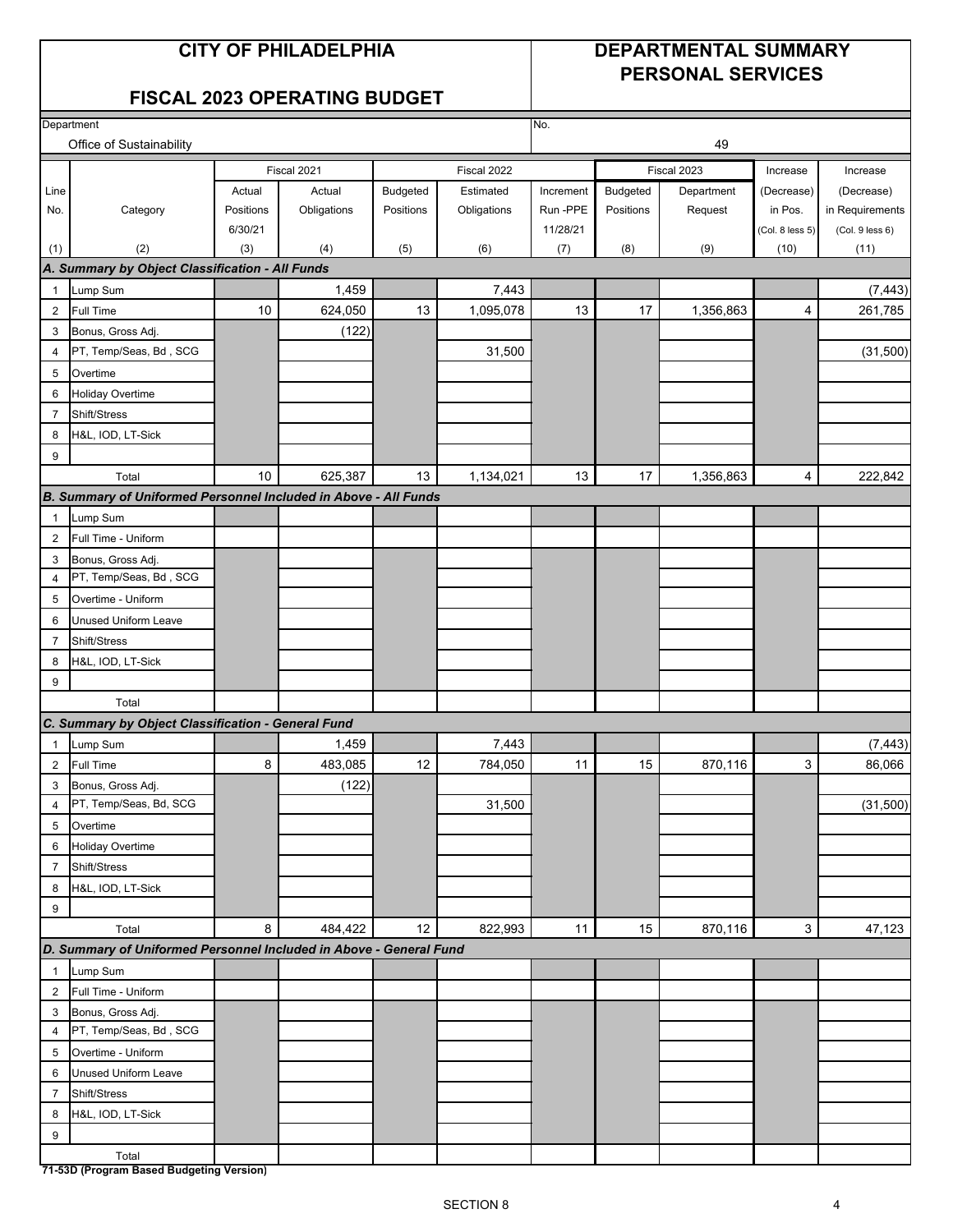| <b>CITY OF PHILADELPHIA</b>                                                                                                                                                                                                                                                                                                                                                                                                                                                                                                                                                                                                                                                                                                                                                                                                                                                                                                                                                                                                                                                                                                                                                                                                                                                                                                                                                             |                             |                             |                     |             |
|-----------------------------------------------------------------------------------------------------------------------------------------------------------------------------------------------------------------------------------------------------------------------------------------------------------------------------------------------------------------------------------------------------------------------------------------------------------------------------------------------------------------------------------------------------------------------------------------------------------------------------------------------------------------------------------------------------------------------------------------------------------------------------------------------------------------------------------------------------------------------------------------------------------------------------------------------------------------------------------------------------------------------------------------------------------------------------------------------------------------------------------------------------------------------------------------------------------------------------------------------------------------------------------------------------------------------------------------------------------------------------------------|-----------------------------|-----------------------------|---------------------|-------------|
| <b>FISCAL 2023 OPERATING BUDGET</b>                                                                                                                                                                                                                                                                                                                                                                                                                                                                                                                                                                                                                                                                                                                                                                                                                                                                                                                                                                                                                                                                                                                                                                                                                                                                                                                                                     |                             | <b>PERFORMANCE MEASURES</b> |                     |             |
| Department<br>No.                                                                                                                                                                                                                                                                                                                                                                                                                                                                                                                                                                                                                                                                                                                                                                                                                                                                                                                                                                                                                                                                                                                                                                                                                                                                                                                                                                       | Program                     |                             |                     | No.         |
| Office of Sustainability                                                                                                                                                                                                                                                                                                                                                                                                                                                                                                                                                                                                                                                                                                                                                                                                                                                                                                                                                                                                                                                                                                                                                                                                                                                                                                                                                                | 49 Greenworks               |                             |                     | 01          |
|                                                                                                                                                                                                                                                                                                                                                                                                                                                                                                                                                                                                                                                                                                                                                                                                                                                                                                                                                                                                                                                                                                                                                                                                                                                                                                                                                                                         | <b>Program Description</b>  |                             |                     |             |
| Greenworks is the City's comprehensive sustainability plan, and staff implemented Greenworks policies, programs and projects in areas such<br>as climate change, natural resources, air quality, waste management, food access, transportation, and green jobs.                                                                                                                                                                                                                                                                                                                                                                                                                                                                                                                                                                                                                                                                                                                                                                                                                                                                                                                                                                                                                                                                                                                         |                             |                             |                     |             |
|                                                                                                                                                                                                                                                                                                                                                                                                                                                                                                                                                                                                                                                                                                                                                                                                                                                                                                                                                                                                                                                                                                                                                                                                                                                                                                                                                                                         | <b>Program Objectives</b>   |                             |                     |             |
| Reduce citywide greenhouse gas emissions from buildings consistent with Mayor's goal of achieving carbon neutrality by 2050 by conducting<br>the first compliance period for the Building Energy Performance Program (BEPP) and exploring opportunities to ensure local, minority-owned<br>businesses are benefitting from economic opportunities created through BEPP.<br>- Advance policies and programs that support the City's zero waste goal by 2035 by reducing the creation of waste and creating circularity or<br>reuse for waste materials.<br>- Hiring and onboarding a permanent Fod Policy Advisory Council (FPAC) Manager, creating a more just and equitable food system by<br>improving FPAC operations to center the voices of those most impacted by the food system in advising the City on food policy, and elevating<br>food as City strategic initiative, including improving collaboration among City departments around land access and ownership, food supply<br>chain analysis, workforce and economic development opportunities, and food security and public benefits.<br>- Advance OOS's commitment to racial justice both through internal policies and practices and through thoughtful equitable community<br>engagement practices. As climate change is an issue of racial and social justice, disproportionately impacting people of color and lower |                             |                             |                     |             |
|                                                                                                                                                                                                                                                                                                                                                                                                                                                                                                                                                                                                                                                                                                                                                                                                                                                                                                                                                                                                                                                                                                                                                                                                                                                                                                                                                                                         |                             |                             |                     |             |
|                                                                                                                                                                                                                                                                                                                                                                                                                                                                                                                                                                                                                                                                                                                                                                                                                                                                                                                                                                                                                                                                                                                                                                                                                                                                                                                                                                                         | <b>Performance Measures</b> |                             |                     |             |
|                                                                                                                                                                                                                                                                                                                                                                                                                                                                                                                                                                                                                                                                                                                                                                                                                                                                                                                                                                                                                                                                                                                                                                                                                                                                                                                                                                                         | Fiscal 2021                 | Fiscal 2022                 | Fiscal 2022         | Fiscal 2023 |
| Description                                                                                                                                                                                                                                                                                                                                                                                                                                                                                                                                                                                                                                                                                                                                                                                                                                                                                                                                                                                                                                                                                                                                                                                                                                                                                                                                                                             | Year-End                    | Year-to-Date                | Target              | Target      |
|                                                                                                                                                                                                                                                                                                                                                                                                                                                                                                                                                                                                                                                                                                                                                                                                                                                                                                                                                                                                                                                                                                                                                                                                                                                                                                                                                                                         |                             | $(Q1 + Q2)$                 |                     |             |
| (1)                                                                                                                                                                                                                                                                                                                                                                                                                                                                                                                                                                                                                                                                                                                                                                                                                                                                                                                                                                                                                                                                                                                                                                                                                                                                                                                                                                                     | (2)                         | (3)                         | (4)                 | (5)         |
| income residents, the voices and experiences of those who face environmental burdens should be centered in OOS's policy and program<br>development.<br>Number of people who engaged with OOS during the<br>reporting period                                                                                                                                                                                                                                                                                                                                                                                                                                                                                                                                                                                                                                                                                                                                                                                                                                                                                                                                                                                                                                                                                                                                                             | N/A                         | 31.688                      | <b>Set Baseline</b> | 36,000      |
| Revised measure for FY23 and therefore prior year data is not available. Measure includes social media followers, newsletter<br>Comments:<br>subscribers and people reached through events.                                                                                                                                                                                                                                                                                                                                                                                                                                                                                                                                                                                                                                                                                                                                                                                                                                                                                                                                                                                                                                                                                                                                                                                             |                             |                             |                     |             |
|                                                                                                                                                                                                                                                                                                                                                                                                                                                                                                                                                                                                                                                                                                                                                                                                                                                                                                                                                                                                                                                                                                                                                                                                                                                                                                                                                                                         |                             | Tabulated at year           |                     |             |
| Percentage of total buildings in compliance with energy and<br>benchmarking law                                                                                                                                                                                                                                                                                                                                                                                                                                                                                                                                                                                                                                                                                                                                                                                                                                                                                                                                                                                                                                                                                                                                                                                                                                                                                                         | 88.0%                       | end                         | 88.0%               | 88.0%       |
| Comments:                                                                                                                                                                                                                                                                                                                                                                                                                                                                                                                                                                                                                                                                                                                                                                                                                                                                                                                                                                                                                                                                                                                                                                                                                                                                                                                                                                               |                             |                             |                     |             |
| Number of people who engaged with Food Policy Advisory<br>Council (FPAC) during the reporting period                                                                                                                                                                                                                                                                                                                                                                                                                                                                                                                                                                                                                                                                                                                                                                                                                                                                                                                                                                                                                                                                                                                                                                                                                                                                                    | 4,299                       | 3,495                       | 4,000               | 4,450       |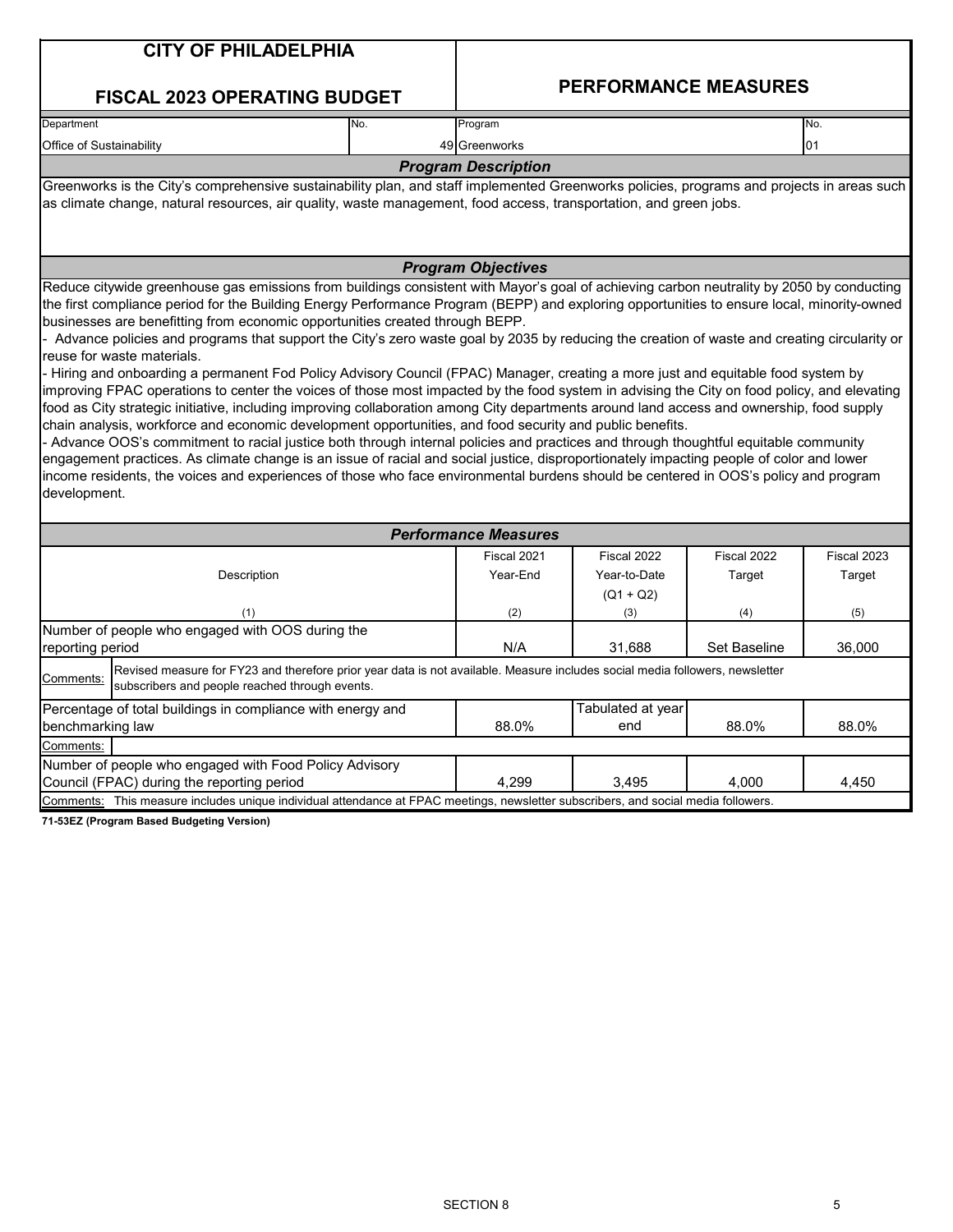### **PROGRAM SUMMARY - ALL FUNDS**

### **FISCAL 2023 OPERATING BUDGET**

| Department   |                              | No.                     | Program                                       |                     |                 | No.                 |
|--------------|------------------------------|-------------------------|-----------------------------------------------|---------------------|-----------------|---------------------|
|              | Office of Sustainability     | 49                      | Greenworks                                    |                     |                 | 01                  |
|              |                              |                         | <b>Summary by Fund</b>                        |                     |                 |                     |
|              |                              | Fiscal 2021             | Fiscal 2022                                   | Fiscal 2022         | Fiscal 2023     | Increase            |
| Fund         | Fund                         | Actual                  | Original                                      | Estimated           | Proposed        | or                  |
| No.          |                              | Obligations             | Appropriations                                | Obligations         | <b>Budget</b>   | (Decrease)          |
| (1)          | (2)                          | (3)                     | (4)                                           | (5)                 | (6)             | (7)                 |
| 01           | General                      | 593,084                 | 993,834                                       | 974,423             | 498,897         | (475, 526)          |
| 08           | <b>Grants Revenue</b>        | 65,219                  | 488,356                                       | 292,820             | 602,500         | 309,680             |
|              |                              |                         |                                               |                     |                 |                     |
|              |                              |                         |                                               |                     |                 |                     |
|              |                              |                         |                                               |                     |                 |                     |
|              | Total                        | 658,303                 | 1,482,190                                     | 1,267,243           | 1,101,397       | (165, 846)          |
|              |                              |                         | <b>Summary of Full Time Positions by Fund</b> |                     |                 |                     |
| Fund         |                              | <b>Actual Positions</b> | Fiscal 2022                                   | Fiscal 2022         | Fiscal 2023     | Inc. $/$ (Dec.)     |
| No.          | Fund                         | 6/30/21                 | <b>Budgeted</b>                               | PPE 11/28/21        | <b>Budgeted</b> | (Col. 6 less 4)     |
| (1)          | (2)                          | (3)                     | (4)                                           | (5)                 | (6)             | (7)                 |
| 01           | General                      | 5                       | 7                                             | 6                   | 5               | (2)                 |
| 08           | <b>Grants Revenue</b>        | $\overline{2}$          | $\mathbf{1}$                                  | $\overline{2}$      | $\overline{c}$  | $\mathbf{1}$        |
|              |                              |                         |                                               |                     |                 |                     |
|              |                              |                         |                                               |                     |                 |                     |
|              |                              |                         |                                               |                     |                 |                     |
|              | <b>Total Full Time</b>       | $\overline{7}$          | 8                                             | 8                   | $\overline{7}$  |                     |
|              |                              |                         | <b>Summary of Non-Tax Revenues by Fund</b>    |                     |                 | (1)                 |
|              |                              |                         |                                               |                     |                 |                     |
|              |                              | Fiscal 2021             | Fiscal 2022                                   | Fiscal 2022         | Fiscal 2023     | Increase            |
| Fund         | Fund                         | Actual                  | Original                                      | Estimated           | Proposed        | or                  |
| No.          |                              | Revenues                | <b>Budget</b>                                 | Obligations         | <b>Budget</b>   | (Decrease)          |
| (1)          | (2)                          | (3)                     | (4)                                           | (5)                 | (6)             | (7)                 |
| 08           | <b>Grants Revenue</b>        | 65,219                  | 488,356                                       | 292,820             | 602,500         | 309,680             |
|              |                              |                         |                                               |                     |                 |                     |
|              |                              |                         |                                               |                     |                 |                     |
|              |                              |                         |                                               |                     |                 |                     |
|              |                              |                         |                                               |                     |                 |                     |
|              | Total                        | 65,219                  | 488,356                                       | 292,820             | 602,500         | 309,680             |
|              |                              |                         | <b>Selected Associated Capital Projects</b>   |                     |                 |                     |
| Dept.        |                              | Carry                   | Fiscal 2022                                   | Fiscal 2022         | Fiscal 2023     | Fiscal 2023         |
| Where        | Description                  | Forward                 | Original Approp.                              | Original Approp.    | Proposed Budget | Proposed Bdgt       |
| Appropriated |                              |                         | (GO Only)                                     | (All Other Sources) | (GO Only)       | (All Other Sources) |
| (1)          | (2)                          | (3)                     | (4)                                           | (5)                 | (6)             | (7)                 |
|              |                              |                         |                                               |                     |                 |                     |
|              |                              |                         |                                               |                     |                 |                     |
|              |                              |                         |                                               |                     |                 |                     |
|              |                              |                         |                                               |                     |                 |                     |
|              |                              |                         |                                               |                     |                 |                     |
|              | Total                        |                         |                                               |                     |                 |                     |
|              |                              |                         | <b>Selected Associated Operating Costs</b>    |                     |                 |                     |
| Dept.        |                              | Fiscal 2021             | Fiscal 2022                                   | Fiscal 2022         | Fiscal 2023     | Increase            |
| Where        | Description                  | Calculated              | Calculated                                    | Calculated          | Calculated      | or                  |
| Appropriated |                              | Obligations             | Appropriations                                | Obligations         | <b>Budget</b>   | (Decrease)          |
| (1)          | (2)                          | (3)                     | (4)                                           | (5)                 | (6)             | (7)                 |
| Finance      | Employee Benefits - Civilian | 153,817                 | 300,945                                       | 300,945             | 287,302         | (13, 643)           |
| Finance      | Employee Benefits - Uniform  |                         |                                               |                     |                 |                     |
|              | Total                        | 153,817                 | 300,945                                       | 300,945             | 287,302         | (13, 643)           |
|              |                              |                         |                                               |                     |                 |                     |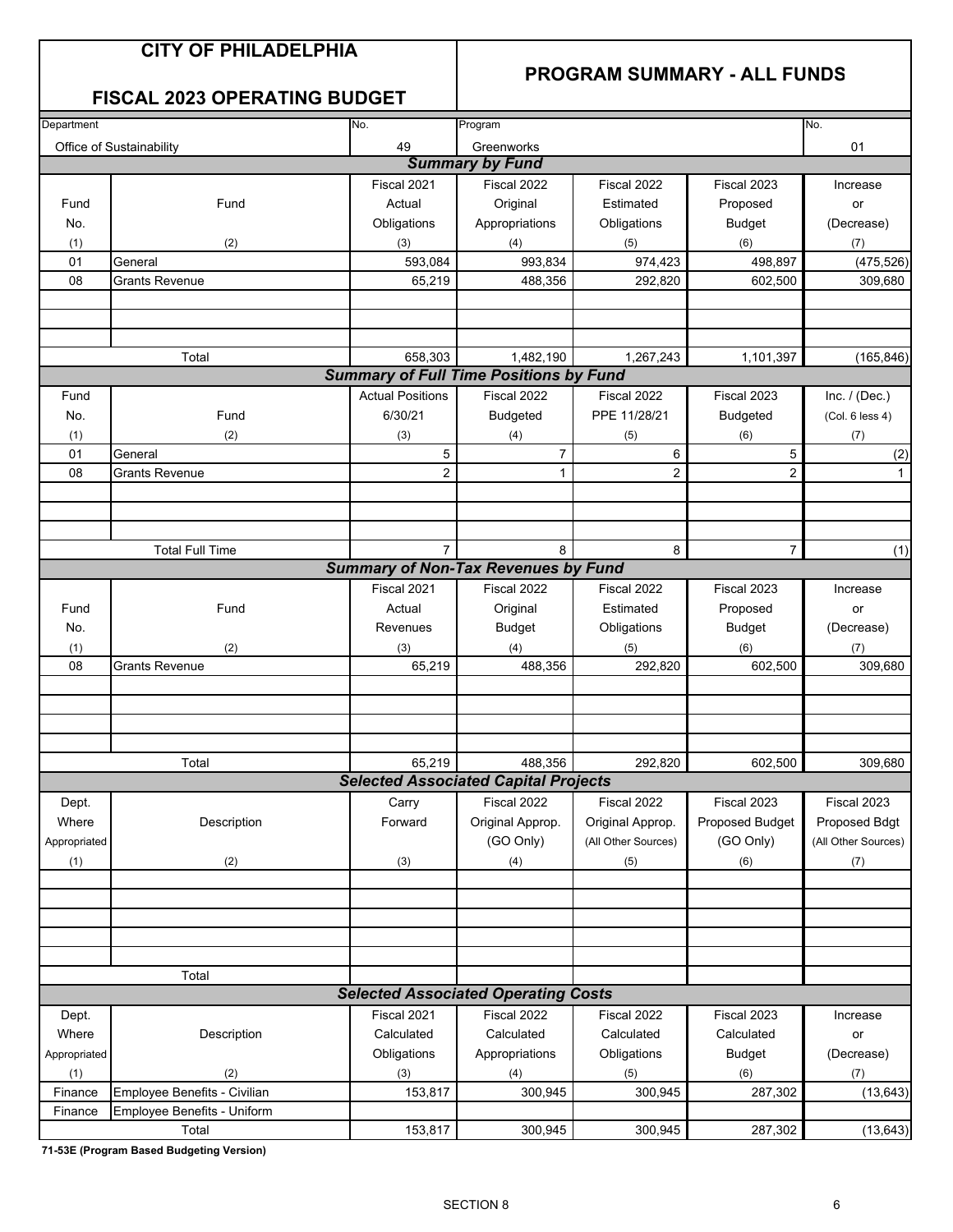### **PROGRAM SUMMARY**

### **FISCAL 2023 OPERATING BUDGET**

| Department |                                      | No.                                                 | Program                     |              |                 | No.        |
|------------|--------------------------------------|-----------------------------------------------------|-----------------------------|--------------|-----------------|------------|
|            | Office of Sustainability             | 49                                                  | Greenworks                  |              |                 | 01         |
| Fund       |                                      | No.                                                 |                             |              |                 |            |
| General    |                                      | 01                                                  |                             |              |                 |            |
|            |                                      |                                                     | <b>Summary by Class</b>     |              |                 |            |
|            |                                      | Fiscal 2021                                         | Fiscal 2022                 | Fiscal 2022  | Fiscal 2023     | Increase   |
| Class      | Description                          | Actual                                              | Original                    | Estimated    | Proposed        | or         |
|            |                                      | Obligations                                         | Appropriations              | Obligations  | <b>Budget</b>   | (Decrease) |
| (1)        | (2)                                  | (3)                                                 | (4)                         | (5)          | (6)             | (7)        |
| 100        | <b>Employee Compensation</b>         |                                                     |                             |              |                 |            |
| a)         | <b>Personal Services</b>             | 377,627                                             | 560,868                     | 656,740      | 407,531         | (249, 209) |
| b)         | <b>Employee Benefits</b>             |                                                     |                             |              |                 |            |
| 200        | <b>Purchase of Services</b>          | 215,457                                             | 431,966                     | 316,683      | 90,366          | (226, 317) |
| 300        | <b>Materials and Supplies</b>        |                                                     | 1,000                       | 1,000        | 1,000           |            |
| 400        | Equipment                            |                                                     |                             |              |                 |            |
| 500        | Contributions, Indemnities and Taxes |                                                     |                             |              |                 |            |
| 700        | <b>Debt Service</b>                  |                                                     |                             |              |                 |            |
| 800        | Payments to Other Funds              |                                                     |                             |              |                 |            |
| 900        | Advances and Misc. Payments          |                                                     |                             |              |                 |            |
|            | Total                                | 593,084                                             | 993,834                     | 974,423      | 498,897         | (475, 526) |
|            |                                      |                                                     | <b>Summary of Positions</b> |              |                 |            |
|            |                                      | Actual                                              | Fiscal 2022                 | Increment    | Fiscal 2023     | Increase   |
|            |                                      | Positions                                           | <b>Budgeted</b>             | Run          | <b>Budgeted</b> | or         |
| Code       | Category                             | 6/30/21                                             | Positions                   | PPE 11/28/21 | Positions       | (Decrease) |
| (1)        | (2)                                  | (3)                                                 | (4)                         | (5)          | (6)             | (7)        |
| 101        | Full Time - Civilian                 | 5                                                   | $\overline{7}$              | 6            | 5               | (2)        |
| 105        | Full Time - Uniform                  |                                                     |                             |              |                 |            |
|            | Total                                | 5                                                   | $\overline{7}$              | 6            | 5               | (2)        |
|            |                                      | <b>Selected Associated Non-Tax Revenues by Type</b> |                             |              |                 |            |
|            |                                      | Fiscal 2021                                         | Fiscal 2022                 | Fiscal 2022  | Fiscal 2023     | Increase   |
|            | Description                          | Actual                                              | Original                    | Estimate     | Proposed        | or         |
|            |                                      | Revenues                                            | <b>Budget</b>               | Obligations  | <b>Budget</b>   | (Decrease) |
|            | (1)                                  | (2)                                                 | (3)                         | (4)          | (5)             | (6)        |
|            | Local (Non-Governmental)             |                                                     |                             |              |                 |            |
| Federal    |                                      |                                                     |                             |              |                 |            |
| State      |                                      |                                                     |                             |              |                 |            |
|            | Other Governments                    |                                                     |                             |              |                 |            |
|            | Other Funds of the City              |                                                     |                             |              |                 |            |
|            | Total                                |                                                     |                             |              |                 |            |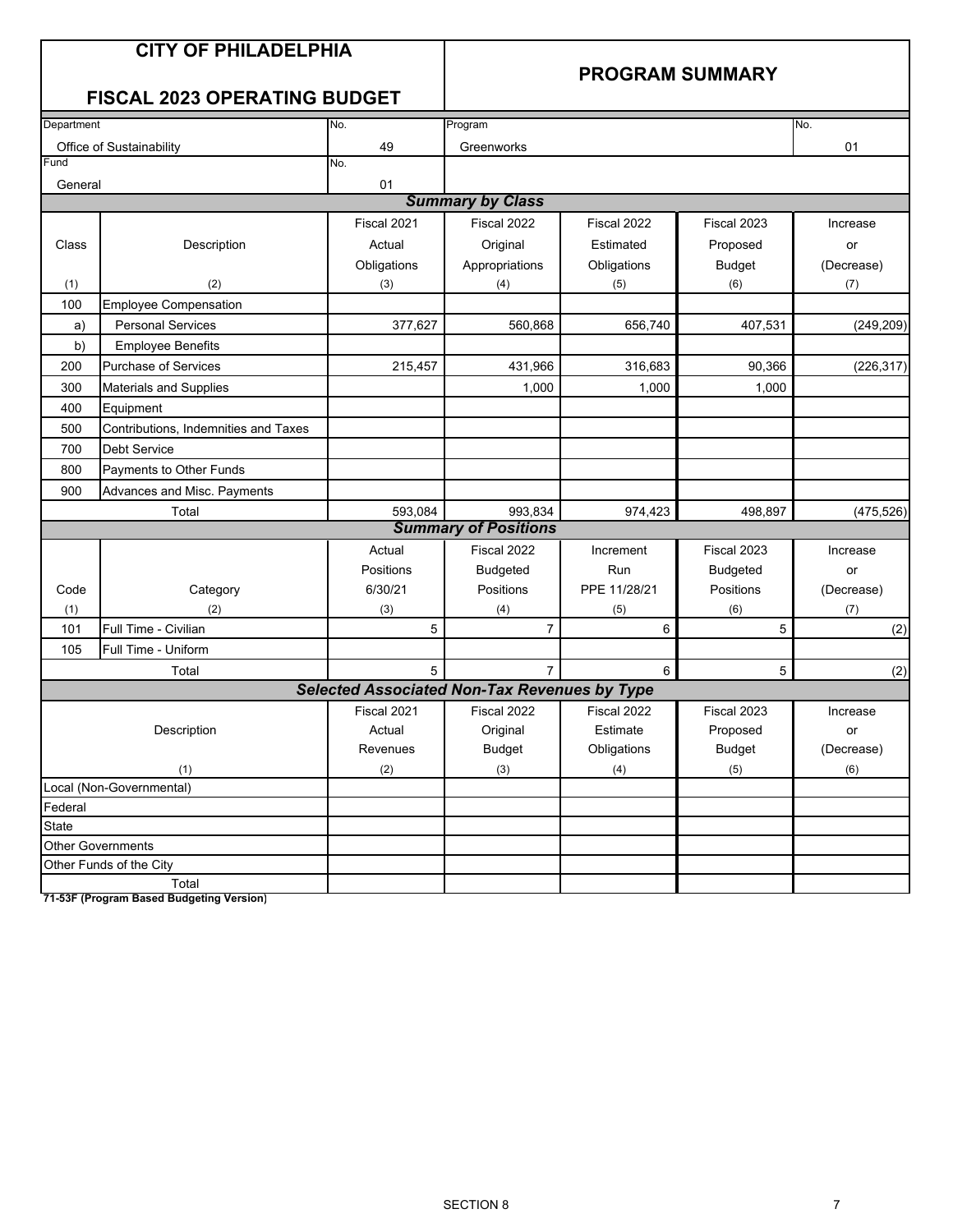| <b>CITY OF PHILADELPHIA</b><br><b>FISCAL 2023 OPERATING BUDGET</b> |                      |                                                                       |                |                             |                                        | <b>SCHEDULE 100</b><br><b>LIST OF POSITIONS</b><br><b>BY PROGRAM</b> |                                                       |                                         |                                                       |                                   |                                                   |
|--------------------------------------------------------------------|----------------------|-----------------------------------------------------------------------|----------------|-----------------------------|----------------------------------------|----------------------------------------------------------------------|-------------------------------------------------------|-----------------------------------------|-------------------------------------------------------|-----------------------------------|---------------------------------------------------|
| Department                                                         |                      |                                                                       |                |                             | No.                                    | Program                                                              |                                                       |                                         |                                                       |                                   | No.                                               |
|                                                                    |                      | Office of Sustainability                                              |                |                             | 49                                     | Greenworks                                                           |                                                       |                                         |                                                       |                                   | 01                                                |
| Fund<br>General                                                    |                      |                                                                       |                |                             | No.<br>01                              |                                                                      |                                                       |                                         |                                                       |                                   |                                                   |
|                                                                    |                      |                                                                       |                |                             |                                        |                                                                      |                                                       |                                         |                                                       |                                   |                                                   |
| Line<br>No.<br>(1)                                                 | Class<br>Code<br>(2) | Title<br>(3)                                                          |                |                             | Salary<br>Range<br>(in dollars)<br>(4) | Fiscal<br>2021<br>Actual Pos.<br>6/30/21<br>(5)                      | Fiscal<br>2022<br><b>Budgeted</b><br>Positions<br>(6) | Increment<br>Run-PPE<br>11/28/21<br>(7) | Fiscal<br>2023<br><b>Budgeted</b><br>Positions<br>(8) | Annual<br>Salary<br>7/1/22<br>(9) | Inc.<br>(Dec.)<br>(Col. 8<br>less Col. 6)<br>(10) |
| $\mathbf{1}$<br>2                                                  |                      | A398 Assistant Managing Director 2<br>D573 Director of Sustainability |                |                             | 60,000 - 107,000<br>118,450            | 4<br>1                                                               | 6                                                     | 5<br>1                                  | 4<br>$\mathbf{1}$                                     | 289,081<br>118,450                | (2)                                               |
|                                                                    |                      | <b>Total Gross Requirements</b>                                       |                |                             |                                        | 5                                                                    | $\overline{7}$                                        | 6                                       | 5                                                     | 407,531                           |                                                   |
|                                                                    |                      | Plus: Earned Increment                                                |                |                             |                                        |                                                                      |                                                       |                                         |                                                       |                                   | (2)                                               |
|                                                                    |                      | Plus: Longevity                                                       |                |                             |                                        |                                                                      |                                                       |                                         |                                                       |                                   |                                                   |
|                                                                    |                      | Less: (Vacancy Allowance)                                             |                |                             |                                        |                                                                      |                                                       |                                         |                                                       |                                   |                                                   |
|                                                                    |                      |                                                                       |                | <b>Total Budget Request</b> |                                        |                                                                      |                                                       |                                         |                                                       | 407,531                           |                                                   |
|                                                                    |                      |                                                                       |                |                             | <b>Summary of Personal Services</b>    |                                                                      |                                                       |                                         |                                                       |                                   |                                                   |
|                                                                    |                      |                                                                       |                | Fiscal 2021                 |                                        | Fiscal 2022                                                          |                                                       |                                         | Fiscal 2023                                           | Inc. $/$ (Dec.)                   | Inc. $/$ (Dec.)                                   |
| Line                                                               |                      |                                                                       | Actual         | Actual                      | <b>Budgeted</b>                        | Estimated                                                            | Increment                                             | Budgeted                                | Department                                            | in Require.                       | in Bud. Pos.                                      |
| No.                                                                |                      | Category                                                              | Positions      | Obligations                 | Positions                              | Obligations                                                          | Run -PPE                                              | Positions                               | Request                                               | (Col. 9                           | (Col. 8                                           |
| (1)                                                                |                      | (2)                                                                   | 6/30/21<br>(3) | (4)                         | (5)                                    | (6)                                                                  | 11/28/21<br>(7)                                       | (8)                                     | (9)                                                   | less Col. 6)<br>(10)              | less Col. 5)<br>(11)                              |
| $\mathbf{1}$                                                       | Lump Sum             |                                                                       |                | 1,459                       |                                        | 7,443                                                                |                                                       |                                         |                                                       | (7, 443)                          |                                                   |
| $\overline{2}$                                                     |                      | Full Time - Civilian                                                  | 5              | 376,290                     | $\overline{7}$                         | 617,797                                                              | 6                                                     | $\sqrt{5}$                              | 407,531                                               | (210, 266)                        | (2)                                               |
| 3                                                                  |                      | Full Time - Uniform                                                   |                |                             |                                        |                                                                      |                                                       |                                         |                                                       |                                   |                                                   |
| 4                                                                  |                      | Bonus, Gross Adj.                                                     |                | (122)                       |                                        |                                                                      |                                                       |                                         |                                                       |                                   |                                                   |
| 5                                                                  |                      | PT, Temp/Seas, Bd, SCG                                                |                |                             |                                        | 31,500                                                               |                                                       |                                         |                                                       | (31,500)                          |                                                   |
| 6                                                                  |                      | Overtime - Civilian                                                   |                |                             |                                        |                                                                      |                                                       |                                         |                                                       |                                   |                                                   |
| $\overline{7}$                                                     |                      | Overtime - Uniform                                                    |                |                             |                                        |                                                                      |                                                       |                                         |                                                       |                                   |                                                   |
| 8                                                                  |                      | Unused Uniform Leave                                                  |                |                             |                                        |                                                                      |                                                       |                                         |                                                       |                                   |                                                   |
| 9                                                                  | Shift/Stress         |                                                                       |                |                             |                                        |                                                                      |                                                       |                                         |                                                       |                                   |                                                   |
| 10                                                                 |                      | H&L, IOD, LT-Sick                                                     |                |                             |                                        |                                                                      |                                                       |                                         |                                                       |                                   |                                                   |
| 11                                                                 |                      |                                                                       |                |                             |                                        |                                                                      |                                                       |                                         |                                                       |                                   |                                                   |
| 12                                                                 |                      | Total                                                                 | $\mathbf 5$    | 377,627                     | $\overline{7}$                         | 656,740                                                              | $\,6\,$                                               | $\overline{5}$                          | 407,531                                               | (249, 209)                        | (2)                                               |
|                                                                    |                      |                                                                       |                |                             |                                        |                                                                      |                                                       |                                         |                                                       |                                   |                                                   |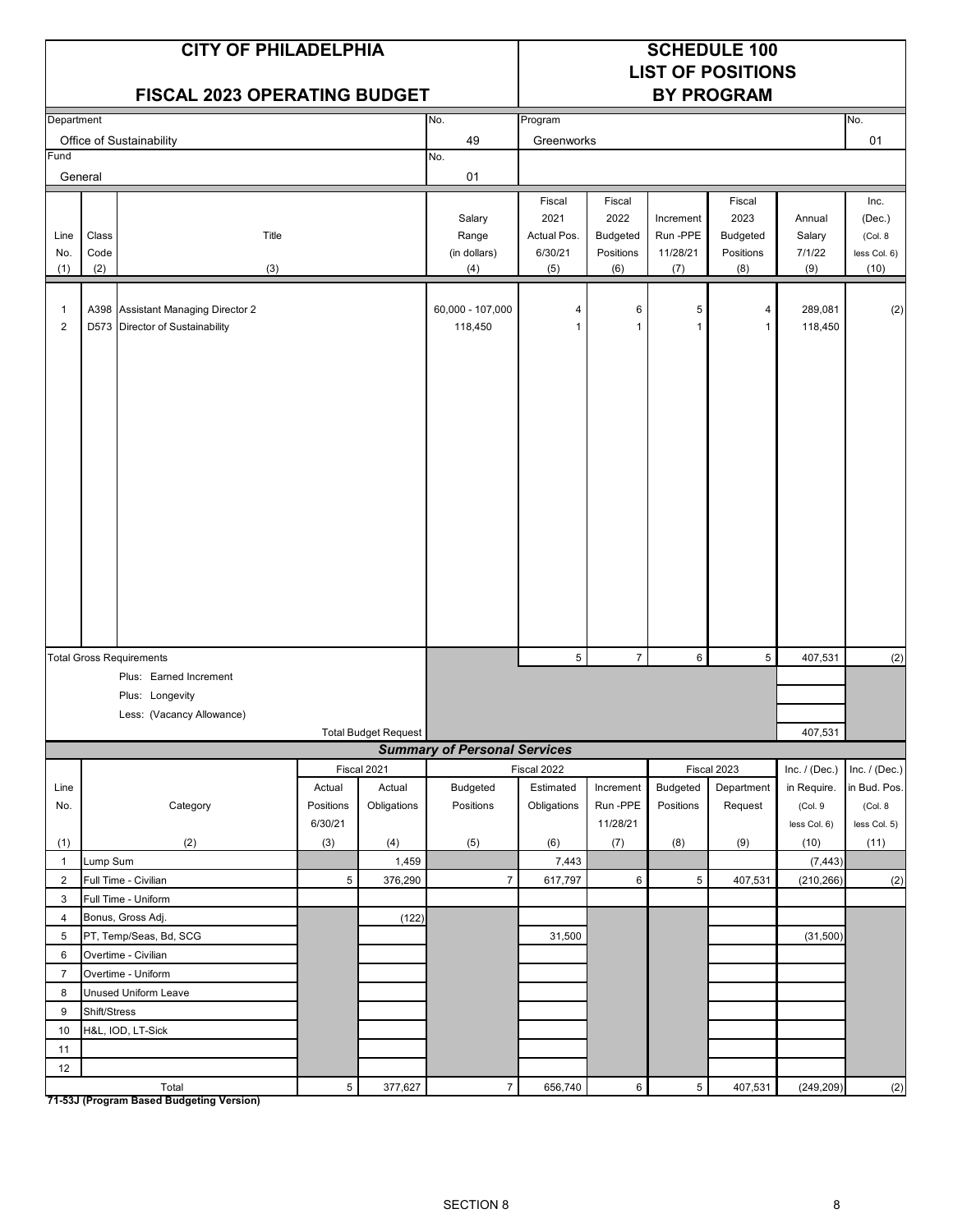### **CITY OF PHILADELPHIA SCHEDULE 200**

## **PURCHASE OF SERVICES**

### **FISCAL 2023 OPERATING BUDGET BY PROGRAM**

| Department |                                                   | No.                                        | Program        |             |              | No.        |
|------------|---------------------------------------------------|--------------------------------------------|----------------|-------------|--------------|------------|
|            | Office of Sustainability                          | 49                                         | Greenworks     |             |              | 01         |
| Fund       |                                                   | No.                                        |                |             |              |            |
| General    |                                                   | 01                                         |                |             |              |            |
|            |                                                   | Fiscal 2021                                | Fiscal 2022    | Fiscal 2022 | Fiscal 2023  | Increase   |
| Code       | Description                                       | Actual                                     | Original       | Estimated   | Departmental | or         |
|            |                                                   | Obligations                                | Appropriations | Obligations | Request      | (Decrease) |
| (1)        | (2)                                               | (3)                                        | (4)            | (5)         | (6)          | (7)        |
|            |                                                   | <b>Schedule 200 - Purchase of Services</b> |                |             |              |            |
| 201        | Cleaning & Laundering                             |                                            |                |             |              |            |
| 202        | Janitorial Services                               |                                            |                |             |              |            |
| 205        | Refuse, Garbage, Silt and Sludge Removal          |                                            |                |             |              |            |
| 209        | Telephone & Communication                         |                                            | 1,500          | 1,500       |              | (1,500)    |
| 210        | <b>Postal Services</b>                            |                                            |                |             |              |            |
| 211        | Transportation                                    |                                            | 500            | 500         |              | (500)      |
| 215        | Licenses, Permits & Inspection Charges            |                                            |                |             |              |            |
| 216        | Commercial off the Shelf Software Licenses        | 1,610                                      | 1,500          | 1,500       | 1,500        |            |
| 220        | <b>Electric Current</b>                           |                                            |                |             |              |            |
| 221        | <b>Gas Services</b>                               |                                            |                |             |              |            |
| 222        | <b>Steam for Heating</b>                          |                                            |                |             |              |            |
| 230        | Meals (non-travel) & Official Entertaining        |                                            |                |             |              |            |
| 231        | <b>Overtime Meals</b>                             |                                            |                |             |              |            |
| 240        | Advertising & Promotional Activities              |                                            |                |             |              |            |
| 250        | <b>Professional Services</b>                      | 195,602                                    | 407,466        | 292,183     | 67,500       | (224, 683) |
| 251        | Professional Svcs. - Information Technology       | 312                                        |                |             |              |            |
| 252        | <b>Accounting &amp; Auditing Services</b>         |                                            |                |             |              |            |
| 253        | <b>Legal Services</b>                             |                                            |                |             |              |            |
| 254        | Mental Health & Intellectual Disability Services  |                                            |                |             |              |            |
| 255        | <b>Dues</b>                                       | 13,698                                     | 14,000         | 14,000      | 13,866       | (134)      |
| 256        | Seminar & Training Sessions                       | 2,105                                      | 2,000          | 2,000       | 5,000        | 3,000      |
| 257        | Architectural & Engineering Services              |                                            |                |             |              |            |
| 258        | <b>Court Reporters</b>                            |                                            |                |             |              |            |
| 259        | <b>Arbitration Fees</b>                           |                                            |                |             |              |            |
| 260        | Repair & Maintenance Charges                      |                                            |                |             |              |            |
| 261        | Repaving, Repairing & Resurfacing Streets         |                                            |                |             |              |            |
| 262        | Demolition of Buildings                           |                                            |                |             |              |            |
| 264        | Abatement of Nuisances                            |                                            |                |             |              |            |
| 265        | Rehabilitation of Property                        |                                            |                |             |              |            |
| 266        | Maint. & Support - Comp. Hardware & Software      |                                            |                |             |              |            |
| 275        | Juror Fees                                        |                                            |                |             |              |            |
| 276        | Juror Expenses                                    |                                            |                |             |              |            |
| 277        | <b>Witness Fees</b>                               |                                            |                |             |              |            |
| 280        | Insurance & Official Bonds                        |                                            |                |             |              |            |
| 282        | Lease Purchase - Computer Systems                 |                                            |                |             |              |            |
| 283        | Lease Purchase - Vehicles                         |                                            |                |             |              |            |
| 284        | Ground & Building Rental                          |                                            |                |             |              |            |
| 285        | Rents - Other                                     | 2,130                                      | 5,000          | 5,000       | 2,500        | (2,500)    |
| 286        | Rental of Parking Spaces                          |                                            |                |             |              |            |
| 290        | Payments for Care of Individuals                  |                                            |                |             |              |            |
| 295        | <b>Imprest Advances</b>                           |                                            |                |             |              |            |
| 298        | Payments for Burials & Graves                     |                                            |                |             |              |            |
| 299        | Other Expenses (not otherwise classified)         |                                            |                |             |              |            |
|            |                                                   |                                            |                |             |              |            |
|            |                                                   |                                            |                |             |              |            |
|            |                                                   |                                            |                |             |              |            |
|            | Total<br>74 E2K (Drogram Paged Pudgeting Version) | 215,457                                    | 431,966        | 316,683     | 90,366       | (226, 317) |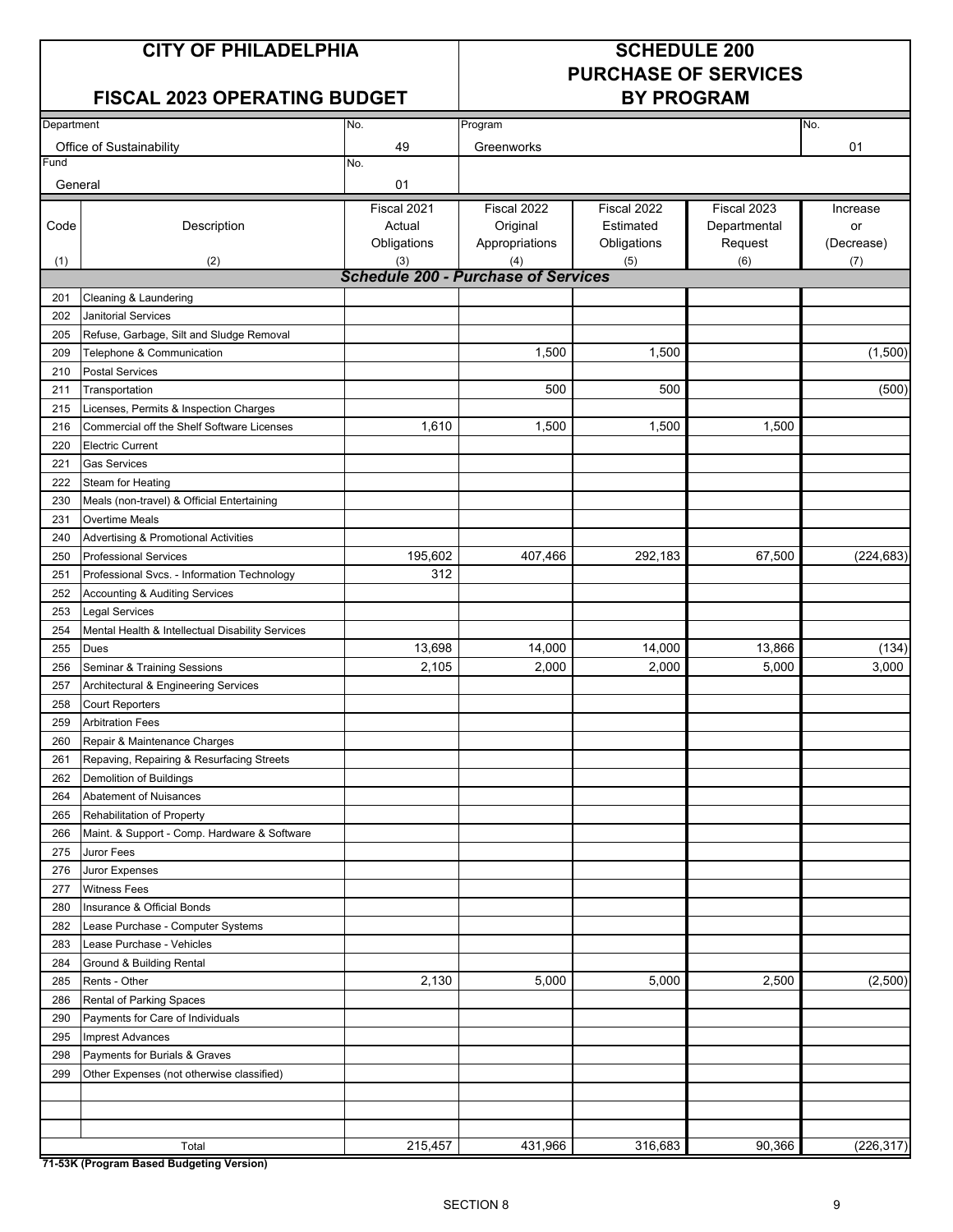### FISCAL 2023 OPERATING BUDGET | BY PROGRAM

### **CITY OF PHILADELPHIA SCHEDULE 300 - 400 MATERIALS, SUPPLIES & EQUIPMENT**

| Department |                                                       |             |                                                |             |              |            |
|------------|-------------------------------------------------------|-------------|------------------------------------------------|-------------|--------------|------------|
|            |                                                       | No.         | Program                                        |             |              | No.        |
|            | Office of Sustainability                              | 49          | Greenworks                                     |             |              | 01         |
| Fund       |                                                       | No.         |                                                |             |              |            |
| General    |                                                       | 01          |                                                |             |              |            |
|            |                                                       | Fiscal 2021 | Fiscal 2022                                    | Fiscal 2022 | Fiscal 2023  | Increase   |
| Code       | Description                                           | Actual      | Original                                       | Estimated   | Departmental | or         |
|            |                                                       | Obligations | Appropriations                                 | Obligations | Request      | (Decrease) |
| (1)        | (2)                                                   | (3)         | (4)                                            | (5)         | (6)          | (7)        |
|            |                                                       |             | <b>Schedule 300 - Materials &amp; Supplies</b> |             |              |            |
| 301        | Agricultural & Botanical                              |             |                                                |             |              |            |
| 302        | Animal, Livestock & Marine                            |             |                                                |             |              |            |
| 303        | Bakeshop, Dining Room & Kitchen                       |             |                                                |             |              |            |
| 304        | Books & Other Publications                            |             |                                                |             |              |            |
| 305        | <b>Building &amp; Construction</b>                    |             |                                                |             |              |            |
| 306        | Library Materials                                     |             |                                                |             |              |            |
| 307        | <b>Chemicals &amp; Gases</b>                          |             |                                                |             |              |            |
| 308        | Dry Goods, Notions & Wearing Apparel                  |             |                                                |             |              |            |
| 309        | Cordage & Fibers                                      |             |                                                |             |              |            |
| 310        | Electrical & Communication                            |             |                                                |             |              |            |
| 311        | General Equipment & Machinery                         |             |                                                |             |              |            |
| 312        | Fire Fighting & Safety                                |             |                                                |             |              |            |
| 313        | Food                                                  |             |                                                |             |              |            |
| 314        | Fuel - Heating & Cooling                              |             |                                                |             |              |            |
| 316        | General Hardware & Minor Tools                        |             |                                                |             |              |            |
| 317        | Hospital & Laboratory                                 |             |                                                |             |              |            |
| 318        | Janitorial, Laundry & Household                       |             |                                                |             |              |            |
| 320        | Office Materials & Supplies                           |             | 1,000                                          | 1,000       | 1,000        |            |
| 322        | Small Power Tools & Hand Tools                        |             |                                                |             |              |            |
| 323        | Plumbing, AC & Space Heating                          |             |                                                |             |              |            |
| 324        | Precision, Photographic & Artists                     |             |                                                |             |              |            |
| 325        | Printing                                              |             |                                                |             |              |            |
| 326        | Recreational & Educational                            |             |                                                |             |              |            |
| 328        | Vehicle Parts & Accessories                           |             |                                                |             |              |            |
| 335        | Lubricants                                            |             |                                                |             |              |            |
| 340        | #2 Diesel Fuel                                        |             |                                                |             |              |            |
| 341        | Compressed Natural Gas (CNG)                          |             |                                                |             |              |            |
|            |                                                       |             |                                                |             |              |            |
| 342<br>345 | Liquid Propane Gas (LPG)<br>Gasoline                  |             |                                                |             |              |            |
| 399        |                                                       |             |                                                |             |              |            |
|            | Other Materials & Supplies (not otherwise classified) |             |                                                |             |              |            |
|            | Total                                                 |             | 1,000                                          | 1,000       | 1,000        |            |
|            |                                                       |             | <b>Schedule 400 - Equipment</b>                |             |              |            |
|            |                                                       |             |                                                |             |              |            |
| 405        | Construction, Dredging & Conveying                    |             |                                                |             |              |            |
| 410        | Electrical, Lighting & Communications                 |             |                                                |             |              |            |
| 411        | General Equipment & Machinery                         |             |                                                |             |              |            |
| 412        | Fire Fighting & Emergency                             |             |                                                |             |              |            |
| 417        | Hospital & Laboratory                                 |             |                                                |             |              |            |
| 420        | Office Equipment                                      |             |                                                |             |              |            |
| 423        | Plumbing, AC & Space Heating                          |             |                                                |             |              |            |
| 424        | Precision, Photographic & Artists                     |             |                                                |             |              |            |
| 426        | Recreational & Educational                            |             |                                                |             |              |            |
| 427        | <b>Computer Equipment &amp; Peripherals</b>           |             |                                                |             |              |            |
| 428        | Vehicles                                              |             |                                                |             |              |            |
| 430        | Furniture & Furnishings                               |             |                                                |             |              |            |
| 499        | Other Equipment (not otherwise classified)            |             |                                                |             |              |            |
|            |                                                       |             |                                                |             |              |            |
|            | Total                                                 |             |                                                |             |              |            |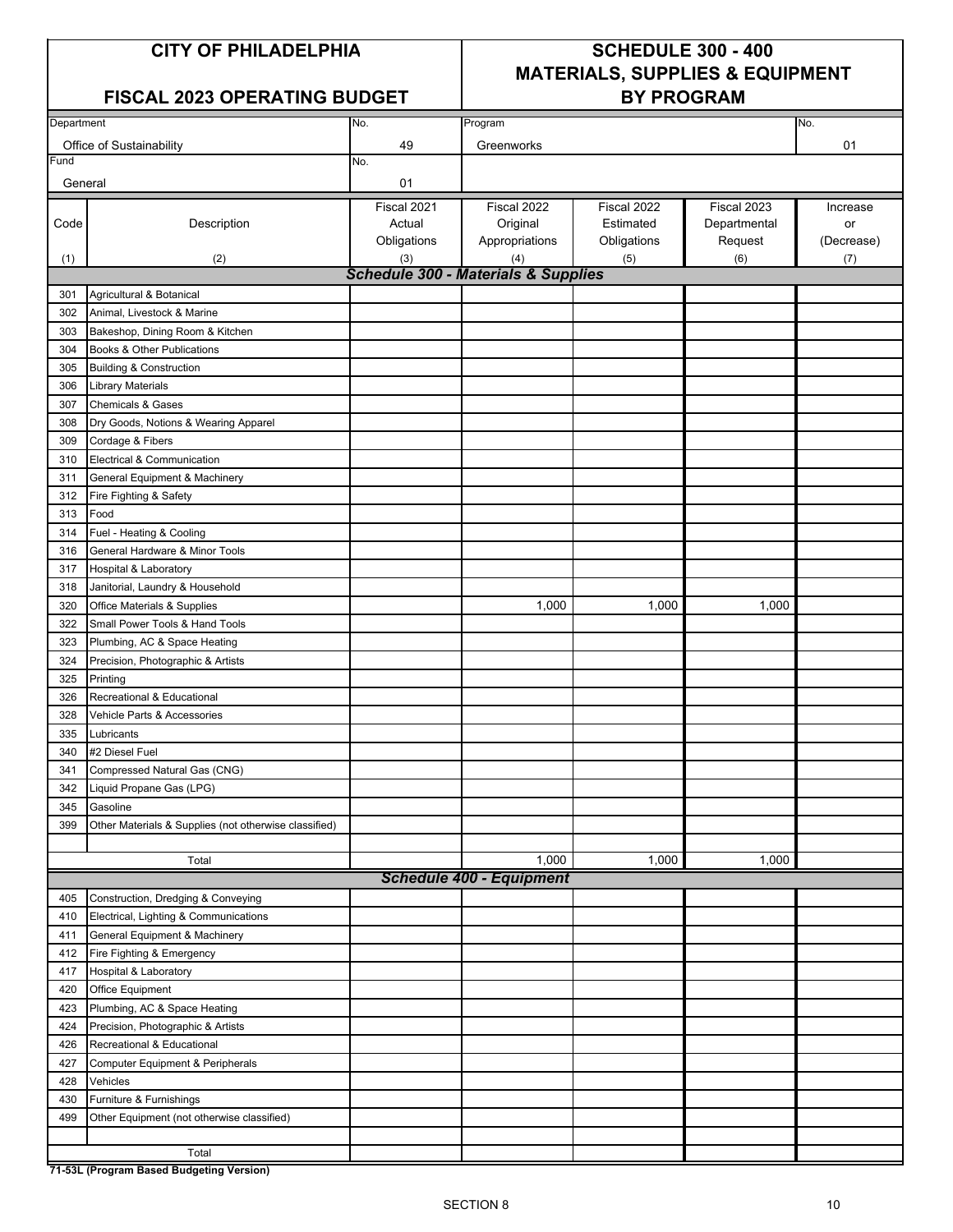### **CITY OF PHILADELPHIA SUPPORTING DETAIL: PROFESSIONAL SERVICES AND FISCAL 2023 OPERATING BUDGET CARE OF INDIVIDUALS, BY PROGRAM**

| Department |                                             |             | No.           | Program       |             |                                         | No.                           |
|------------|---------------------------------------------|-------------|---------------|---------------|-------------|-----------------------------------------|-------------------------------|
|            | Office of Sustainability                    |             | 49            | Greenworks    |             |                                         | 01                            |
| Fund       |                                             |             | No.           |               |             |                                         |                               |
| General    |                                             |             | 01            |               |             |                                         |                               |
|            |                                             |             | Fiscal 2021   | Fiscal 2022   | Fiscal 2022 | Fiscal 2023                             | Increase                      |
|            |                                             |             | Actual        | Original      | Estimated   | Department                              | or                            |
| Class      | Description                                 |             | Obligations   | Appropriation | Obligations | Request                                 | (Decrease)                    |
| (1)        | (2)                                         |             | (3)           | (4)           | (5)         | (6)                                     | (7)                           |
| 250s       | Professional Services (250-254, 257-259)    |             | 195,914       | 407,466       | 292,183     | 67,500                                  | (224, 683)                    |
| 290        | Payments for Care of Individuals            |             |               |               |             |                                         |                               |
| Minor      | Name of Contractor                          | Fiscal 2021 | Fiscal 2022   | Fiscal 2022   | Fiscal 2023 |                                         | Describe purpose or scope of  |
| Object     | or Provider                                 | Actual      | Original      | Estimated     | Department  |                                         | service provided. Include, if |
| Code       |                                             | Obligations | Appropriation | Obligations   | Request     | applicable, unit cost of service.       |                               |
|            |                                             |             |               |               |             |                                         |                               |
|            | <b>Professional Services:</b>               |             |               |               |             |                                         |                               |
|            | 0250 AORTA                                  | 14,000      |               |               |             | <b>Equity Consultant</b>                |                               |
| 0250       | Bread & Roses Community Fund                |             |               | 77,000        |             | <b>Environmental Justice Commission</b> |                               |
| 0250       | Energy and Environmental Economics, Inc.    |             | 1,500         |               |             | <b>PGW Diversification Study</b>        |                               |
| 0250       | Geneva Worldwide                            | 7,200       |               |               |             | Language Access Services                |                               |
| 0250       | GLOBO Language Solutions, LLC.              |             |               | 200           |             | 750 Language Access Services            |                               |
| 0250       | <b>Green Building United</b>                | 34,000      | 75,000        |               |             | Outreach & Data Management              |                               |
| 0250       | <b>Green Building United</b>                | 75,000      |               |               |             | 44,000 Benchmarking & BEPP Pgm Mgmt     |                               |
|            |                                             |             |               |               |             |                                         |                               |
| 0250       | ICF Resources, LLC                          | 10,702      | 33,950        | 77,000        |             | Climate Mitigation and Resilience       |                               |
| 0250       | Inch and Meter, PC                          |             |               | 15,000        |             | <b>GHG Inventory Support</b>            |                               |
| 0250       | Lion Advisors for Community and Environment | 33,950      |               | 33,950        |             | Climate Adaptation Plan                 |                               |
| 0250       | SSM Group, Inc.                             | 15,000      |               |               |             | <b>Energy Consulting Services</b>       |                               |
|            | 0250 Powerling, Inc.                        |             |               | 1,125         |             | 750 Language Access Services            |                               |
|            | 0250 WFGD Studio, LLC                       | 5,750       |               | 34,000        |             | 22,000 Graphic Design Services          |                               |
|            | 0250 Vendor(s) To Be Determined             |             | 60,416        | 53,908        |             | Climate & Energy Tech Consulting        |                               |
| 0250       | Vendor(s) To Be Determined                  |             | 34,000        |               |             | Environmental Justice Comm.             |                               |
|            | 0250 Vendor(s) To Be Determined             |             | 202,600       |               |             | Environmental Justice                   |                               |
|            |                                             |             |               |               |             |                                         |                               |
|            |                                             |             |               |               |             |                                         |                               |
|            | Total:                                      | 195,602     | 407,466       | 292,183       | 67,500      |                                         |                               |
|            |                                             |             |               |               |             |                                         |                               |
|            | 0251 Miscellaneous                          | 312         |               |               |             | Web Hosting                             |                               |
|            |                                             |             |               |               |             |                                         |                               |
|            |                                             |             |               |               |             |                                         |                               |
|            |                                             |             |               |               |             |                                         |                               |
|            |                                             |             |               |               |             |                                         |                               |
|            |                                             |             |               |               |             |                                         |                               |
|            |                                             |             |               |               |             |                                         |                               |
|            |                                             |             |               |               |             |                                         |                               |
|            |                                             |             |               |               |             |                                         |                               |
|            |                                             |             |               |               |             |                                         |                               |
|            |                                             |             |               |               |             |                                         |                               |
|            |                                             |             |               |               |             |                                         |                               |
|            |                                             |             |               |               |             |                                         |                               |
|            |                                             |             |               |               |             |                                         |                               |
|            |                                             |             |               |               |             |                                         |                               |
|            |                                             |             |               |               |             |                                         |                               |
|            |                                             |             |               |               |             |                                         |                               |
|            |                                             |             |               |               |             |                                         |                               |
|            |                                             |             |               |               |             |                                         |                               |
|            |                                             |             |               |               |             |                                         |                               |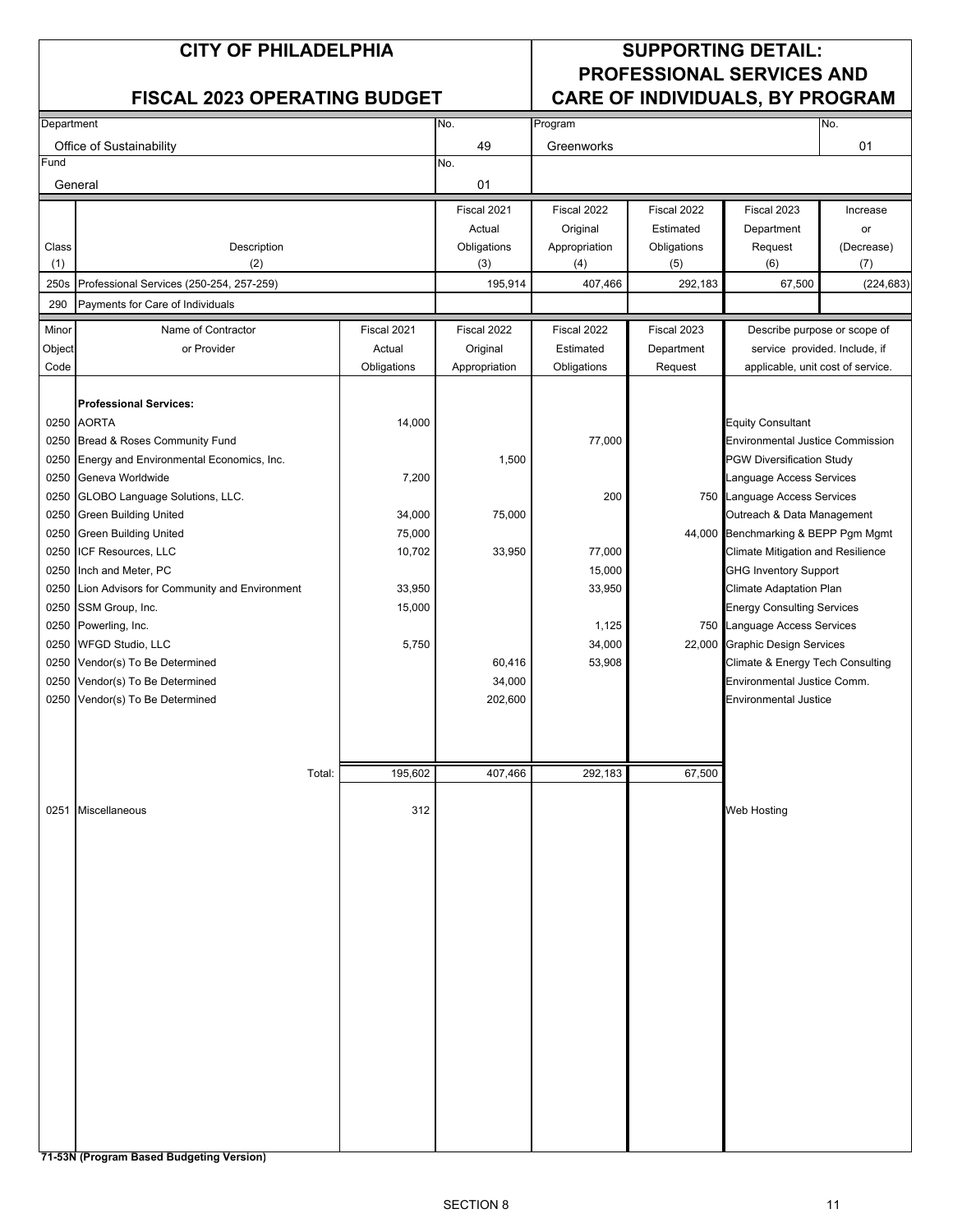### **PROGRAM SUMMARY**

### **FISCAL 2023 OPERATING BUDGET**

| Department   |                                      | No.                                                 | Program                     |                |                 | No.          |
|--------------|--------------------------------------|-----------------------------------------------------|-----------------------------|----------------|-----------------|--------------|
|              | Office of Sustainability             | 49                                                  | Greenworks                  |                |                 | 01           |
| Fund         |                                      | No.                                                 |                             |                |                 |              |
|              | <b>Grants Revenue</b>                | 08                                                  |                             |                |                 |              |
|              |                                      |                                                     | <b>Summary by Class</b>     |                |                 |              |
|              |                                      | Fiscal 2021                                         | Fiscal 2022                 | Fiscal 2022    | Fiscal 2023     | Increase     |
| Class        | Description                          | Actual                                              | Original                    | Estimated      | Proposed        | or           |
|              |                                      | Obligations                                         | Appropriations              | Obligations    | <b>Budget</b>   | (Decrease)   |
| (1)          | (2)                                  | (3)                                                 | (4)                         | (5)            | (6)             | (7)          |
| 100          | <b>Employee Compensation</b>         |                                                     |                             |                |                 |              |
| a)           | <b>Personal Services</b>             | 13,219                                              | 243,356                     | 144,281        | 320,000         | 175,719      |
| b)           | <b>Employee Benefits</b>             |                                                     |                             |                |                 |              |
| 200          | <b>Purchase of Services</b>          | 52.000                                              | 195,000                     | 148,539        | 232,500         | 83,961       |
| 300          | <b>Materials and Supplies</b>        |                                                     | 25,000                      |                | 25,000          | 25,000       |
| 400          | Equipment                            |                                                     | 25,000                      |                | 25,000          | 25,000       |
| 500          | Contributions, Indemnities and Taxes |                                                     |                             |                |                 |              |
| 700          | <b>Debt Service</b>                  |                                                     |                             |                |                 |              |
| 800          | Payments to Other Funds              |                                                     |                             |                |                 |              |
| 900          | Advances and Misc. Payments          |                                                     |                             |                |                 |              |
|              | Total                                | 65,219                                              | 488,356                     | 292,820        | 602,500         | 309,680      |
|              |                                      |                                                     | <b>Summary of Positions</b> |                |                 |              |
|              |                                      | Actual                                              | Fiscal 2022                 | Increment      | Fiscal 2023     | Increase     |
|              |                                      | Positions                                           | <b>Budgeted</b>             | Run            | <b>Budgeted</b> | or           |
| Code         | Category                             | 6/30/21                                             | Positions                   | PPE 11/28/21   | Positions       | (Decrease)   |
| (1)          | (2)                                  | (3)                                                 | (4)                         | (5)            | (6)             | (7)          |
| 101          | Full Time - Civilian                 | $\overline{c}$                                      | $\mathbf{1}$                | $\overline{2}$ | $\overline{c}$  | $\mathbf{1}$ |
| 105          | Full Time - Uniform                  |                                                     |                             |                |                 |              |
|              | Total                                | $\mathcal{P}$                                       | $\mathbf{1}$                | $\overline{2}$ | $\overline{c}$  | $\mathbf{1}$ |
|              |                                      | <b>Selected Associated Non-Tax Revenues by Type</b> |                             |                |                 |              |
|              |                                      | Fiscal 2021                                         | Fiscal 2022                 | Fiscal 2022    | Fiscal 2023     | Increase     |
|              | Description                          | Actual                                              | Original                    | Estimate       | Proposed        | or           |
|              |                                      | Revenues                                            | <b>Budget</b>               | Obligations    | <b>Budget</b>   | (Decrease)   |
|              | (1)                                  | (2)                                                 | (3)                         | (4)            | (5)             | (6)          |
|              | Local (Non-Governmental)             | 7,632                                               | 398,356                     | 260,407        | 602,500         | 342,093      |
| Federal      |                                      | 57,587                                              | 90,000                      | 32,413         |                 | (32, 413)    |
| <b>State</b> |                                      |                                                     |                             |                |                 |              |
|              | <b>Other Governments</b>             |                                                     |                             |                |                 |              |
|              | Other Funds of the City              |                                                     |                             |                |                 |              |
|              | Total                                | 65,219                                              | 488,356                     | 292,820        | 602,500         | 309,680      |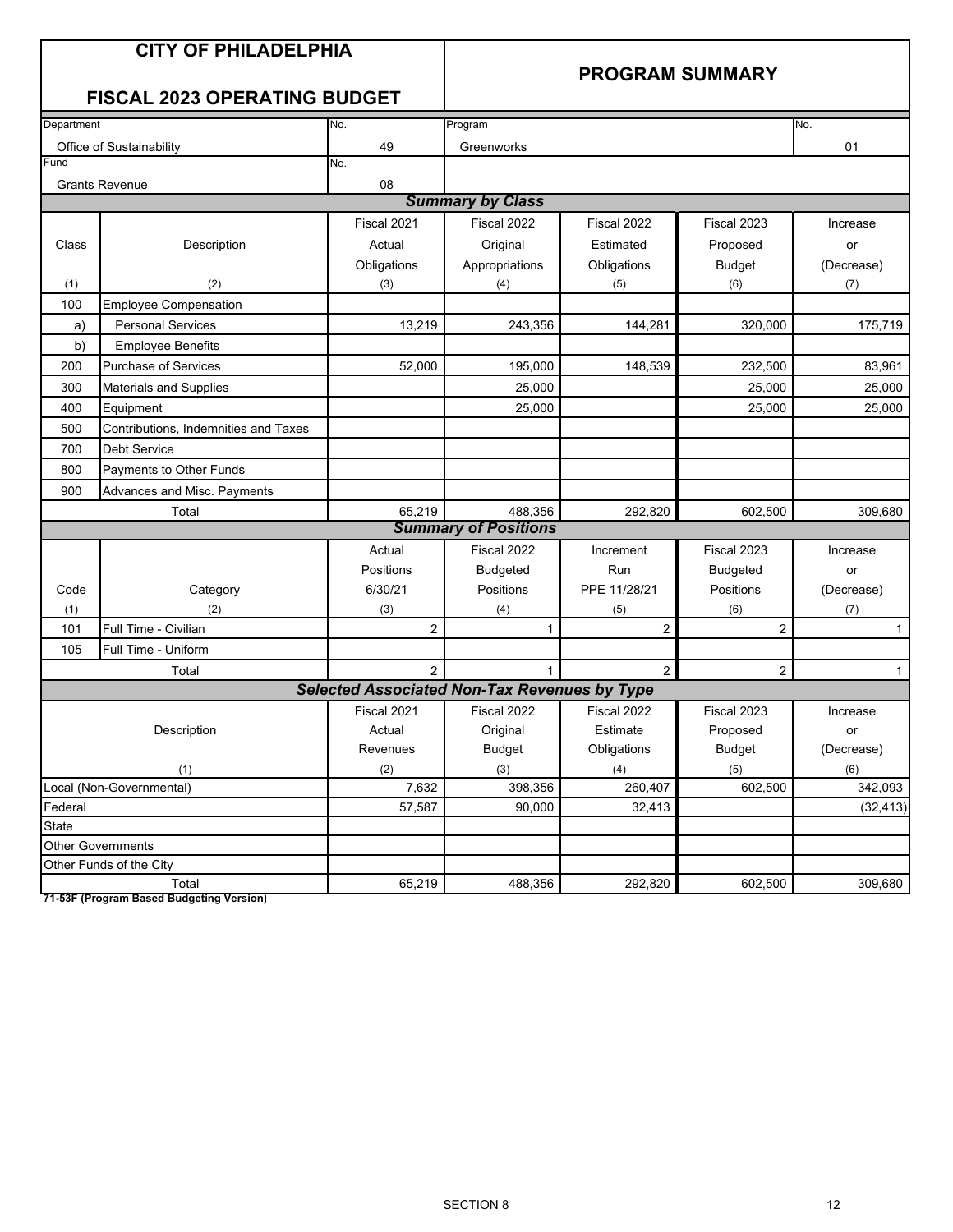## **GRANT INFORMATION SUMMARY**

|            |                                          | <b>FISCAL 2023 OPERATING BUDGET</b>                                                                                                                                                                                                                       |                         |                                  | <b>WITHIN PROGRAM</b> |                     |                      |
|------------|------------------------------------------|-----------------------------------------------------------------------------------------------------------------------------------------------------------------------------------------------------------------------------------------------------------|-------------------------|----------------------------------|-----------------------|---------------------|----------------------|
| Department |                                          |                                                                                                                                                                                                                                                           | No.                     | Program                          |                       |                     | No.                  |
|            | Office of Sustainability                 |                                                                                                                                                                                                                                                           | 49                      | Greenworks                       |                       |                     | 01                   |
| Fund       |                                          |                                                                                                                                                                                                                                                           | No.                     |                                  |                       |                     |                      |
|            | <b>Grants Revenue</b>                    |                                                                                                                                                                                                                                                           | 08                      |                                  |                       |                     |                      |
|            | <b>Funding Sources</b>                   | <b>Grant Title</b>                                                                                                                                                                                                                                        |                         |                                  |                       | <b>Grant Number</b> | <b>Index Code</b>    |
| X          | Federal                                  | <b>Community Composting &amp; Organics Diversity</b>                                                                                                                                                                                                      |                         |                                  |                       | G49598              | 490901               |
|            | <b>State</b>                             | <b>Award Period</b>                                                                                                                                                                                                                                       |                         |                                  | Type of Grant         |                     |                      |
|            | Other Govt.                              |                                                                                                                                                                                                                                                           | 09/15/2020 - 09/15/2022 |                                  | Reimbursement         |                     |                      |
|            | Local (Non-Govt.)                        |                                                                                                                                                                                                                                                           |                         | <b>Grant Objective</b>           |                       |                     |                      |
|            |                                          | Host a Community Compost and Food Waste Reduction pilot project with the primary goal to assist local governments with projects that develop and test strategies for planning and<br>implementing municipal compost plans and food waste reduction plans. |                         |                                  |                       |                     |                      |
|            |                                          |                                                                                                                                                                                                                                                           |                         | <b>Summary by Class</b>          |                       |                     |                      |
|            |                                          |                                                                                                                                                                                                                                                           | Fiscal 2021             | Fiscal 2022                      | Fiscal 2022           | Fiscal 2023         | Increase             |
| Class      |                                          | Description                                                                                                                                                                                                                                               | Actual                  | Original                         | Estimated             | Department          | or                   |
|            |                                          |                                                                                                                                                                                                                                                           | Obligations             | Appropriations                   | Obligations           | Request             | (Decrease)           |
| (1)        |                                          | (2)                                                                                                                                                                                                                                                       | (3)                     | (4)                              | (5)                   | (6)                 | (7)                  |
| 100a)      | <b>Personal Services</b>                 |                                                                                                                                                                                                                                                           | 12,587                  | 45,000                           | 32,413                |                     | (32, 413)            |
| 100 b)     | Employee Benefits - Total                |                                                                                                                                                                                                                                                           |                         |                                  |                       |                     |                      |
|            | Class 186 - Flex Cash Pmts.              |                                                                                                                                                                                                                                                           |                         |                                  |                       |                     |                      |
|            |                                          | Class 187 - Worker's Comp. - Disability                                                                                                                                                                                                                   |                         |                                  |                       |                     |                      |
|            | Class 188 - Worker's Comp. - Medical     |                                                                                                                                                                                                                                                           |                         |                                  |                       |                     |                      |
|            | Class 189 - Medicare Tax                 |                                                                                                                                                                                                                                                           |                         |                                  |                       |                     |                      |
|            | Class 190 - Pension Obligation Bonds     |                                                                                                                                                                                                                                                           |                         |                                  |                       |                     |                      |
|            | Class 191 - Pension Contributions        |                                                                                                                                                                                                                                                           |                         |                                  |                       |                     |                      |
|            | Class 192 - FICA                         |                                                                                                                                                                                                                                                           |                         |                                  |                       |                     |                      |
|            | Class 193 - Health / Medical             |                                                                                                                                                                                                                                                           |                         |                                  |                       |                     |                      |
|            | Class 194 - Group Life                   |                                                                                                                                                                                                                                                           |                         |                                  |                       |                     |                      |
|            | Class 195 - Group Legal                  |                                                                                                                                                                                                                                                           |                         |                                  |                       |                     |                      |
|            |                                          | Class 198 - Municipal Plan 10 - City Match                                                                                                                                                                                                                |                         |                                  |                       |                     |                      |
| 200        | Purchase of Services                     |                                                                                                                                                                                                                                                           | 45,000                  | 45,000                           |                       |                     |                      |
| 300        | <b>Materials and Supplies</b>            |                                                                                                                                                                                                                                                           |                         |                                  |                       |                     |                      |
| 400        | Equipment                                |                                                                                                                                                                                                                                                           |                         |                                  |                       |                     |                      |
| 500        | Contributions, Indemnities and Taxes     |                                                                                                                                                                                                                                                           |                         |                                  |                       |                     |                      |
| 800        | Payments to Other Funds                  |                                                                                                                                                                                                                                                           |                         |                                  |                       |                     |                      |
| 900        | Advances and Misc. Payments              |                                                                                                                                                                                                                                                           |                         |                                  |                       |                     |                      |
|            | Total                                    |                                                                                                                                                                                                                                                           | 57,587                  | 90,000                           | 32,413                |                     | (32, 413)            |
|            |                                          |                                                                                                                                                                                                                                                           |                         | <b>Summary by Funding Source</b> |                       |                     |                      |
|            |                                          |                                                                                                                                                                                                                                                           | Fiscal 2021             | Fiscal 2022                      | Fiscal 2022           | Fiscal 2023         | Increase             |
| Code       |                                          | Category                                                                                                                                                                                                                                                  | Actual                  | Original                         | Estimated             | Department          | or                   |
|            |                                          | (2)                                                                                                                                                                                                                                                       | Revenue<br>(3)          | <b>Budget</b>                    | Revenue               | Request             | (Decrease)           |
| (1)<br>100 | Federal                                  |                                                                                                                                                                                                                                                           | 57,587                  | (4)<br>90,000                    | (5)<br>32,413         | (6)                 | (7)                  |
| 200        | State                                    |                                                                                                                                                                                                                                                           |                         |                                  |                       |                     | (32, 413)            |
| 300        | <b>Other Governments</b>                 |                                                                                                                                                                                                                                                           |                         |                                  |                       |                     |                      |
| 400        | Local (Non-Governmental)                 |                                                                                                                                                                                                                                                           |                         |                                  |                       |                     |                      |
|            | Total                                    |                                                                                                                                                                                                                                                           | 57,587                  | 90,000                           | 32,413                |                     | (32, 413)            |
|            |                                          |                                                                                                                                                                                                                                                           |                         | <b>Summary of Positions</b>      |                       |                     |                      |
|            |                                          |                                                                                                                                                                                                                                                           | Actual Pos.             | Fiscal 2022                      | Incr. Run             | Fiscal 2023         | Inc. $/$ (Dec.)      |
| Code       |                                          | Category                                                                                                                                                                                                                                                  | 6/30/21                 | Budgeted Pos.                    | PPE 11/28/21          | Budgeted Pos.       | (Col. 6 less Col. 4) |
| (1)        |                                          | (2)                                                                                                                                                                                                                                                       | (3)                     | (4)                              | (5)                   | (6)                 | (7)                  |
| 101        | Full Time - Civilian                     |                                                                                                                                                                                                                                                           | $\mathbf{1}$            | $\mathbf{1}$                     | 1                     |                     | (1)                  |
| 105        | Full Time - Uniform                      |                                                                                                                                                                                                                                                           |                         |                                  |                       |                     |                      |
|            | Total                                    |                                                                                                                                                                                                                                                           | $\mathbf{1}$            | $\mathbf{1}$                     | 1                     |                     | (1)                  |
|            | 71-53P (Program Based Budgeting Version) |                                                                                                                                                                                                                                                           |                         |                                  |                       |                     |                      |
|            |                                          |                                                                                                                                                                                                                                                           |                         |                                  |                       |                     |                      |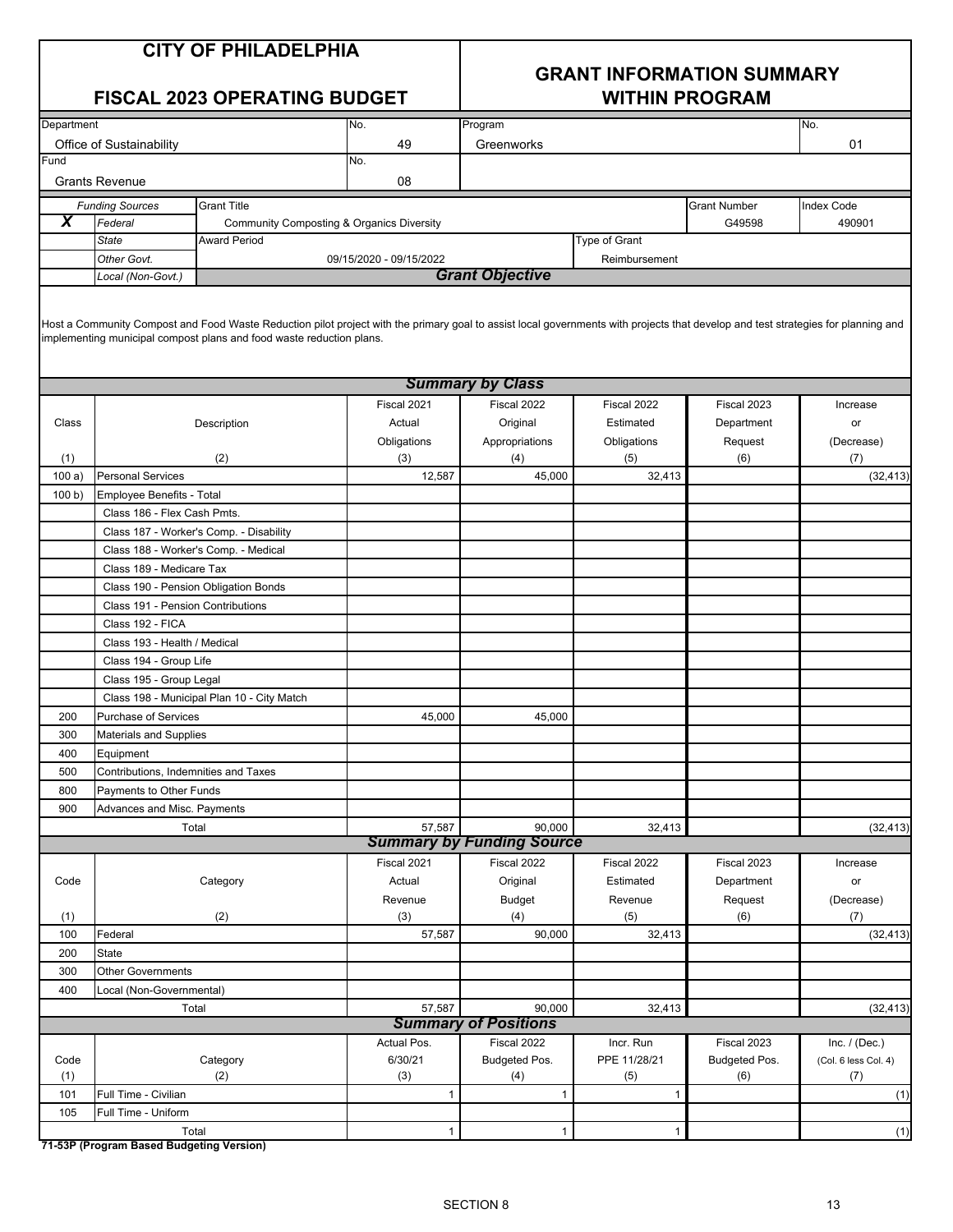### **GRANT INFORMATION SUMMARY FISCAL 2023 OPERATING BUDGET WITHIN PROGRAM**

| Department |                                          |                                                                                                                                                                                                                                                         | No.                     | Program                          |               |                     | No.                  |
|------------|------------------------------------------|---------------------------------------------------------------------------------------------------------------------------------------------------------------------------------------------------------------------------------------------------------|-------------------------|----------------------------------|---------------|---------------------|----------------------|
|            | Office of Sustainability                 |                                                                                                                                                                                                                                                         | 49                      | Greenworks                       |               |                     | 01                   |
| Fund       |                                          |                                                                                                                                                                                                                                                         | No.                     |                                  |               |                     |                      |
|            | <b>Grants Revenue</b>                    |                                                                                                                                                                                                                                                         | 08                      |                                  |               |                     |                      |
|            | <b>Funding Sources</b>                   | <b>Grant Title</b>                                                                                                                                                                                                                                      |                         |                                  |               | <b>Grant Number</b> | <b>Index Code</b>    |
|            | Federal                                  | <b>Climate Resiliency Fellow</b>                                                                                                                                                                                                                        |                         |                                  |               | G49L02              | 490692               |
|            | <b>State</b>                             | <b>Award Period</b>                                                                                                                                                                                                                                     |                         |                                  | Type of Grant |                     |                      |
|            | Other Govt.                              |                                                                                                                                                                                                                                                         | 11/07/2019 - 06/30/2022 |                                  | Cash Basis    |                     |                      |
| X          | Local (Non-Govt.)                        |                                                                                                                                                                                                                                                         |                         | <b>Grant Objective</b>           |               |                     |                      |
|            |                                          | To fund the salary of a climate resiliency fellow to further the community heat resiliency work in Hunting Park, expand outreach into other climate-vulnerable neighborhoods, and<br>research and implement smart surfaces with the Streets Department. |                         |                                  |               |                     |                      |
|            |                                          |                                                                                                                                                                                                                                                         |                         | <b>Summary by Class</b>          |               |                     |                      |
|            |                                          |                                                                                                                                                                                                                                                         | Fiscal 2021             | Fiscal 2022                      | Fiscal 2022   | Fiscal 2023         | Increase             |
| Class      |                                          | Description                                                                                                                                                                                                                                             | Actual                  | Original                         | Estimated     | Department          | or                   |
|            |                                          |                                                                                                                                                                                                                                                         | Obligations             | Appropriations                   | Obligations   | Request             | (Decrease)           |
| (1)        |                                          | (2)                                                                                                                                                                                                                                                     | (3)                     | (4)                              | (5)           | (6)                 | (7)                  |
| 100a)      | <b>Personal Services</b>                 |                                                                                                                                                                                                                                                         | 632                     |                                  | 44,368        |                     | (44, 368)            |
| 100 b)     | Employee Benefits - Total                |                                                                                                                                                                                                                                                         |                         |                                  |               |                     |                      |
|            | Class 186 - Flex Cash Pmts.              |                                                                                                                                                                                                                                                         |                         |                                  |               |                     |                      |
|            |                                          | Class 187 - Worker's Comp. - Disability                                                                                                                                                                                                                 |                         |                                  |               |                     |                      |
|            | Class 188 - Worker's Comp. - Medical     |                                                                                                                                                                                                                                                         |                         |                                  |               |                     |                      |
|            | Class 189 - Medicare Tax                 |                                                                                                                                                                                                                                                         |                         |                                  |               |                     |                      |
|            | Class 190 - Pension Obligation Bonds     |                                                                                                                                                                                                                                                         |                         |                                  |               |                     |                      |
|            | Class 191 - Pension Contributions        |                                                                                                                                                                                                                                                         |                         |                                  |               |                     |                      |
|            | Class 192 - FICA                         |                                                                                                                                                                                                                                                         |                         |                                  |               |                     |                      |
|            | Class 193 - Health / Medical             |                                                                                                                                                                                                                                                         |                         |                                  |               |                     |                      |
|            | Class 194 - Group Life                   |                                                                                                                                                                                                                                                         |                         |                                  |               |                     |                      |
|            | Class 195 - Group Legal                  |                                                                                                                                                                                                                                                         |                         |                                  |               |                     |                      |
|            |                                          | Class 198 - Municipal Plan 10 - City Match                                                                                                                                                                                                              |                         |                                  |               |                     |                      |
| 200        | <b>Purchase of Services</b>              |                                                                                                                                                                                                                                                         |                         |                                  |               |                     |                      |
| 300        | <b>Materials and Supplies</b>            |                                                                                                                                                                                                                                                         |                         |                                  |               |                     |                      |
| 400        | Equipment                                |                                                                                                                                                                                                                                                         |                         |                                  |               |                     |                      |
| 500        | Contributions, Indemnities and Taxes     |                                                                                                                                                                                                                                                         |                         |                                  |               |                     |                      |
| 800        | Payments to Other Funds                  |                                                                                                                                                                                                                                                         |                         |                                  |               |                     |                      |
| 900        | Advances and Misc. Payments              |                                                                                                                                                                                                                                                         |                         |                                  |               |                     |                      |
|            | Total                                    |                                                                                                                                                                                                                                                         | 632                     | <b>Summary by Funding Source</b> | 44.368        |                     | (44, 368)            |
|            |                                          |                                                                                                                                                                                                                                                         |                         |                                  |               |                     |                      |
|            |                                          |                                                                                                                                                                                                                                                         | Fiscal 2021             | Fiscal 2022                      | Fiscal 2022   | Fiscal 2023         | Increase             |
| Code       |                                          | Category                                                                                                                                                                                                                                                | Actual                  | Original                         | Estimated     | Department          | or                   |
|            |                                          | (2)                                                                                                                                                                                                                                                     | Revenue                 | <b>Budget</b>                    | Revenue       | Request             | (Decrease)           |
| (1)<br>100 | Federal                                  |                                                                                                                                                                                                                                                         | (3)                     | (4)                              | (5)           | (6)                 | (7)                  |
| 200        | <b>State</b>                             |                                                                                                                                                                                                                                                         |                         |                                  |               |                     |                      |
| 300        | Other Governments                        |                                                                                                                                                                                                                                                         |                         |                                  |               |                     |                      |
| 400        | Local (Non-Governmental)                 |                                                                                                                                                                                                                                                         | 632                     |                                  | 44,368        |                     | (44, 368)            |
|            | Total                                    |                                                                                                                                                                                                                                                         | 632                     |                                  | 44,368        |                     | (44, 368)            |
|            |                                          |                                                                                                                                                                                                                                                         |                         | <b>Summary of Positions</b>      |               |                     |                      |
|            |                                          |                                                                                                                                                                                                                                                         | Actual Pos.             | Fiscal 2022                      | Incr. Run     | Fiscal 2023         | Inc. $/$ (Dec.)      |
| Code       |                                          | Category                                                                                                                                                                                                                                                | 6/30/21                 | Budgeted Pos.                    | PPE 11/28/21  | Budgeted Pos.       | (Col. 6 less Col. 4) |
| (1)        |                                          | (2)                                                                                                                                                                                                                                                     | (3)                     | (4)                              | (5)           | (6)                 | (7)                  |
| 101        | Full Time - Civilian                     |                                                                                                                                                                                                                                                         | $\mathbf{1}$            |                                  | $\mathbf{1}$  |                     |                      |
| 105        | Full Time - Uniform                      |                                                                                                                                                                                                                                                         |                         |                                  |               |                     |                      |
|            | Total                                    |                                                                                                                                                                                                                                                         | 1                       |                                  | 1             |                     |                      |
|            | 71-53P (Program Based Budgeting Version) |                                                                                                                                                                                                                                                         |                         |                                  |               |                     |                      |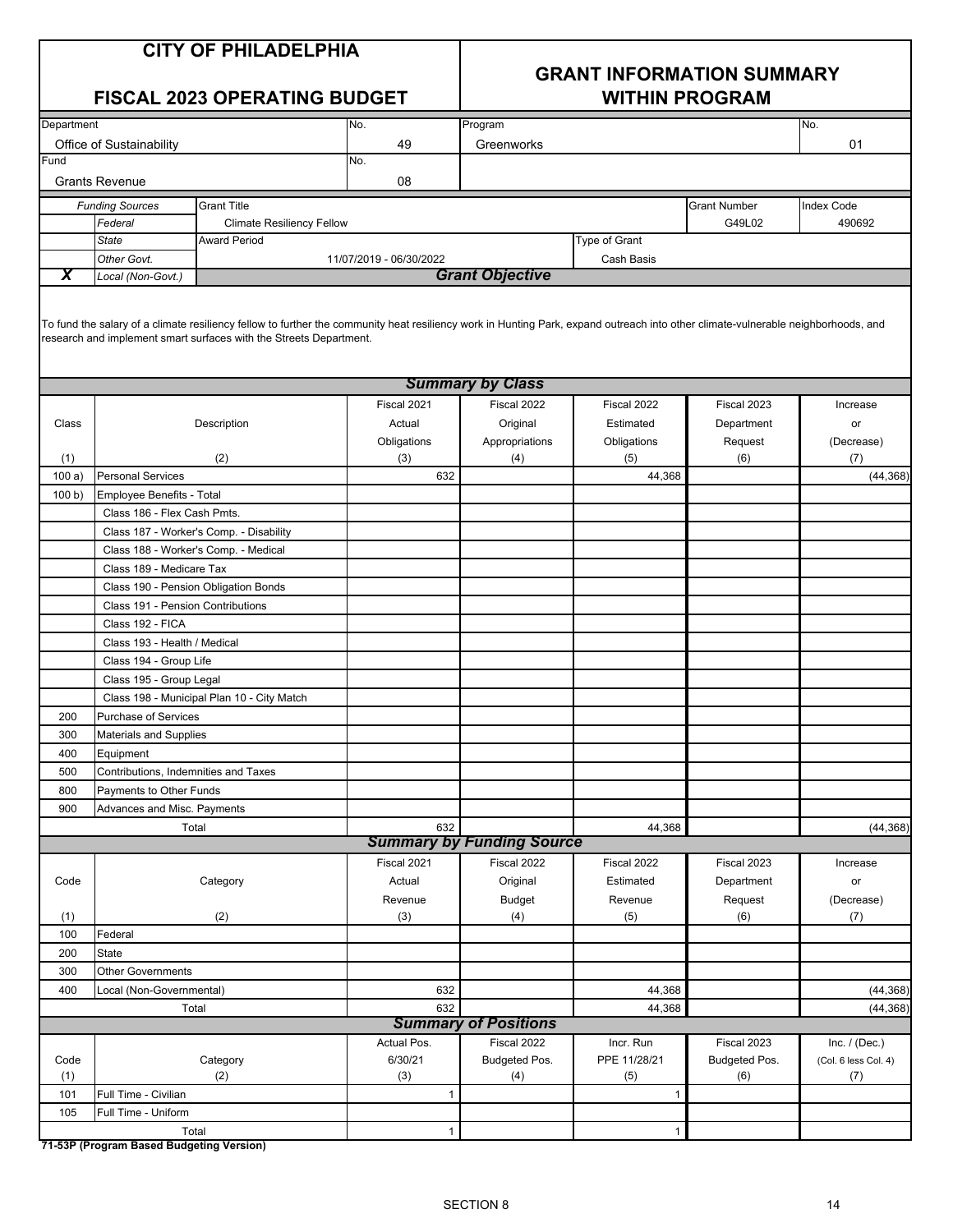## **GRANT INFORMATION SUMMARY**

| <b>FISCAL 2023 OPERATING BUDGET</b> |                                          |                                                                                                                                                                                                                                                           | <b>WITHIN PROGRAM</b>   |                                  |               |                     |                      |
|-------------------------------------|------------------------------------------|-----------------------------------------------------------------------------------------------------------------------------------------------------------------------------------------------------------------------------------------------------------|-------------------------|----------------------------------|---------------|---------------------|----------------------|
| Department                          |                                          |                                                                                                                                                                                                                                                           | No.                     | Program                          |               |                     | No.                  |
|                                     | Office of Sustainability                 |                                                                                                                                                                                                                                                           | 49                      | Greenworks                       |               |                     | 01                   |
| Fund                                |                                          |                                                                                                                                                                                                                                                           | No.                     |                                  |               |                     |                      |
|                                     | <b>Grants Revenue</b>                    |                                                                                                                                                                                                                                                           | 08                      |                                  |               |                     |                      |
|                                     | <b>Funding Sources</b>                   | <b>Grant Title</b>                                                                                                                                                                                                                                        |                         |                                  |               | <b>Grant Number</b> | <b>Index Code</b>    |
|                                     | Federal                                  | Coalition to Influence PJM Decision Making                                                                                                                                                                                                                |                         |                                  |               | G49L09              | 490031               |
|                                     | <b>State</b>                             | <b>Award Period</b>                                                                                                                                                                                                                                       |                         |                                  | Type of Grant |                     |                      |
|                                     | Other Govt.                              |                                                                                                                                                                                                                                                           | 04/01/2019 - 08/31/2020 |                                  | Advance       |                     |                      |
| X                                   | Local (Non-Govt.)                        |                                                                                                                                                                                                                                                           |                         | <b>Grant Objective</b>           |               |                     |                      |
|                                     |                                          | To bring together several leading cities in a collaboration to better understand the levers of influence within PJM, begin the process of influencing decision-making, and develop a<br>sustainable and replicable process to ensure this work continues. |                         |                                  |               |                     |                      |
|                                     |                                          |                                                                                                                                                                                                                                                           |                         | <b>Summary by Class</b>          |               |                     |                      |
|                                     |                                          |                                                                                                                                                                                                                                                           | Fiscal 2021             | Fiscal 2022                      | Fiscal 2022   | Fiscal 2023         | Increase             |
| Class                               |                                          | Description                                                                                                                                                                                                                                               | Actual                  | Original                         | Estimated     | Department          | or                   |
|                                     |                                          |                                                                                                                                                                                                                                                           | Obligations             | Appropriations                   | Obligations   | Request             | (Decrease)           |
| (1)                                 |                                          | (2)                                                                                                                                                                                                                                                       | (3)                     | (4)                              | (5)           | (6)                 | (7)                  |
| 100a)                               | <b>Personal Services</b>                 |                                                                                                                                                                                                                                                           |                         |                                  |               |                     |                      |
| 100 b)                              | Employee Benefits - Total                |                                                                                                                                                                                                                                                           |                         |                                  |               |                     |                      |
|                                     | Class 186 - Flex Cash Pmts.              |                                                                                                                                                                                                                                                           |                         |                                  |               |                     |                      |
|                                     |                                          | Class 187 - Worker's Comp. - Disability                                                                                                                                                                                                                   |                         |                                  |               |                     |                      |
|                                     |                                          | Class 188 - Worker's Comp. - Medical                                                                                                                                                                                                                      |                         |                                  |               |                     |                      |
|                                     | Class 189 - Medicare Tax                 |                                                                                                                                                                                                                                                           |                         |                                  |               |                     |                      |
|                                     |                                          | Class 190 - Pension Obligation Bonds                                                                                                                                                                                                                      |                         |                                  |               |                     |                      |
|                                     | Class 191 - Pension Contributions        |                                                                                                                                                                                                                                                           |                         |                                  |               |                     |                      |
|                                     | Class 192 - FICA                         |                                                                                                                                                                                                                                                           |                         |                                  |               |                     |                      |
|                                     | Class 193 - Health / Medical             |                                                                                                                                                                                                                                                           |                         |                                  |               |                     |                      |
|                                     | Class 194 - Group Life                   |                                                                                                                                                                                                                                                           |                         |                                  |               |                     |                      |
|                                     | Class 195 - Group Legal                  |                                                                                                                                                                                                                                                           |                         |                                  |               |                     |                      |
|                                     |                                          | Class 198 - Municipal Plan 10 - City Match                                                                                                                                                                                                                |                         |                                  |               |                     |                      |
| 200                                 | <b>Purchase of Services</b>              |                                                                                                                                                                                                                                                           | 7,000                   |                                  |               |                     |                      |
| 300                                 | Materials and Supplies                   |                                                                                                                                                                                                                                                           |                         |                                  |               |                     |                      |
| 400                                 | Equipment                                |                                                                                                                                                                                                                                                           |                         |                                  |               |                     |                      |
| 500                                 | Contributions, Indemnities and Taxes     |                                                                                                                                                                                                                                                           |                         |                                  |               |                     |                      |
| 800                                 | Payments to Other Funds                  |                                                                                                                                                                                                                                                           |                         |                                  |               |                     |                      |
| 900                                 | Advances and Misc. Payments              |                                                                                                                                                                                                                                                           |                         |                                  |               |                     |                      |
|                                     |                                          | Total                                                                                                                                                                                                                                                     | 7,000                   |                                  |               |                     |                      |
|                                     |                                          |                                                                                                                                                                                                                                                           |                         | <b>Summary by Funding Source</b> |               |                     |                      |
|                                     |                                          |                                                                                                                                                                                                                                                           | Fiscal 2021             | Fiscal 2022                      | Fiscal 2022   | Fiscal 2023         | Increase             |
| Code                                |                                          | Category                                                                                                                                                                                                                                                  | Actual                  | Original                         | Estimated     | Department          | or                   |
|                                     |                                          |                                                                                                                                                                                                                                                           | Revenue                 | <b>Budget</b>                    | Revenue       | Request             | (Decrease)           |
| (1)                                 |                                          | (2)                                                                                                                                                                                                                                                       | (3)                     | (4)                              | (5)           | (6)                 | (7)                  |
| 100                                 | Federal                                  |                                                                                                                                                                                                                                                           |                         |                                  |               |                     |                      |
| 200                                 | State                                    |                                                                                                                                                                                                                                                           |                         |                                  |               |                     |                      |
| 300                                 | <b>Other Governments</b>                 |                                                                                                                                                                                                                                                           |                         |                                  |               |                     |                      |
| 400                                 | Local (Non-Governmental)                 |                                                                                                                                                                                                                                                           | 7,000                   |                                  |               |                     |                      |
|                                     |                                          | Total                                                                                                                                                                                                                                                     | 7,000                   |                                  |               |                     |                      |
|                                     |                                          |                                                                                                                                                                                                                                                           |                         | <b>Summary of Positions</b>      |               |                     |                      |
|                                     |                                          |                                                                                                                                                                                                                                                           | Actual Pos.             | Fiscal 2022                      | Incr. Run     | Fiscal 2023         | Inc. $/$ (Dec.)      |
| Code                                |                                          | Category                                                                                                                                                                                                                                                  | 6/30/21                 | Budgeted Pos.                    | PPE 11/28/21  | Budgeted Pos.       | (Col. 6 less Col. 4) |
| (1)                                 |                                          | (2)                                                                                                                                                                                                                                                       | (3)                     | (4)                              | (5)           | (6)                 | (7)                  |
| 101                                 | Full Time - Civilian                     |                                                                                                                                                                                                                                                           |                         |                                  |               |                     |                      |
| 105                                 | Full Time - Uniform                      |                                                                                                                                                                                                                                                           |                         |                                  |               |                     |                      |
|                                     |                                          | Total                                                                                                                                                                                                                                                     |                         |                                  |               |                     |                      |
|                                     | 71-53P (Program Based Budgeting Version) |                                                                                                                                                                                                                                                           |                         |                                  |               |                     |                      |
|                                     |                                          |                                                                                                                                                                                                                                                           |                         |                                  |               |                     |                      |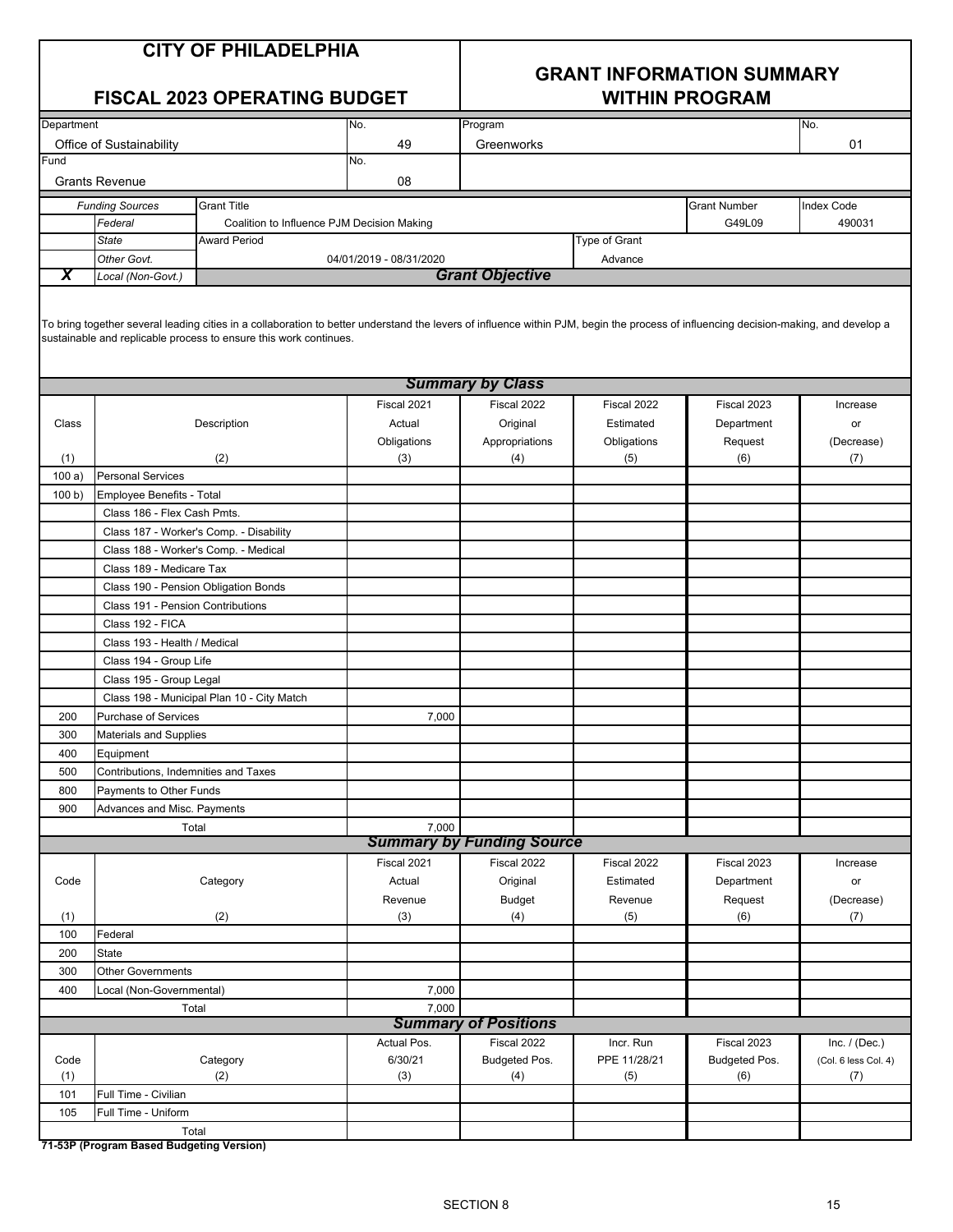## **GRANT INFORMATION SUMMARY**

### **FISCAL 2023 OPERATING BUDGET WITHIN PROGRAM**

| Department                                   |                       |                                    | No.                     | Program    |                      |                     | No.               |
|----------------------------------------------|-----------------------|------------------------------------|-------------------------|------------|----------------------|---------------------|-------------------|
| Office of Sustainability                     |                       |                                    | 49                      | Greenworks |                      |                     | 01                |
| Fund                                         |                       |                                    | No.                     |            |                      |                     |                   |
|                                              | <b>Grants Revenue</b> |                                    | 08                      |            |                      |                     |                   |
| <b>Funding Sources</b><br><b>Grant Title</b> |                       |                                    |                         |            |                      | <b>Grant Number</b> | <b>Index Code</b> |
|                                              | Federal               | <b>High Heat Disparity Project</b> |                         |            |                      | G49L08              | 490030            |
|                                              | <b>State</b>          | <b>Award Period</b>                |                         |            | <b>Type of Grant</b> |                     |                   |
|                                              | Other Govt.           |                                    | 11/06/2017 - 03/31/2022 |            | Cash Basis           |                     |                   |
|                                              | Local (Non-Govt.)     | <b>Grant Objective</b>             |                         |            |                      |                     |                   |
|                                              |                       |                                    |                         |            |                      |                     |                   |

 $|$ To conduct a data-driven approach to identify Philadelphia populations disproportionately exposed to environmental stressors, and reduce disparities through community-centered decision-making.

|        |                                                   |             | <b>Summary by Class</b>          |              |               |                      |  |  |
|--------|---------------------------------------------------|-------------|----------------------------------|--------------|---------------|----------------------|--|--|
|        |                                                   | Fiscal 2021 | Fiscal 2022                      | Fiscal 2022  | Fiscal 2023   | Increase             |  |  |
| Class  | Description                                       | Actual      | Original                         | Estimated    | Department    | or                   |  |  |
|        |                                                   | Obligations | Appropriations                   | Obligations  | Request       | (Decrease)           |  |  |
| (1)    | (2)                                               | (3)         | (4)                              | (5)          | (6)           | (7)                  |  |  |
| 100a)  | <b>Personal Services</b>                          |             | 23,356                           |              |               |                      |  |  |
| 100 b) | Employee Benefits - Total                         |             |                                  |              |               |                      |  |  |
|        | Class 186 - Flex Cash Pmts.                       |             |                                  |              |               |                      |  |  |
|        | Class 187 - Worker's Comp. - Disability           |             |                                  |              |               |                      |  |  |
|        | Class 188 - Worker's Comp. - Medical              |             |                                  |              |               |                      |  |  |
|        | Class 189 - Medicare Tax                          |             |                                  |              |               |                      |  |  |
|        | Class 190 - Pension Obligation Bonds              |             |                                  |              |               |                      |  |  |
|        | Class 191 - Pension Contributions                 |             |                                  |              |               |                      |  |  |
|        | Class 192 - FICA                                  |             |                                  |              |               |                      |  |  |
|        | Class 193 - Health / Medical                      |             |                                  |              |               |                      |  |  |
|        | Class 194 - Group Life                            |             |                                  |              |               |                      |  |  |
|        | Class 195 - Group Legal                           |             |                                  |              |               |                      |  |  |
|        | Class 198 - Municipal Plan 10 - City Match        |             |                                  |              |               |                      |  |  |
| 200    | <b>Purchase of Services</b>                       |             |                                  | 2,289        |               | (2, 289)             |  |  |
| 300    | Materials and Supplies                            |             |                                  |              |               |                      |  |  |
| 400    | Equipment                                         |             |                                  |              |               |                      |  |  |
| 500    | Contributions, Indemnities and Taxes              |             |                                  |              |               |                      |  |  |
| 800    | Payments to Other Funds                           |             |                                  |              |               |                      |  |  |
| 900    | Advances and Misc. Payments                       |             |                                  |              |               |                      |  |  |
|        | Total                                             |             | 23,356                           | 2,289        |               | (2, 289)             |  |  |
|        |                                                   |             | <b>Summary by Funding Source</b> |              |               |                      |  |  |
|        |                                                   | Fiscal 2021 | Fiscal 2022                      | Fiscal 2022  | Fiscal 2023   | Increase             |  |  |
| Code   | Category                                          | Actual      | Original                         | Estimated    | Department    | or                   |  |  |
|        |                                                   | Revenue     | <b>Budget</b>                    | Revenue      | Request       | (Decrease)           |  |  |
| (1)    | (2)                                               | (3)         | (4)                              | (5)          | (6)           | (7)                  |  |  |
| 100    | Federal                                           |             |                                  |              |               |                      |  |  |
| 200    | <b>State</b>                                      |             |                                  |              |               |                      |  |  |
| 300    | <b>Other Governments</b>                          |             |                                  |              |               |                      |  |  |
| 400    | Local (Non-Governmental)                          |             | 23,356                           | 2,289        |               | (2, 289)             |  |  |
|        | Total                                             |             | 23,356                           | 2,289        |               | (2, 289)             |  |  |
|        | <b>Summary of Positions</b>                       |             |                                  |              |               |                      |  |  |
|        |                                                   | Actual Pos. | Fiscal 2022                      | Incr. Run    | Fiscal 2023   | Inc. $/$ (Dec.)      |  |  |
| Code   | Category                                          | 6/30/21     | Budgeted Pos.                    | PPE 11/28/21 | Budgeted Pos. | (Col. 6 less Col. 4) |  |  |
| (1)    | (2)                                               | (3)         | (4)                              | (5)          | (6)           | (7)                  |  |  |
| 101    | Full Time - Civilian                              |             |                                  |              |               |                      |  |  |
| 105    | Full Time - Uniform                               |             |                                  |              |               |                      |  |  |
|        | Total<br>71-53P (Program Based Budgeting Version) |             |                                  |              |               |                      |  |  |
|        |                                                   |             |                                  |              |               |                      |  |  |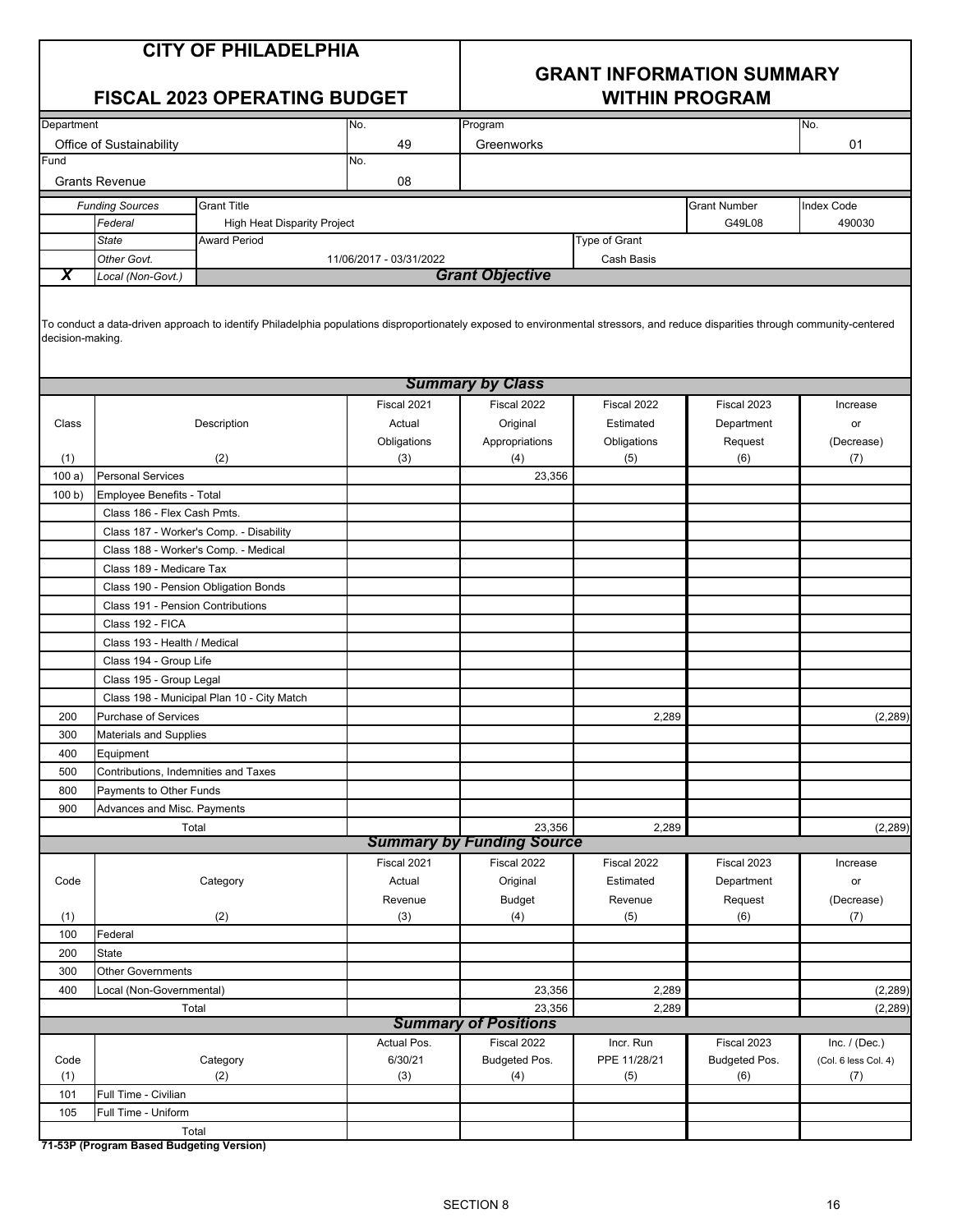| <b>CITY OF PHILADELPHIA</b> |  |  |
|-----------------------------|--|--|
|-----------------------------|--|--|

### **GRANT INFORMATION SUMMARY FISCAL 2023 OPERATING BUDGET WITHIN PROGRAM**

| Department |                                      |                                                                                                 | No.                 | Program                          |              |                     | No.                  |
|------------|--------------------------------------|-------------------------------------------------------------------------------------------------|---------------------|----------------------------------|--------------|---------------------|----------------------|
|            | Office of Sustainability             |                                                                                                 | 49                  | Greenworks                       |              |                     | 01                   |
| Fund       |                                      |                                                                                                 | No.                 |                                  |              |                     |                      |
|            | <b>Grants Revenue</b>                |                                                                                                 | 08                  |                                  |              |                     |                      |
|            | <b>Funding Sources</b>               | Grant Title                                                                                     |                     |                                  |              | <b>Grant Number</b> | <b>Index Code</b>    |
|            | Federal                              | <b>Equity Diversity Inclusion Fellowship</b>                                                    |                     |                                  |              | G49L10              | 490032               |
|            | <b>State</b>                         | <b>Award Period</b>                                                                             | Type of Grant       |                                  |              |                     |                      |
|            | Other Govt.                          |                                                                                                 | 05/17/19 - 05/16/22 |                                  | Cash Basis   |                     |                      |
| X          | Local (Non-Govt.)                    |                                                                                                 |                     | <b>Grant Objective</b>           |              |                     |                      |
|            |                                      | To fund a temporary fellow to work with Philadelphia's sustainability staff for a 12-week term. |                     |                                  |              |                     |                      |
|            |                                      |                                                                                                 |                     | <b>Summary by Class</b>          |              |                     |                      |
|            |                                      |                                                                                                 | Fiscal 2021         | Fiscal 2022                      | Fiscal 2022  | Fiscal 2023         | Increase             |
| Class      |                                      | Description                                                                                     | Actual              | Original                         | Estimated    | Department          | or                   |
|            |                                      |                                                                                                 | Obligations         | Appropriations                   | Obligations  | Request             | (Decrease)           |
| (1)        |                                      | (2)                                                                                             | (3)                 | (4)                              | (5)          | (6)                 | (7)                  |
| 100a)      | <b>Personal Services</b>             |                                                                                                 |                     | 5,000                            | 5,000        |                     | (5,000)              |
| 100 b)     | Employee Benefits - Total            |                                                                                                 |                     |                                  |              |                     |                      |
|            | Class 186 - Flex Cash Pmts.          |                                                                                                 |                     |                                  |              |                     |                      |
|            |                                      | Class 187 - Worker's Comp. - Disability                                                         |                     |                                  |              |                     |                      |
|            | Class 188 - Worker's Comp. - Medical |                                                                                                 |                     |                                  |              |                     |                      |
|            | Class 189 - Medicare Tax             |                                                                                                 |                     |                                  |              |                     |                      |
|            | Class 190 - Pension Obligation Bonds |                                                                                                 |                     |                                  |              |                     |                      |
|            | Class 191 - Pension Contributions    |                                                                                                 |                     |                                  |              |                     |                      |
|            | Class 192 - FICA                     |                                                                                                 |                     |                                  |              |                     |                      |
|            | Class 193 - Health / Medical         |                                                                                                 |                     |                                  |              |                     |                      |
|            | Class 194 - Group Life               |                                                                                                 |                     |                                  |              |                     |                      |
|            | Class 195 - Group Legal              |                                                                                                 |                     |                                  |              |                     |                      |
|            |                                      | Class 198 - Municipal Plan 10 - City Match                                                      |                     |                                  |              |                     |                      |
| 200        | Purchase of Services                 |                                                                                                 |                     |                                  |              |                     |                      |
| 300        | Materials and Supplies               |                                                                                                 |                     |                                  |              |                     |                      |
| 400        | Equipment                            |                                                                                                 |                     |                                  |              |                     |                      |
| 500        | Contributions, Indemnities and Taxes |                                                                                                 |                     |                                  |              |                     |                      |
| 800        | Payments to Other Funds              |                                                                                                 |                     |                                  |              |                     |                      |
| 900        | Advances and Misc. Payments          |                                                                                                 |                     |                                  |              |                     |                      |
|            | Total                                |                                                                                                 |                     | 5,000                            | 5,000        |                     | (5,000)              |
|            |                                      |                                                                                                 |                     | <b>Summary by Funding Source</b> |              |                     |                      |
|            |                                      |                                                                                                 | Fiscal 2021         | Fiscal 2022                      | Fiscal 2022  | Fiscal 2023         | Increase             |
| Code       |                                      | Category                                                                                        | Actual              | Original                         | Estimated    | Department          | or                   |
|            |                                      | (2)                                                                                             | Revenue             | <b>Budget</b>                    | Revenue      | Request             | (Decrease)           |
| (1)<br>100 | Federal                              |                                                                                                 | (3)                 | (4)                              | (5)          | (6)                 | (7)                  |
| 200        | <b>State</b>                         |                                                                                                 |                     |                                  |              |                     |                      |
| 300        | <b>Other Governments</b>             |                                                                                                 |                     |                                  |              |                     |                      |
| 400        | Local (Non-Governmental)             |                                                                                                 |                     | 5,000                            | 5,000        |                     | (5,000)              |
|            | Total                                |                                                                                                 |                     | 5,000                            | 5,000        |                     |                      |
|            |                                      |                                                                                                 |                     | <b>Summary of Positions</b>      |              |                     | (5,000)              |
|            |                                      |                                                                                                 | Actual Pos.         | Fiscal 2022                      | Incr. Run    | Fiscal 2023         | Inc. $/$ (Dec.)      |
| Code       |                                      | Category                                                                                        | 6/30/21             | Budgeted Pos.                    | PPE 11/28/21 | Budgeted Pos.       | (Col. 6 less Col. 4) |
| (1)        |                                      | (2)                                                                                             | (3)                 | (4)                              | (5)          | (6)                 | (7)                  |
| 101        | Full Time - Civilian                 |                                                                                                 |                     |                                  |              |                     |                      |
| 105        | Full Time - Uniform                  |                                                                                                 |                     |                                  |              |                     |                      |
|            | Total                                |                                                                                                 |                     |                                  |              |                     |                      |
|            |                                      |                                                                                                 |                     |                                  |              |                     |                      |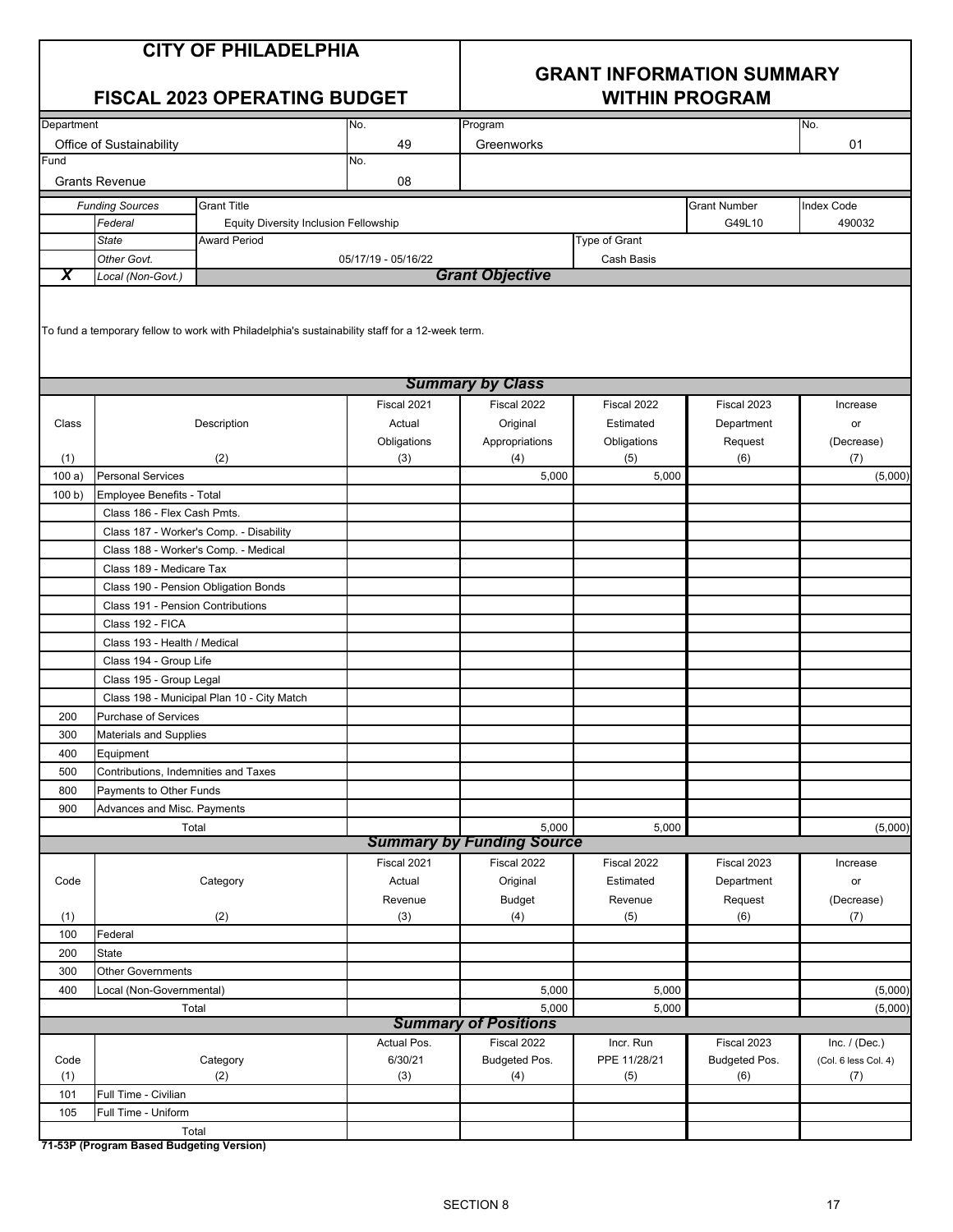### **GRANT INFORMATION SUMMARY FISCAL 2023 OPERATING BUDGET WITHIN PROGRAM**

| Department |                                                   |                                                                                                                                                                                                                                                            | No.                     | Program                          |               |                     | No.                  |
|------------|---------------------------------------------------|------------------------------------------------------------------------------------------------------------------------------------------------------------------------------------------------------------------------------------------------------------|-------------------------|----------------------------------|---------------|---------------------|----------------------|
| Fund       | Office of Sustainability                          |                                                                                                                                                                                                                                                            | 49                      | Greenworks                       |               |                     | 01                   |
|            | <b>Grants Revenue</b>                             |                                                                                                                                                                                                                                                            | No.<br>08               |                                  |               |                     |                      |
|            | <b>Funding Sources</b>                            | <b>Grant Title</b>                                                                                                                                                                                                                                         |                         |                                  |               | <b>Grant Number</b> | Index Code           |
|            | Federal                                           | Lower Schuylkill Place Based Initiative                                                                                                                                                                                                                    |                         |                                  |               | G49565              | 492768               |
|            | <b>State</b>                                      | <b>Award Period</b>                                                                                                                                                                                                                                        |                         |                                  | Type of Grant |                     |                      |
|            | Other Govt.                                       |                                                                                                                                                                                                                                                            | 01/01/2022 - 12/31/2023 |                                  | Cash Basis    |                     |                      |
| X          | Local (Non-Govt.)                                 |                                                                                                                                                                                                                                                            |                         | <b>Grant Objective</b>           |               |                     |                      |
|            |                                                   | Supports a new model for place-based climate resiliency focused on the Lower Schuylkill area of Philadelphia. This program supports a Senior Advisor for Climate Science position<br>within the Office of Sustainability and Climate Analytics Consulting. |                         |                                  |               |                     |                      |
|            |                                                   |                                                                                                                                                                                                                                                            |                         | <b>Summary by Class</b>          |               |                     |                      |
|            |                                                   |                                                                                                                                                                                                                                                            | Fiscal 2021             | Fiscal 2022                      | Fiscal 2022   | Fiscal 2023         | Increase             |
| Class      |                                                   | Description                                                                                                                                                                                                                                                | Actual                  | Original                         | Estimated     | Department          | or                   |
|            |                                                   |                                                                                                                                                                                                                                                            | Obligations             | Appropriations                   | Obligations   | Request             | (Decrease)           |
| (1)        |                                                   | (2)                                                                                                                                                                                                                                                        | (3)                     | (4)                              | (5)           | (6)                 | (7)                  |
| 100a)      | <b>Personal Services</b>                          |                                                                                                                                                                                                                                                            |                         |                                  | 42,500        | 85,000              | 42,500               |
| 100 b)     | Employee Benefits - Total                         |                                                                                                                                                                                                                                                            |                         |                                  |               |                     |                      |
|            | Class 186 - Flex Cash Pmts.                       |                                                                                                                                                                                                                                                            |                         |                                  |               |                     |                      |
|            |                                                   | Class 187 - Worker's Comp. - Disability                                                                                                                                                                                                                    |                         |                                  |               |                     |                      |
|            | Class 188 - Worker's Comp. - Medical              |                                                                                                                                                                                                                                                            |                         |                                  |               |                     |                      |
|            | Class 189 - Medicare Tax                          |                                                                                                                                                                                                                                                            |                         |                                  |               |                     |                      |
|            | Class 190 - Pension Obligation Bonds              |                                                                                                                                                                                                                                                            |                         |                                  |               |                     |                      |
|            | Class 191 - Pension Contributions                 |                                                                                                                                                                                                                                                            |                         |                                  |               |                     |                      |
|            | Class 192 - FICA                                  |                                                                                                                                                                                                                                                            |                         |                                  |               |                     |                      |
|            | Class 193 - Health / Medical                      |                                                                                                                                                                                                                                                            |                         |                                  |               |                     |                      |
|            | Class 194 - Group Life                            |                                                                                                                                                                                                                                                            |                         |                                  |               |                     |                      |
|            | Class 195 - Group Legal                           |                                                                                                                                                                                                                                                            |                         |                                  |               |                     |                      |
|            |                                                   | Class 198 - Municipal Plan 10 - City Match                                                                                                                                                                                                                 |                         |                                  |               |                     |                      |
| 200        | <b>Purchase of Services</b>                       |                                                                                                                                                                                                                                                            |                         |                                  |               | 82,500              | 82,500               |
| 300        | <b>Materials and Supplies</b>                     |                                                                                                                                                                                                                                                            |                         |                                  |               |                     |                      |
| 400        | Equipment                                         |                                                                                                                                                                                                                                                            |                         |                                  |               |                     |                      |
| 500        | Contributions, Indemnities and Taxes              |                                                                                                                                                                                                                                                            |                         |                                  |               |                     |                      |
| 800        | Payments to Other Funds                           |                                                                                                                                                                                                                                                            |                         |                                  |               |                     |                      |
| 900        | Advances and Misc. Payments                       |                                                                                                                                                                                                                                                            |                         |                                  |               |                     |                      |
|            | Total                                             |                                                                                                                                                                                                                                                            |                         |                                  | 42,500        | 167,500             | 125,000              |
|            |                                                   |                                                                                                                                                                                                                                                            |                         | <b>Summary by Funding Source</b> |               |                     |                      |
|            |                                                   |                                                                                                                                                                                                                                                            | Fiscal 2021             | Fiscal 2022                      | Fiscal 2022   | Fiscal 2023         | Increase             |
| Code       |                                                   | Category                                                                                                                                                                                                                                                   | Actual                  | Original                         | Estimated     | Department          | or                   |
|            |                                                   |                                                                                                                                                                                                                                                            | Revenue                 | <b>Budget</b>                    | Revenue       | Request             | (Decrease)           |
| (1)        |                                                   | (2)                                                                                                                                                                                                                                                        | (3)                     | (4)                              | (5)           | (6)                 | (7)                  |
| 100        | Federal                                           |                                                                                                                                                                                                                                                            |                         |                                  |               |                     |                      |
| 200        | State                                             |                                                                                                                                                                                                                                                            |                         |                                  |               |                     |                      |
| 300        | <b>Other Governments</b>                          |                                                                                                                                                                                                                                                            |                         |                                  |               |                     |                      |
| 400        | Local (Non-Governmental)                          |                                                                                                                                                                                                                                                            |                         |                                  | 42,500        | 167,500             | 125,000              |
|            | Total                                             |                                                                                                                                                                                                                                                            |                         |                                  | 42,500        | 167,500             | 125,000              |
|            |                                                   |                                                                                                                                                                                                                                                            |                         | <b>Summary of Positions</b>      |               |                     |                      |
|            |                                                   |                                                                                                                                                                                                                                                            | Actual Pos.             | Fiscal 2022                      | Incr. Run     | Fiscal 2023         | Inc. $/$ (Dec.)      |
| Code       |                                                   | Category                                                                                                                                                                                                                                                   | 6/30/21                 | Budgeted Pos.                    | PPE 11/28/21  | Budgeted Pos.       | (Col. 6 less Col. 4) |
| (1)        |                                                   | (2)                                                                                                                                                                                                                                                        | (3)                     | (4)                              | (5)           | (6)                 | (7)                  |
| 101        | Full Time - Civilian                              |                                                                                                                                                                                                                                                            |                         |                                  |               | $\mathbf{1}$        | $\mathbf{1}$         |
| 105        | Full Time - Uniform                               |                                                                                                                                                                                                                                                            |                         |                                  |               |                     |                      |
|            | Total<br>71-53P (Program Rased Rudgeting Version) |                                                                                                                                                                                                                                                            |                         |                                  |               | $\mathbf{1}$        | $\mathbf{1}$         |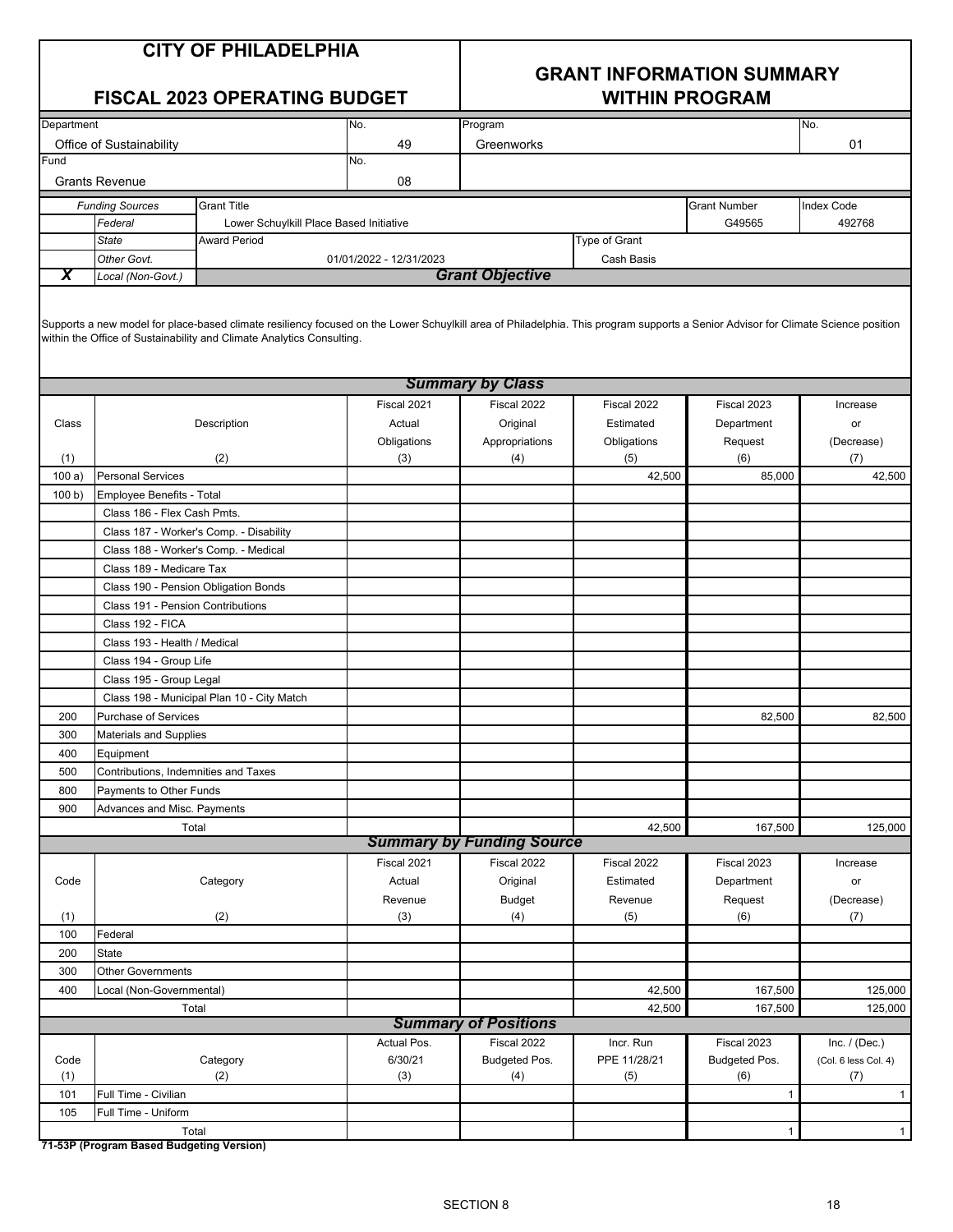## **GRANT INFORMATION SUMMARY**

### **FISCAL 2023 OPERATING BUDGET WITHIN PROGRAM**

| Department |                                   |                                         | No.                     | Program                 |               |                     | No.               |
|------------|-----------------------------------|-----------------------------------------|-------------------------|-------------------------|---------------|---------------------|-------------------|
|            | Office of Sustainability          |                                         | 49                      | Greenworks              |               |                     | 01                |
| Fund       |                                   |                                         | No.                     |                         |               |                     |                   |
|            | <b>Grants Revenue</b>             |                                         | 08                      |                         |               |                     |                   |
|            | <b>Funding Sources</b>            | <b>Grant Title</b>                      |                         |                         |               | <b>Grant Number</b> | <b>Index Code</b> |
|            | Federal                           | <b>PGW Diversification Study</b>        |                         |                         |               | G49L11              | 490040            |
|            | <b>State</b>                      | <b>Award Period</b>                     |                         |                         | Type of Grant |                     |                   |
|            | Other Govt.                       |                                         | 04/01/2021 - 06/30/2022 |                         | Cash Basis    |                     |                   |
| χ          | Local (Non-Govt.)                 |                                         |                         | <b>Grant Objective</b>  |               |                     |                   |
|            |                                   |                                         |                         | <b>Summary by Class</b> |               |                     |                   |
|            |                                   |                                         | Fiscal 2021             | Fiscal 2022             | Fiscal 2022   | Fiscal 2023         | Increase          |
| Class      |                                   | Description                             | Actual                  | Original                | Estimated     | Department          | or                |
|            |                                   |                                         | Obligations             | Appropriations          | Obligations   | Request             | (Decrease)        |
| (1)        |                                   | (2)                                     | (3)                     | (4)                     | (5)           | (6)                 | (7)               |
| 100a)      | <b>Personal Services</b>          |                                         |                         |                         |               |                     |                   |
| 100 b      | <b>Employee Benefits - Total</b>  |                                         |                         |                         |               |                     |                   |
|            | Class 186 - Flex Cash Pmts.       |                                         |                         |                         |               |                     |                   |
|            |                                   | Class 187 - Worker's Comp. - Disability |                         |                         |               |                     |                   |
|            |                                   | Class 188 - Worker's Comp. - Medical    |                         |                         |               |                     |                   |
|            | Class 189 - Medicare Tax          |                                         |                         |                         |               |                     |                   |
|            |                                   | Class 190 - Pension Obligation Bonds    |                         |                         |               |                     |                   |
|            | Class 191 - Pension Contributions |                                         |                         |                         |               |                     |                   |
|            | Class 192 - FICA                  |                                         |                         |                         |               |                     |                   |
|            | Class 193 - Health / Medical      |                                         |                         |                         |               |                     |                   |
|            | Class 194 - Group Life            |                                         |                         |                         |               |                     |                   |
|            | Class 195 - Group Legal           |                                         |                         |                         |               |                     |                   |

|      | Class 195 - Group Legal                    |             |                                  |              |               |                      |
|------|--------------------------------------------|-------------|----------------------------------|--------------|---------------|----------------------|
|      | Class 198 - Municipal Plan 10 - City Match |             |                                  |              |               |                      |
| 200  | <b>Purchase of Services</b>                |             |                                  | 146,250      |               | (146, 250)           |
| 300  | Materials and Supplies                     |             |                                  |              |               |                      |
| 400  | Equipment                                  |             |                                  |              |               |                      |
| 500  | Contributions, Indemnities and Taxes       |             |                                  |              |               |                      |
| 800  | Payments to Other Funds                    |             |                                  |              |               |                      |
| 900  | Advances and Misc. Payments                |             |                                  |              |               |                      |
|      | Total                                      |             |                                  | 146,250      |               | (146, 250)           |
|      |                                            |             | <b>Summary by Funding Source</b> |              |               |                      |
|      |                                            | Fiscal 2021 | Fiscal 2022                      | Fiscal 2022  | Fiscal 2023   | Increase             |
| Code | Category                                   | Actual      | Original                         | Estimated    | Department    | or                   |
|      |                                            | Revenue     | <b>Budget</b>                    | Revenue      | Request       | (Decrease)           |
| (1)  | (2)                                        | (3)         | (4)                              | (5)          | (6)           | (7)                  |
| 100  | Federal                                    |             |                                  |              |               |                      |
| 200  | <b>State</b>                               |             |                                  |              |               |                      |
| 300  | <b>Other Governments</b>                   |             |                                  |              |               |                      |
| 400  | Local (Non-Governmental)                   |             |                                  | 146,250      |               | (146, 250)           |
|      | Total                                      |             |                                  | 146,250      |               | (146, 250)           |
|      |                                            |             | <b>Summary of Positions</b>      |              |               |                      |
|      |                                            | Actual Pos. | Fiscal 2022                      | Incr. Run    | Fiscal 2023   | Inc. $/$ (Dec.)      |
| Code | Category                                   | 6/30/21     | Budgeted Pos.                    | PPE 11/28/21 | Budgeted Pos. | (Col. 6 less Col. 4) |
| (1)  | (2)                                        | (3)         | (4)                              | (5)          | (6)           | (7)                  |
| 101  | Full Time - Civilian                       |             |                                  |              |               |                      |
| 105  | Full Time - Uniform                        |             |                                  |              |               |                      |
|      | Total                                      |             |                                  |              |               |                      |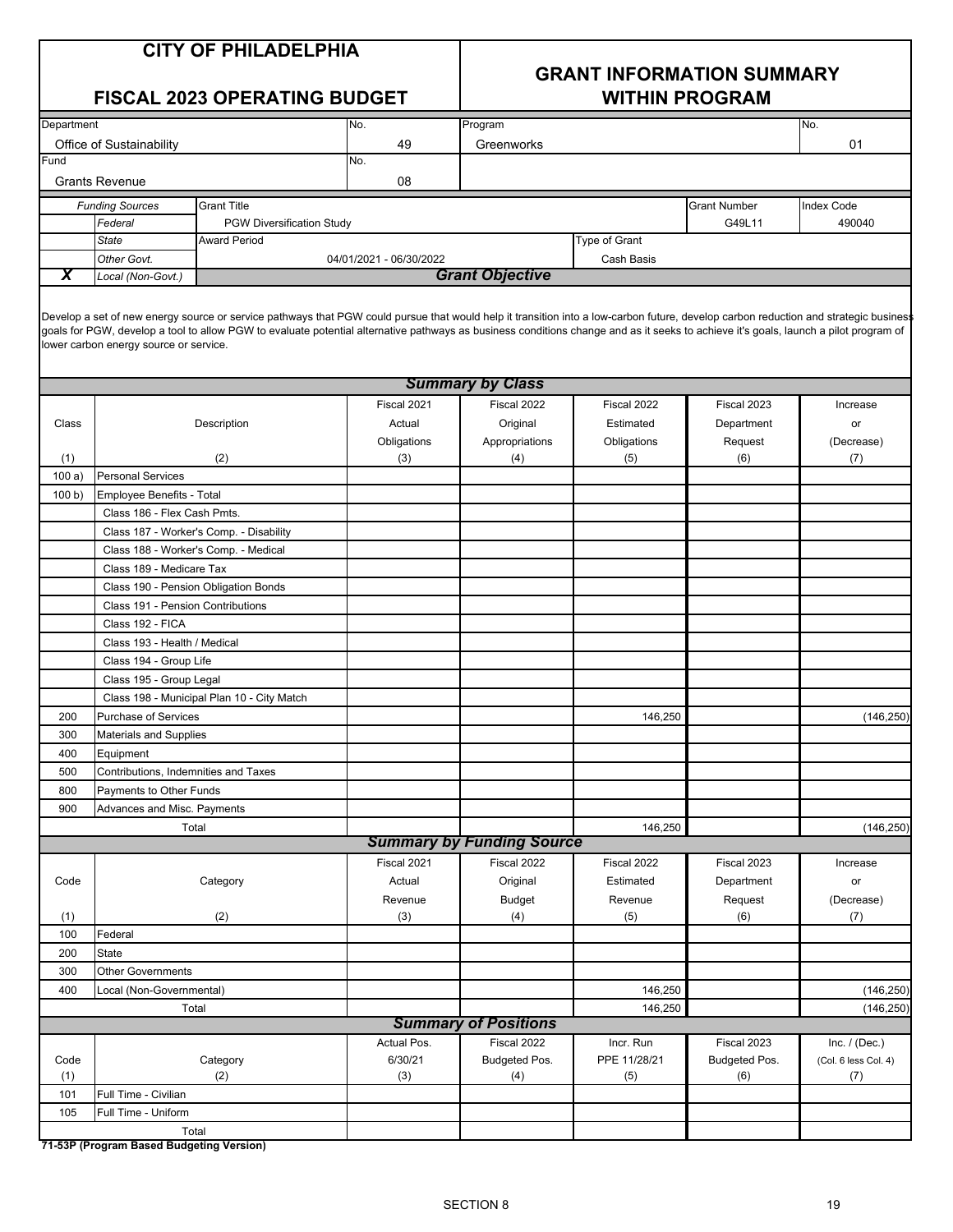### **GRANT INFORMATION SUMMARY FISCAL 2023 OPERATING BUDGET WITHIN PROGRAM**

| Department   |                                                  |                                                                                                                                                                              | No.                     | Program                                    |                    |                     | No.                  |
|--------------|--------------------------------------------------|------------------------------------------------------------------------------------------------------------------------------------------------------------------------------|-------------------------|--------------------------------------------|--------------------|---------------------|----------------------|
|              | Office of Sustainability                         |                                                                                                                                                                              | 49                      | Greenworks                                 |                    |                     | 01                   |
| Fund         |                                                  |                                                                                                                                                                              | No.                     |                                            |                    |                     |                      |
|              | <b>Grants Revenue</b>                            |                                                                                                                                                                              | 08                      |                                            |                    |                     |                      |
|              | <b>Funding Sources</b>                           | <b>Grant Title</b>                                                                                                                                                           |                         |                                            |                    | <b>Grant Number</b> | Index Code           |
|              | Federal                                          | Smart Surfaces Grant Program                                                                                                                                                 |                         |                                            |                    | G49L10              | 490033               |
|              | <b>State</b>                                     | <b>Award Period</b>                                                                                                                                                          |                         |                                            | Type of Grant      |                     |                      |
|              | Other Govt.                                      |                                                                                                                                                                              | 08/26/2019 - 08/25/2022 |                                            | Cash Basis         |                     |                      |
| х            | Local (Non-Govt.)                                |                                                                                                                                                                              |                         | <b>Grant Objective</b>                     |                    |                     |                      |
|              | barriers for deployment of reflective pavements. | To complete a review of the policies, procedures, and practices related to capital projects, pavement management, and procurement to understand the causes of implementation |                         | <b>Summary by Class</b>                    |                    |                     |                      |
|              |                                                  |                                                                                                                                                                              | Fiscal 2021             | Fiscal 2022                                | Fiscal 2022        | Fiscal 2023         | Increase             |
|              |                                                  |                                                                                                                                                                              |                         |                                            |                    |                     |                      |
| Class        |                                                  | Description                                                                                                                                                                  | Actual                  | Original                                   | Estimated          | Department          | or                   |
|              |                                                  | (2)                                                                                                                                                                          | Obligations<br>(3)      | Appropriations<br>(4)                      | Obligations<br>(5) | Request<br>(6)      | (Decrease)<br>(7)    |
| (1)<br>100a) | <b>Personal Services</b>                         |                                                                                                                                                                              |                         | 20,000                                     | 20,000             | 20,000              |                      |
| 100 b)       | <b>Employee Benefits - Total</b>                 |                                                                                                                                                                              |                         |                                            |                    |                     |                      |
|              | Class 186 - Flex Cash Pmts.                      |                                                                                                                                                                              |                         |                                            |                    |                     |                      |
|              |                                                  | Class 187 - Worker's Comp. - Disability                                                                                                                                      |                         |                                            |                    |                     |                      |
|              | Class 188 - Worker's Comp. - Medical             |                                                                                                                                                                              |                         |                                            |                    |                     |                      |
|              | Class 189 - Medicare Tax                         |                                                                                                                                                                              |                         |                                            |                    |                     |                      |
|              | Class 190 - Pension Obligation Bonds             |                                                                                                                                                                              |                         |                                            |                    |                     |                      |
|              | Class 191 - Pension Contributions                |                                                                                                                                                                              |                         |                                            |                    |                     |                      |
|              | Class 192 - FICA                                 |                                                                                                                                                                              |                         |                                            |                    |                     |                      |
|              | Class 193 - Health / Medical                     |                                                                                                                                                                              |                         |                                            |                    |                     |                      |
|              | Class 194 - Group Life                           |                                                                                                                                                                              |                         |                                            |                    |                     |                      |
|              |                                                  |                                                                                                                                                                              |                         |                                            |                    |                     |                      |
|              | Class 195 - Group Legal                          | Class 198 - Municipal Plan 10 - City Match                                                                                                                                   |                         |                                            |                    |                     |                      |
| 200          | <b>Purchase of Services</b>                      |                                                                                                                                                                              |                         |                                            |                    |                     |                      |
|              |                                                  |                                                                                                                                                                              |                         |                                            |                    |                     |                      |
| 300          | Materials and Supplies                           |                                                                                                                                                                              |                         |                                            |                    |                     |                      |
| 400          | Equipment                                        |                                                                                                                                                                              |                         |                                            |                    |                     |                      |
| 500          | Contributions, Indemnities and Taxes             |                                                                                                                                                                              |                         |                                            |                    |                     |                      |
| 800          | Payments to Other Funds                          |                                                                                                                                                                              |                         |                                            |                    |                     |                      |
| 900          | Advances and Misc. Payments                      |                                                                                                                                                                              |                         |                                            |                    |                     |                      |
|              | Total                                            |                                                                                                                                                                              |                         | 20,000<br><b>Summary by Funding Source</b> | 20,000             | 20,000              |                      |
|              |                                                  |                                                                                                                                                                              | Fiscal 2021             | Fiscal 2022                                | Fiscal 2022        | Fiscal 2023         |                      |
| Code         |                                                  | Category                                                                                                                                                                     | Actual                  | Original                                   | Estimated          | Department          | Increase             |
|              |                                                  |                                                                                                                                                                              | Revenue                 | <b>Budget</b>                              | Revenue            | Request             | or<br>(Decrease)     |
| (1)          |                                                  | (2)                                                                                                                                                                          | (3)                     | (4)                                        | (5)                | (6)                 | (7)                  |
| 100          | Federal                                          |                                                                                                                                                                              |                         |                                            |                    |                     |                      |
| 200          | <b>State</b>                                     |                                                                                                                                                                              |                         |                                            |                    |                     |                      |
| 300          | <b>Other Governments</b>                         |                                                                                                                                                                              |                         |                                            |                    |                     |                      |
| 400          | Local (Non-Governmental)                         |                                                                                                                                                                              |                         | 20,000                                     | 20,000             | 20,000              |                      |
|              |                                                  |                                                                                                                                                                              |                         | 20,000                                     | 20,000             | 20,000              |                      |
|              | Total<br><b>Summary of Positions</b>             |                                                                                                                                                                              |                         |                                            |                    |                     |                      |
|              |                                                  |                                                                                                                                                                              | Actual Pos.             | Fiscal 2022                                | Incr. Run          | Fiscal 2023         | Inc. $/$ (Dec.)      |
| Code         |                                                  | Category                                                                                                                                                                     | 6/30/21                 | Budgeted Pos.                              | PPE 11/28/21       | Budgeted Pos.       | (Col. 6 less Col. 4) |
| (1)          |                                                  | (2)                                                                                                                                                                          | (3)                     | (4)                                        | (5)                | (6)                 | (7)                  |
| 101          | Full Time - Civilian                             |                                                                                                                                                                              |                         |                                            |                    |                     |                      |
| 105          | Full Time - Uniform                              |                                                                                                                                                                              |                         |                                            |                    |                     |                      |
|              | Total                                            |                                                                                                                                                                              |                         |                                            |                    |                     |                      |
|              | 71-53P (Program Based Budgeting Version)         |                                                                                                                                                                              |                         |                                            |                    |                     |                      |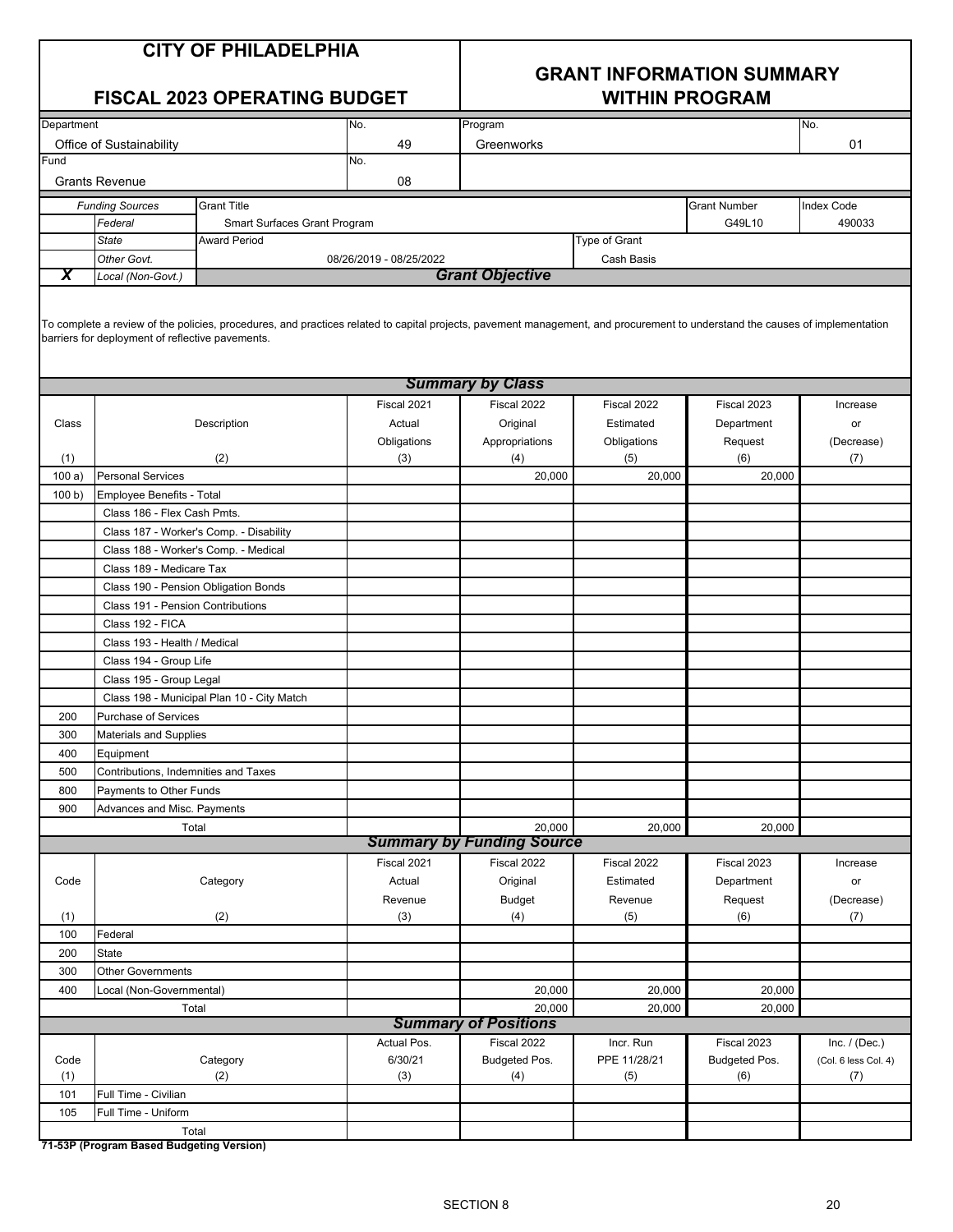|  |  | <b>CITY OF PHILADELPHIA</b> |
|--|--|-----------------------------|
|--|--|-----------------------------|

## UMMARY

|            | <b>CITY OF PHILADELPHIA</b><br><b>FISCAL 2023 OPERATING BUDGET</b> |                                                                                                                   |                         |                                  | <b>GRANT INFORMATION SUMMARY</b><br><b>WITHIN PROGRAM</b> |                     |                      |  |  |
|------------|--------------------------------------------------------------------|-------------------------------------------------------------------------------------------------------------------|-------------------------|----------------------------------|-----------------------------------------------------------|---------------------|----------------------|--|--|
|            |                                                                    |                                                                                                                   |                         |                                  |                                                           |                     |                      |  |  |
| Department |                                                                    |                                                                                                                   | No.                     | Program                          |                                                           |                     | No.                  |  |  |
| Fund       | Office of Sustainability                                           |                                                                                                                   | 49                      | Greenworks                       |                                                           |                     | 01                   |  |  |
|            |                                                                    |                                                                                                                   | No.                     |                                  |                                                           |                     |                      |  |  |
|            | <b>Grants Revenue</b>                                              |                                                                                                                   | 08                      |                                  |                                                           |                     |                      |  |  |
|            | <b>Funding Sources</b>                                             | <b>Grant Title</b>                                                                                                |                         |                                  |                                                           | <b>Grant Number</b> | Index Code           |  |  |
|            | Federal                                                            | Food Policy Counsel Operational Support                                                                           |                         |                                  |                                                           | <b>TBD</b>          | <b>TBD</b>           |  |  |
|            | <b>State</b>                                                       | <b>Award Period</b>                                                                                               |                         |                                  | Type of Grant                                             |                     |                      |  |  |
|            | Other Govt.                                                        |                                                                                                                   | 07/01/2022 - 06/30/2023 |                                  | Cash Basis                                                |                     |                      |  |  |
| X          | Local (Non-Govt.)                                                  |                                                                                                                   |                         | <b>Grant Objective</b>           |                                                           |                     |                      |  |  |
|            |                                                                    | This potential grant program will fund an additional position to support work related to the Food Policy Counsel. |                         | <b>Summary by Class</b>          |                                                           |                     |                      |  |  |
|            |                                                                    |                                                                                                                   | Fiscal 2021             | Fiscal 2022                      | Fiscal 2022                                               | Fiscal 2023         | Increase             |  |  |
| Class      |                                                                    | Description                                                                                                       | Actual                  | Original                         | Estimated                                                 | Department          | or                   |  |  |
|            |                                                                    |                                                                                                                   | Obligations             | Appropriations                   | Obligations                                               | Request             | (Decrease)           |  |  |
| (1)        |                                                                    | (2)                                                                                                               | (3)                     | (4)                              | (5)                                                       | (6)                 | (7)                  |  |  |
| 100a)      | <b>Personal Services</b>                                           |                                                                                                                   |                         |                                  |                                                           | 65,000              | 65.000               |  |  |
| 100 b)     | Employee Benefits - Total                                          |                                                                                                                   |                         |                                  |                                                           |                     |                      |  |  |
|            | Class 186 - Flex Cash Pmts.                                        |                                                                                                                   |                         |                                  |                                                           |                     |                      |  |  |
|            |                                                                    | Class 187 - Worker's Comp. - Disability                                                                           |                         |                                  |                                                           |                     |                      |  |  |
|            |                                                                    |                                                                                                                   |                         |                                  |                                                           |                     |                      |  |  |
|            | Class 188 - Worker's Comp. - Medical                               |                                                                                                                   |                         |                                  |                                                           |                     |                      |  |  |
|            | Class 189 - Medicare Tax                                           |                                                                                                                   |                         |                                  |                                                           |                     |                      |  |  |
|            | Class 190 - Pension Obligation Bonds                               |                                                                                                                   |                         |                                  |                                                           |                     |                      |  |  |
|            | Class 191 - Pension Contributions                                  |                                                                                                                   |                         |                                  |                                                           |                     |                      |  |  |
|            | Class 192 - FICA                                                   |                                                                                                                   |                         |                                  |                                                           |                     |                      |  |  |
|            | Class 193 - Health / Medical                                       |                                                                                                                   |                         |                                  |                                                           |                     |                      |  |  |
|            | Class 194 - Group Life                                             |                                                                                                                   |                         |                                  |                                                           |                     |                      |  |  |
|            | Class 195 - Group Legal                                            |                                                                                                                   |                         |                                  |                                                           |                     |                      |  |  |
|            |                                                                    | Class 198 - Municipal Plan 10 - City Match                                                                        |                         |                                  |                                                           |                     |                      |  |  |
| 200        | <b>Purchase of Services</b>                                        |                                                                                                                   |                         |                                  |                                                           |                     |                      |  |  |
| 300        | <b>Materials and Supplies</b>                                      |                                                                                                                   |                         |                                  |                                                           |                     |                      |  |  |
| 400        | Equipment                                                          |                                                                                                                   |                         |                                  |                                                           |                     |                      |  |  |
| 500        | Contributions, Indemnities and Taxes                               |                                                                                                                   |                         |                                  |                                                           |                     |                      |  |  |
| 800        | Payments to Other Funds                                            |                                                                                                                   |                         |                                  |                                                           |                     |                      |  |  |
| 900        | Advances and Misc. Payments                                        |                                                                                                                   |                         |                                  |                                                           |                     |                      |  |  |
|            | Total                                                              |                                                                                                                   |                         |                                  |                                                           | 65,000              | 65,000               |  |  |
|            |                                                                    |                                                                                                                   |                         | <b>Summary by Funding Source</b> |                                                           |                     |                      |  |  |
|            |                                                                    |                                                                                                                   | Fiscal 2021             | Fiscal 2022                      | Fiscal 2022                                               | Fiscal 2023         | Increase             |  |  |
| Code       |                                                                    | Category                                                                                                          | Actual                  | Original                         | Estimated                                                 | Department          | or                   |  |  |
|            |                                                                    |                                                                                                                   | Revenue                 | <b>Budget</b>                    | Revenue                                                   | Request             | (Decrease)           |  |  |
| (1)        |                                                                    | (2)                                                                                                               | (3)                     | (4)                              | (5)                                                       | (6)                 | (7)                  |  |  |
| 100        | Federal                                                            |                                                                                                                   |                         |                                  |                                                           |                     |                      |  |  |
| 200        | State                                                              |                                                                                                                   |                         |                                  |                                                           |                     |                      |  |  |
| 300        | <b>Other Governments</b>                                           |                                                                                                                   |                         |                                  |                                                           |                     |                      |  |  |
| 400        | Local (Non-Governmental)                                           |                                                                                                                   |                         |                                  |                                                           | 65,000              | 65,000               |  |  |
|            | Total                                                              |                                                                                                                   |                         |                                  |                                                           | 65,000              | 65,000               |  |  |
|            |                                                                    |                                                                                                                   |                         | <b>Summary of Positions</b>      |                                                           |                     |                      |  |  |
|            |                                                                    |                                                                                                                   | Actual Pos.             | Fiscal 2022                      | Incr. Run                                                 | Fiscal 2023         | Inc. $/$ (Dec.)      |  |  |
| Code       |                                                                    | Category                                                                                                          | 6/30/21                 | Budgeted Pos.                    | PPE 11/28/21                                              | Budgeted Pos.       | (Col. 6 less Col. 4) |  |  |
| (1)        |                                                                    | (2)                                                                                                               | (3)                     | (4)                              | (5)                                                       | (6)                 | (7)                  |  |  |
| 101        | Full Time - Civilian                                               |                                                                                                                   |                         |                                  |                                                           | $\mathbf{1}$        | 1                    |  |  |
| 105        | Full Time - Uniform                                                |                                                                                                                   |                         |                                  |                                                           |                     |                      |  |  |
|            | Total                                                              |                                                                                                                   |                         |                                  |                                                           | $\mathbf{1}$        | $\mathbf{1}$         |  |  |

**71-53P (Program Based Budgeting Version)**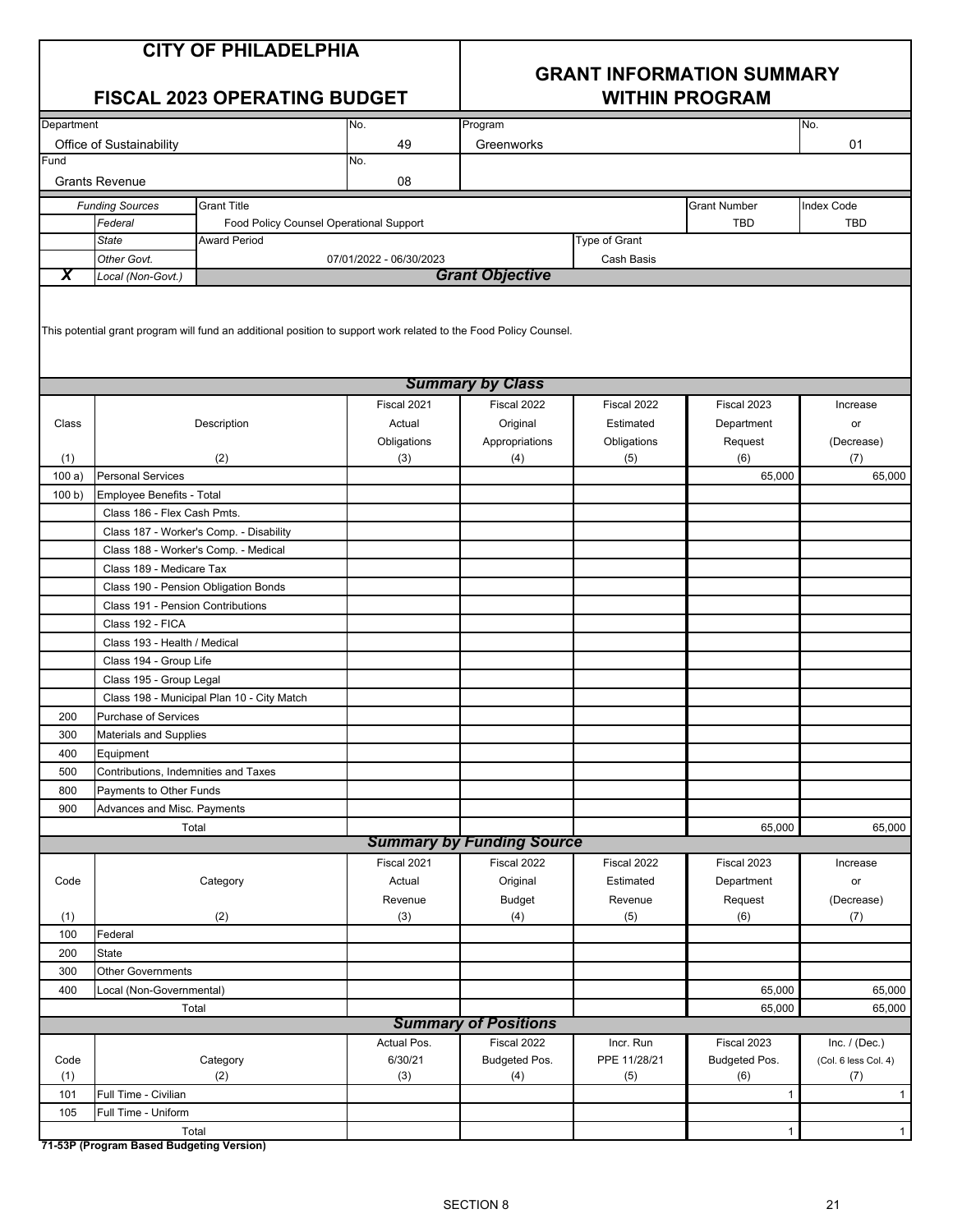| <b>CITY OF PHILADELPHIA</b> |  |
|-----------------------------|--|
|-----------------------------|--|

### **GRANT INFORMATION SUMMARY FISCAL 2023 OPERATING BUDGET WITHIN PROGRAM**

| Department |                                      |                                                                                                                    | No.                                              | Program                                |               |                     | No.                  |
|------------|--------------------------------------|--------------------------------------------------------------------------------------------------------------------|--------------------------------------------------|----------------------------------------|---------------|---------------------|----------------------|
|            | Office of Sustainability             |                                                                                                                    | 49                                               | Greenworks                             |               |                     | 01                   |
| Fund       |                                      |                                                                                                                    | No.                                              |                                        |               |                     |                      |
|            | <b>Grants Revenue</b>                |                                                                                                                    | 08                                               |                                        |               |                     |                      |
|            | <b>Funding Sources</b>               | <b>Grant Title</b>                                                                                                 |                                                  |                                        |               | <b>Grant Number</b> | <b>Index Code</b>    |
|            | Federal                              |                                                                                                                    | Office of Sustainability - Unplanned Grants FY23 |                                        |               | <b>TBD</b>          | <b>TBD</b>           |
|            | <b>State</b>                         | <b>Award Period</b>                                                                                                |                                                  |                                        | Type of Grant |                     |                      |
|            | Other Govt.                          |                                                                                                                    | N/A                                              |                                        | N/A           |                     |                      |
| X          | Local (Non-Govt.)                    |                                                                                                                    |                                                  | <b>Grant Objective</b>                 |               |                     |                      |
|            |                                      |                                                                                                                    |                                                  |                                        |               |                     |                      |
|            |                                      |                                                                                                                    |                                                  |                                        |               |                     |                      |
|            |                                      | Placeholder for grant appropriation to be assigned to programs as they are submitted and approved throughout FY23. |                                                  |                                        |               |                     |                      |
|            |                                      |                                                                                                                    |                                                  |                                        |               |                     |                      |
|            |                                      |                                                                                                                    |                                                  | <b>Summary by Class</b>                |               |                     |                      |
|            |                                      |                                                                                                                    | Fiscal 2021                                      | Fiscal 2022                            | Fiscal 2022   | Fiscal 2023         | Increase             |
| Class      |                                      | Description                                                                                                        | Actual                                           | Original                               | Estimated     | Department          | or                   |
|            |                                      |                                                                                                                    | Obligations                                      | Appropriations                         | Obligations   | Request             | (Decrease)           |
| (1)        |                                      | (2)                                                                                                                | (3)                                              | (4)                                    | (5)           | (6)                 | (7)                  |
| 100a)      | <b>Personal Services</b>             |                                                                                                                    |                                                  | 150,000                                |               | 150,000             | 150,000              |
| 100 b)     | <b>Employee Benefits - Total</b>     |                                                                                                                    |                                                  |                                        |               |                     |                      |
|            | Class 186 - Flex Cash Pmts.          |                                                                                                                    |                                                  |                                        |               |                     |                      |
|            |                                      | Class 187 - Worker's Comp. - Disability                                                                            |                                                  |                                        |               |                     |                      |
|            | Class 188 - Worker's Comp. - Medical |                                                                                                                    |                                                  |                                        |               |                     |                      |
|            | Class 189 - Medicare Tax             |                                                                                                                    |                                                  |                                        |               |                     |                      |
|            |                                      | Class 190 - Pension Obligation Bonds                                                                               |                                                  |                                        |               |                     |                      |
|            | Class 191 - Pension Contributions    |                                                                                                                    |                                                  |                                        |               |                     |                      |
|            | Class 192 - FICA                     |                                                                                                                    |                                                  |                                        |               |                     |                      |
|            | Class 193 - Health / Medical         |                                                                                                                    |                                                  |                                        |               |                     |                      |
|            | Class 194 - Group Life               |                                                                                                                    |                                                  |                                        |               |                     |                      |
|            | Class 195 - Group Legal              |                                                                                                                    |                                                  |                                        |               |                     |                      |
|            |                                      | Class 198 - Municipal Plan 10 - City Match                                                                         |                                                  |                                        |               |                     |                      |
| 200        | <b>Purchase of Services</b>          |                                                                                                                    |                                                  | 150,000                                |               | 150,000             | 150,000              |
| 300        | Materials and Supplies               |                                                                                                                    |                                                  | 25,000                                 |               | 25,000              | 25,000               |
| 400        | Equipment                            |                                                                                                                    |                                                  | 25,000                                 |               | 25,000              | 25,000               |
| 500        | Contributions, Indemnities and Taxes |                                                                                                                    |                                                  |                                        |               |                     |                      |
| 800        | Payments to Other Funds              |                                                                                                                    |                                                  |                                        |               |                     |                      |
| 900        | Advances and Misc. Payments          |                                                                                                                    |                                                  |                                        |               |                     |                      |
|            | Total                                |                                                                                                                    |                                                  | 350,000                                |               | 350,000             | 350,000              |
|            |                                      |                                                                                                                    |                                                  | <b>Summary by Funding Source</b>       |               |                     |                      |
|            |                                      |                                                                                                                    | Fiscal 2021                                      | Fiscal 2022                            | Fiscal 2022   | Fiscal 2023         | Increase             |
| Code       |                                      | Category                                                                                                           | Actual                                           | Original                               | Estimated     | Department          | or                   |
|            |                                      |                                                                                                                    | Revenue                                          | <b>Budget</b>                          | Revenue       | Request             | (Decrease)           |
| (1)        |                                      | (2)                                                                                                                | (3)                                              | (4)                                    | (5)           | (6)                 | (7)                  |
| 100        | Federal                              |                                                                                                                    |                                                  |                                        |               |                     |                      |
| 200        | State                                |                                                                                                                    |                                                  |                                        |               |                     |                      |
| 300        | <b>Other Governments</b>             |                                                                                                                    |                                                  |                                        |               |                     |                      |
| 400        | Local (Non-Governmental)             |                                                                                                                    |                                                  | 350,000                                |               | 350,000             | 350,000              |
|            | Total                                |                                                                                                                    |                                                  | 350,000<br><b>Summary of Positions</b> |               | 350,000             | 350,000              |
|            |                                      |                                                                                                                    | Actual Pos.                                      | Fiscal 2022                            | Incr. Run     | Fiscal 2023         | Inc. $/$ (Dec.)      |
| Code       |                                      | Category                                                                                                           | 6/30/21                                          | Budgeted Pos.                          | PPE 11/28/21  | Budgeted Pos.       | (Col. 6 less Col. 4) |
| (1)        |                                      | (2)                                                                                                                | (3)                                              | (4)                                    | (5)           | (6)                 | (7)                  |
| 101        | Full Time - Civilian                 |                                                                                                                    |                                                  |                                        |               |                     |                      |
| 105        | Full Time - Uniform                  |                                                                                                                    |                                                  |                                        |               |                     |                      |
|            | Total                                |                                                                                                                    |                                                  |                                        |               |                     |                      |
|            |                                      |                                                                                                                    |                                                  |                                        |               |                     |                      |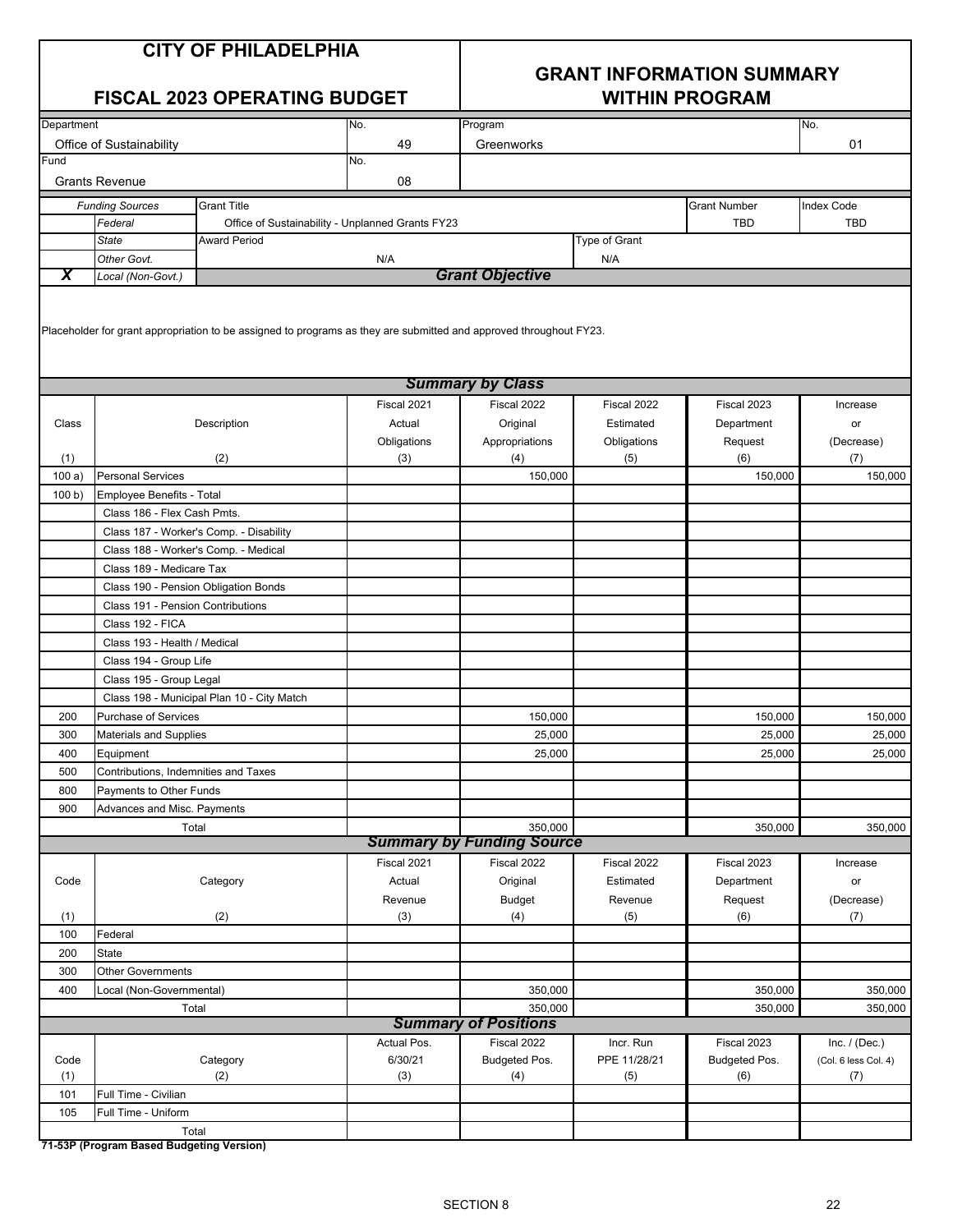| <b>CITY OF PHILADELPHIA</b>                                                                                                                                                                                                                                                                                                                                                                                                                                                                                                                                                                                                                                                                                                                                                                                                                                                                                                                                                                                                                                                                                                                    |                             |                             |             |             |
|------------------------------------------------------------------------------------------------------------------------------------------------------------------------------------------------------------------------------------------------------------------------------------------------------------------------------------------------------------------------------------------------------------------------------------------------------------------------------------------------------------------------------------------------------------------------------------------------------------------------------------------------------------------------------------------------------------------------------------------------------------------------------------------------------------------------------------------------------------------------------------------------------------------------------------------------------------------------------------------------------------------------------------------------------------------------------------------------------------------------------------------------|-----------------------------|-----------------------------|-------------|-------------|
| <b>FISCAL 2023 OPERATING BUDGET</b>                                                                                                                                                                                                                                                                                                                                                                                                                                                                                                                                                                                                                                                                                                                                                                                                                                                                                                                                                                                                                                                                                                            |                             | <b>PERFORMANCE MEASURES</b> |             |             |
| Department<br>No.                                                                                                                                                                                                                                                                                                                                                                                                                                                                                                                                                                                                                                                                                                                                                                                                                                                                                                                                                                                                                                                                                                                              | Program                     |                             |             | No.         |
| Office of Sustainability                                                                                                                                                                                                                                                                                                                                                                                                                                                                                                                                                                                                                                                                                                                                                                                                                                                                                                                                                                                                                                                                                                                       | 49 Energy Office            |                             |             | 02          |
|                                                                                                                                                                                                                                                                                                                                                                                                                                                                                                                                                                                                                                                                                                                                                                                                                                                                                                                                                                                                                                                                                                                                                | <b>Program Description</b>  |                             |             |             |
| The City of Philadelphia's Energy Office, housed within OOS, manages City government energy operations; strategically procures cost-                                                                                                                                                                                                                                                                                                                                                                                                                                                                                                                                                                                                                                                                                                                                                                                                                                                                                                                                                                                                           |                             |                             |             |             |
| effective and reliable energy; promotes energy conservation and efficiency within City facilities; and develops and implements projects and<br>programs that promote the efficient use of energy and reduce the City's environmental impact.                                                                                                                                                                                                                                                                                                                                                                                                                                                                                                                                                                                                                                                                                                                                                                                                                                                                                                   |                             |                             |             |             |
|                                                                                                                                                                                                                                                                                                                                                                                                                                                                                                                                                                                                                                                                                                                                                                                                                                                                                                                                                                                                                                                                                                                                                | <b>Program Objectives</b>   |                             |             |             |
| Ensure the City purchases energy at an affordable rate; continue to monitor electricity, natural gas, and vehicle fuel supply; and minimize<br>price volatility while increasing renewable energy procurement.<br>- Work with the Department of Public Property, the Philadelphia Water Department, and the Philadelphia International Airport to bring 25<br>percent of required City buildings into compliance with the Building Energy Performance Program (BEPP), which requires non-residential<br>buildings over 50,000 square feet to either achieve a high performance building standard or to perform a tune-up on the building every five<br>years.<br>-Work in partnership with the Department of Streets, the Office of Innovation and Technology, and the Philadelphia Energy Authority to<br>design and convert the City's more than 100,000 streetlights to LEDs as a part of a large energy performance contract project. Not only will<br>this have a large cost savings to the City, but it will also help ensure streetlight outages are addressed in a more equitable fashion than<br>relying on residential calls to 311. |                             |                             |             |             |
|                                                                                                                                                                                                                                                                                                                                                                                                                                                                                                                                                                                                                                                                                                                                                                                                                                                                                                                                                                                                                                                                                                                                                | <b>Performance Measures</b> |                             |             |             |
|                                                                                                                                                                                                                                                                                                                                                                                                                                                                                                                                                                                                                                                                                                                                                                                                                                                                                                                                                                                                                                                                                                                                                | Fiscal 2021                 | Fiscal 2022                 | Fiscal 2022 | Fiscal 2023 |
| Description                                                                                                                                                                                                                                                                                                                                                                                                                                                                                                                                                                                                                                                                                                                                                                                                                                                                                                                                                                                                                                                                                                                                    | Year-End                    | Year-to-Date                | Target      | Target      |
|                                                                                                                                                                                                                                                                                                                                                                                                                                                                                                                                                                                                                                                                                                                                                                                                                                                                                                                                                                                                                                                                                                                                                |                             | $(Q1 + Q2)$                 |             |             |
| (1)                                                                                                                                                                                                                                                                                                                                                                                                                                                                                                                                                                                                                                                                                                                                                                                                                                                                                                                                                                                                                                                                                                                                            | (2)                         | (3)                         | (4)         | (5)         |
| City of Philadelphia facility energy consumption, including General,<br>Aviation and Water Funds (Million British Thermal Units)                                                                                                                                                                                                                                                                                                                                                                                                                                                                                                                                                                                                                                                                                                                                                                                                                                                                                                                                                                                                               | 3.64                        | 0.77                        | 3.79        | 3.69        |
| Comments:                                                                                                                                                                                                                                                                                                                                                                                                                                                                                                                                                                                                                                                                                                                                                                                                                                                                                                                                                                                                                                                                                                                                      |                             |                             |             |             |
| City of Philadelphia facility energy cost including General,                                                                                                                                                                                                                                                                                                                                                                                                                                                                                                                                                                                                                                                                                                                                                                                                                                                                                                                                                                                                                                                                                   |                             |                             |             |             |
| Aviation and Water Funds (\$ Million)                                                                                                                                                                                                                                                                                                                                                                                                                                                                                                                                                                                                                                                                                                                                                                                                                                                                                                                                                                                                                                                                                                          | \$56.87                     | \$12.91                     | \$59.22     | \$58.10     |
| Comments:                                                                                                                                                                                                                                                                                                                                                                                                                                                                                                                                                                                                                                                                                                                                                                                                                                                                                                                                                                                                                                                                                                                                      |                             |                             |             |             |
| Percentage of General Fund square footage participating in energy<br>management practices supported by Municipal Energy Master Plan                                                                                                                                                                                                                                                                                                                                                                                                                                                                                                                                                                                                                                                                                                                                                                                                                                                                                                                                                                                                            | 48%                         | Tabulated at year<br>end    | 58%         | 58%         |
| Comments:                                                                                                                                                                                                                                                                                                                                                                                                                                                                                                                                                                                                                                                                                                                                                                                                                                                                                                                                                                                                                                                                                                                                      |                             |                             |             |             |
| Greenhouse Gas Emissions (GHG) for General Fund (Metric Ton<br>of Carbon Dioxide equivalent MTCO2e)                                                                                                                                                                                                                                                                                                                                                                                                                                                                                                                                                                                                                                                                                                                                                                                                                                                                                                                                                                                                                                            | 123,127                     | Tabulated at year<br>end    | 121,629     | 120,132     |
| Comments:                                                                                                                                                                                                                                                                                                                                                                                                                                                                                                                                                                                                                                                                                                                                                                                                                                                                                                                                                                                                                                                                                                                                      |                             |                             |             |             |
| 71-53EZ (Program Based Budgeting Version)                                                                                                                                                                                                                                                                                                                                                                                                                                                                                                                                                                                                                                                                                                                                                                                                                                                                                                                                                                                                                                                                                                      |                             |                             |             |             |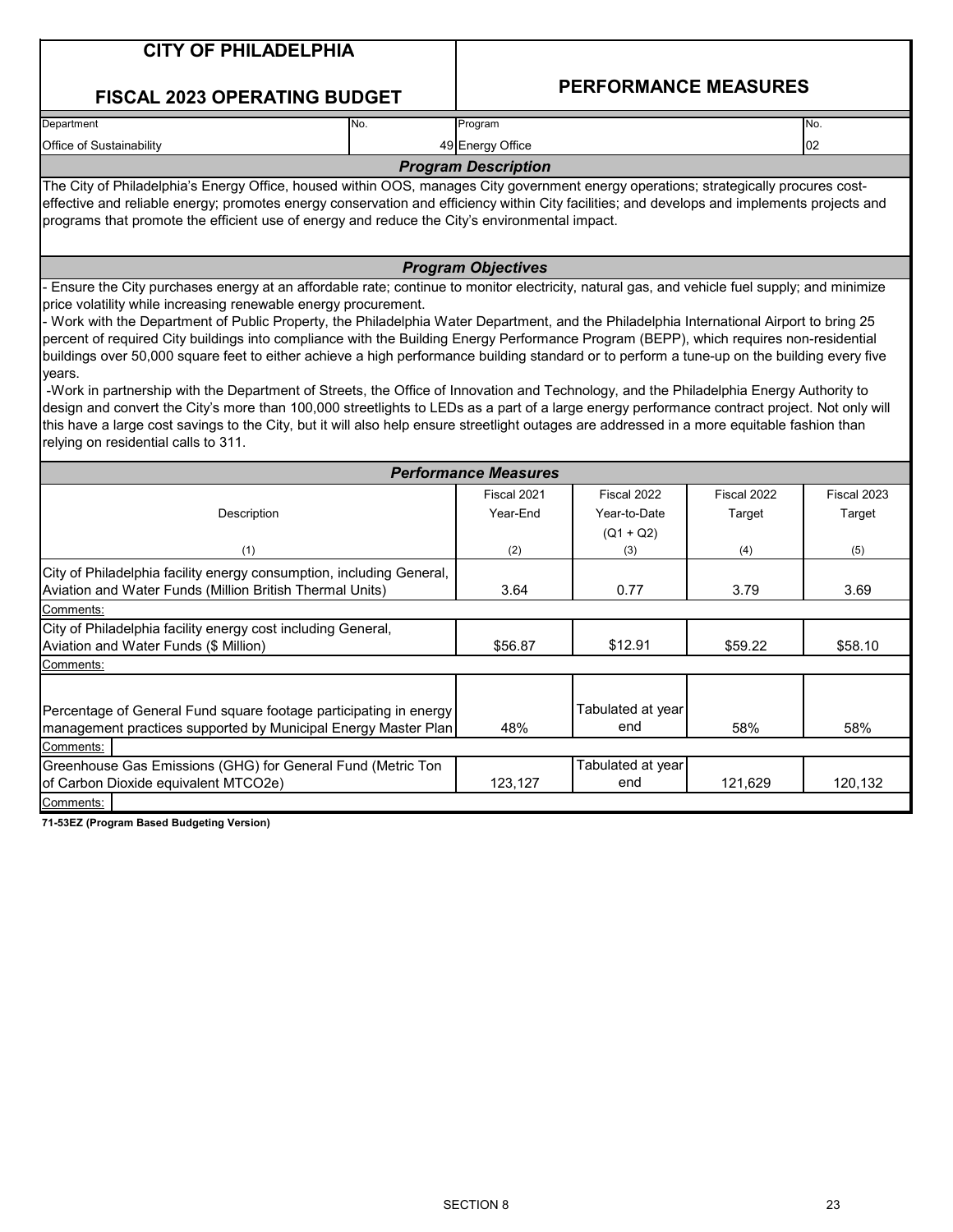### **PROGRAM SUMMARY - ALL FUNDS**

### **FISCAL 2023 OPERATING BUDGET**

| Department   |                                      | No.                     | Program                                       |                     | No.             |                     |  |
|--------------|--------------------------------------|-------------------------|-----------------------------------------------|---------------------|-----------------|---------------------|--|
|              | Office of Sustainability             | 49                      | <b>Energy Office</b>                          |                     |                 | 02                  |  |
|              |                                      |                         | <b>Summary by Fund</b>                        |                     |                 |                     |  |
|              |                                      | Fiscal 2021             | Fiscal 2022                                   | Fiscal 2022         | Fiscal 2023     |                     |  |
| Fund         | Fund                                 | Actual                  | Original                                      | Estimated           | Proposed        | Increase            |  |
|              |                                      |                         |                                               |                     |                 | or                  |  |
| No.          |                                      | Obligations             | Appropriations                                | Obligations         | <b>Budget</b>   | (Decrease)          |  |
| (1)          | (2)                                  | (3)                     | (4)                                           | (5)                 | (6)             | (7)                 |  |
| 01           | General                              | 488,816                 | 580,753                                       | 563,536             | 561,585         | (1,951)             |  |
| 02           | Water                                | 93,873                  | 132,874                                       | 132,874             | 132,874         |                     |  |
| 09           | Aviation                             | 87,873                  | 110,873                                       | 110,873             | 110,873         |                     |  |
|              |                                      |                         |                                               |                     |                 |                     |  |
|              |                                      |                         |                                               |                     |                 |                     |  |
|              | Total                                | 670,562                 | 824,500                                       | 807,283             | 805,332         | (1,951)             |  |
|              |                                      |                         | <b>Summary of Full Time Positions by Fund</b> |                     |                 |                     |  |
| Fund         |                                      | <b>Actual Positions</b> | Fiscal 2022                                   | Fiscal 2022         | Fiscal 2023     | Inc. $/$ (Dec.)     |  |
| No.          | Fund                                 | 6/30/21                 | <b>Budgeted</b>                               | PPE 11/28/21        | <b>Budgeted</b> | (Col. 6 less 4)     |  |
| (1)          | (2)                                  | (3)                     | (4)                                           | (5)                 | (6)             | (7)                 |  |
| 01           | General                              | 3                       | 5                                             | 5                   | 6               | 1                   |  |
|              |                                      |                         |                                               |                     |                 |                     |  |
|              |                                      |                         |                                               |                     |                 |                     |  |
|              |                                      |                         |                                               |                     |                 |                     |  |
|              |                                      |                         |                                               |                     |                 |                     |  |
|              | <b>Total Full Time</b>               | 3                       | 5                                             | 5                   | 6               | $\mathbf 1$         |  |
|              |                                      |                         | <b>Summary of Non-Tax Revenues by Fund</b>    |                     |                 |                     |  |
|              |                                      | Fiscal 2021             | Fiscal 2022                                   | Fiscal 2022         | Fiscal 2023     | Increase            |  |
| Fund         | Fund                                 | Actual                  | Original                                      | Estimated           | Proposed        | or                  |  |
| No.          |                                      | Revenues                | <b>Budget</b>                                 | Obligations         | <b>Budget</b>   | (Decrease)          |  |
| (1)          | (2)                                  | (3)                     | (4)                                           | (5)                 | (6)             | (7)                 |  |
| 01           | General                              |                         |                                               |                     |                 |                     |  |
| 08           | <b>Grants Revenue</b>                |                         |                                               |                     |                 |                     |  |
| 02           | Water                                |                         |                                               |                     |                 |                     |  |
| 09           | Aviation                             |                         |                                               |                     |                 |                     |  |
|              |                                      |                         |                                               |                     |                 |                     |  |
|              | Total                                |                         |                                               |                     |                 |                     |  |
|              |                                      |                         | <b>Selected Associated Capital Projects</b>   |                     |                 |                     |  |
| Dept.        |                                      | Carry                   | Fiscal 2022                                   | Fiscal 2022         | Fiscal 2023     | Fiscal 2023         |  |
| Where        | Description                          | Forward                 | Original Approp.                              | Original Approp.    | Proposed Budget | Proposed Bdgt       |  |
| Appropriated |                                      |                         | (GO Only)                                     | (All Other Sources) | (GO Only)       | (All Other Sources) |  |
| (1)          | (2)                                  | (3)                     | (4)                                           | (5)                 | (6)             | (7)                 |  |
| 49           | Sustainability & Energy Improvements | 1,088,000               | 250,000                                       | 250,000             | 500,000         | 250,000             |  |
|              |                                      |                         |                                               |                     |                 |                     |  |
|              |                                      |                         |                                               |                     |                 |                     |  |
|              |                                      |                         |                                               |                     |                 |                     |  |
|              |                                      |                         |                                               |                     |                 |                     |  |
|              | Total                                | 1,088,000               | 250,000                                       | 250,000             | 500,000         | 250,000             |  |
|              |                                      |                         | <b>Selected Associated Operating Costs</b>    |                     |                 |                     |  |
|              |                                      | Fiscal 2021             | Fiscal 2022                                   | Fiscal 2022         | Fiscal 2023     | Increase            |  |
| Dept.        |                                      |                         | Calculated                                    | Calculated          | Calculated      |                     |  |
| Where        | Description                          | Calculated              |                                               |                     |                 | or                  |  |
| Appropriated |                                      | Obligations             | Appropriations                                | Obligations         | <b>Budget</b>   | (Decrease)          |  |
| (1)          | (2)                                  | (3)                     | (4)                                           | (5)                 | (6)             | (7)                 |  |
| Finance      | Employee Benefits - Civilian         | 92,620                  | 131,502                                       | 131,502             | 147,034         | 15,532              |  |
| Finance      | Employee Benefits - Uniform          |                         |                                               |                     |                 |                     |  |
|              | Total                                | 92,620                  | 131,502                                       | 131,502             | 147,034         | 15,532              |  |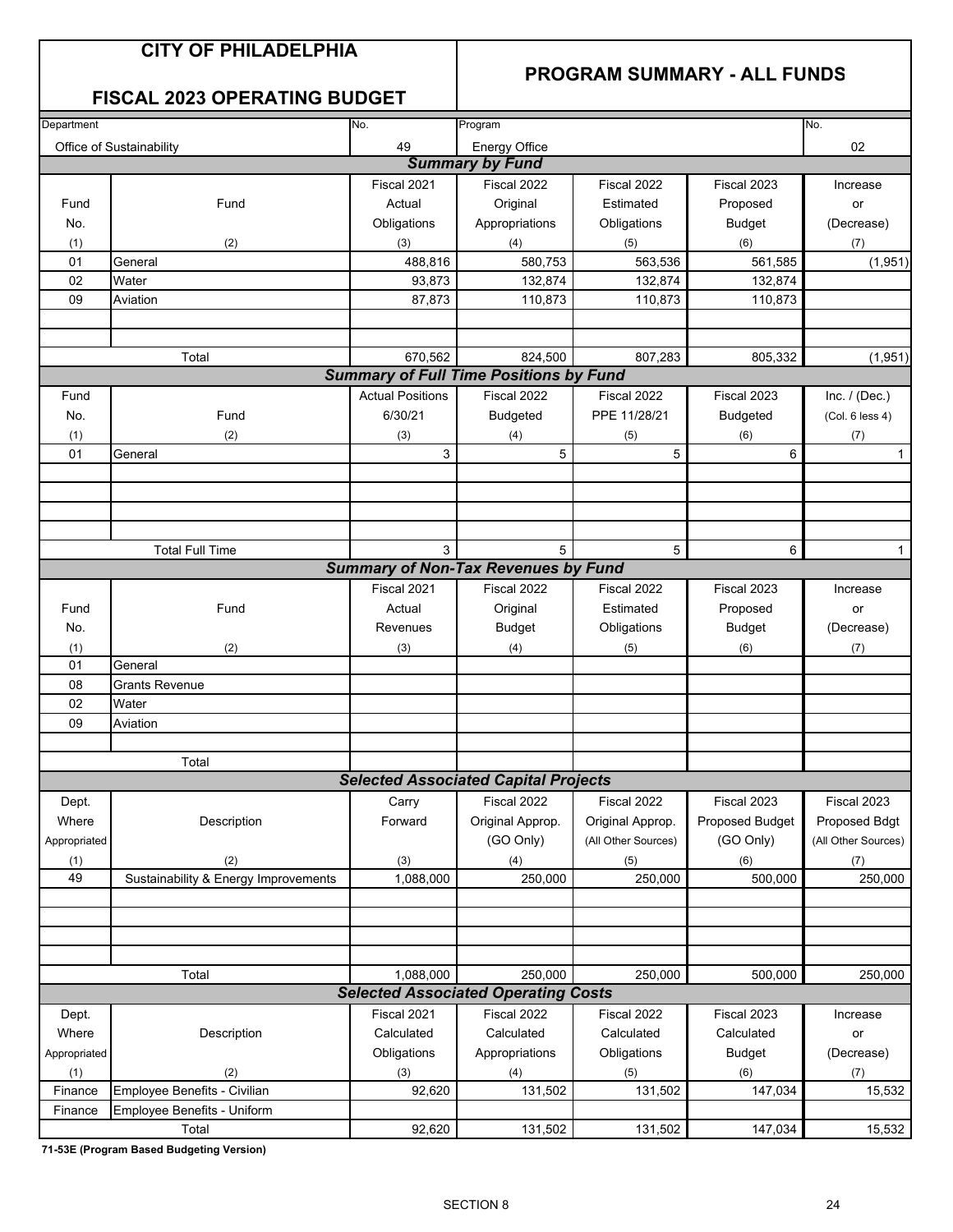### **PROGRAM SUMMARY**

### **FISCAL 2023 OPERATING BUDGET**

| Department   |                                      | No.                                                 | Program                     |              |                 | No.          |
|--------------|--------------------------------------|-----------------------------------------------------|-----------------------------|--------------|-----------------|--------------|
|              | Office of Sustainability             | 49                                                  | <b>Energy Office</b>        |              |                 | 02           |
| Fund         |                                      | No.                                                 |                             |              |                 |              |
| General      |                                      | 01                                                  |                             |              |                 |              |
|              |                                      |                                                     | <b>Summary by Class</b>     |              |                 |              |
|              |                                      | Fiscal 2021                                         | Fiscal 2022                 | Fiscal 2022  | Fiscal 2023     | Increase     |
| Class        | Description                          | Actual                                              | Original                    | Estimated    | Proposed        | or           |
|              |                                      | Obligations                                         | Appropriations              | Obligations  | <b>Budget</b>   | (Decrease)   |
| (1)          | (2)                                  | (3)                                                 | (4)                         | (5)          | (6)             | (7)          |
| 100          | <b>Employee Compensation</b>         |                                                     |                             |              |                 |              |
| a)           | <b>Personal Services</b>             | 106,795                                             | 161,753                     | 166,253      | 205,585         | 39,332       |
| b)           | <b>Employee Benefits</b>             |                                                     |                             |              |                 |              |
| 200          | Purchase of Services                 | 207,021                                             | 244,000                     | 222,283      | 181,000         | (41, 283)    |
| 300          | <b>Materials and Supplies</b>        |                                                     |                             |              |                 |              |
| 400          | Equipment                            |                                                     |                             |              |                 |              |
| 500          | Contributions, Indemnities and Taxes |                                                     |                             |              |                 |              |
| 700          | <b>Debt Service</b>                  |                                                     |                             |              |                 |              |
| 800          | Payments to Other Funds              | 175,000                                             | 175,000                     | 175,000      | 175.000         |              |
| 900          | Advances and Misc. Payments          |                                                     |                             |              |                 |              |
|              | Total                                | 488,816                                             | 580.753                     | 563,536      | 561,585         | (1,951)      |
|              |                                      |                                                     | <b>Summary of Positions</b> |              |                 |              |
|              |                                      | Actual                                              | Fiscal 2022                 | Increment    | Fiscal 2023     | Increase     |
|              |                                      | Positions                                           | <b>Budgeted</b>             | Run          | <b>Budgeted</b> | or           |
| Code         | Category                             | 6/30/21                                             | Positions                   | PPE 11/28/21 | Positions       | (Decrease)   |
| (1)          | (2)                                  | (3)                                                 | (4)                         | (5)          | (6)             | (7)          |
| 101          | Full Time - Civilian                 | 3                                                   | 5                           | 5            | 6               | $\mathbf{1}$ |
| 105          | Full Time - Uniform                  |                                                     |                             |              |                 |              |
|              | Total                                | 3                                                   | 5                           | 5            | $\,6\,$         | $\mathbf{1}$ |
|              |                                      | <b>Selected Associated Non-Tax Revenues by Type</b> |                             |              |                 |              |
|              |                                      | Fiscal 2021                                         | Fiscal 2022                 | Fiscal 2022  | Fiscal 2023     | Increase     |
|              | Description                          | Actual                                              | Original                    | Estimate     | Proposed        | or           |
|              |                                      | Revenues                                            | Budget                      | Obligations  | <b>Budget</b>   | (Decrease)   |
|              | (1)                                  | (2)                                                 | (3)                         | (4)          | (5)             | (6)          |
|              | Local (Non-Governmental)             |                                                     |                             |              |                 |              |
| Federal      |                                      |                                                     |                             |              |                 |              |
| <b>State</b> |                                      |                                                     |                             |              |                 |              |
|              | <b>Other Governments</b>             |                                                     |                             |              |                 |              |
|              | Other Funds of the City              |                                                     |                             |              |                 |              |
|              | Total                                |                                                     |                             |              |                 |              |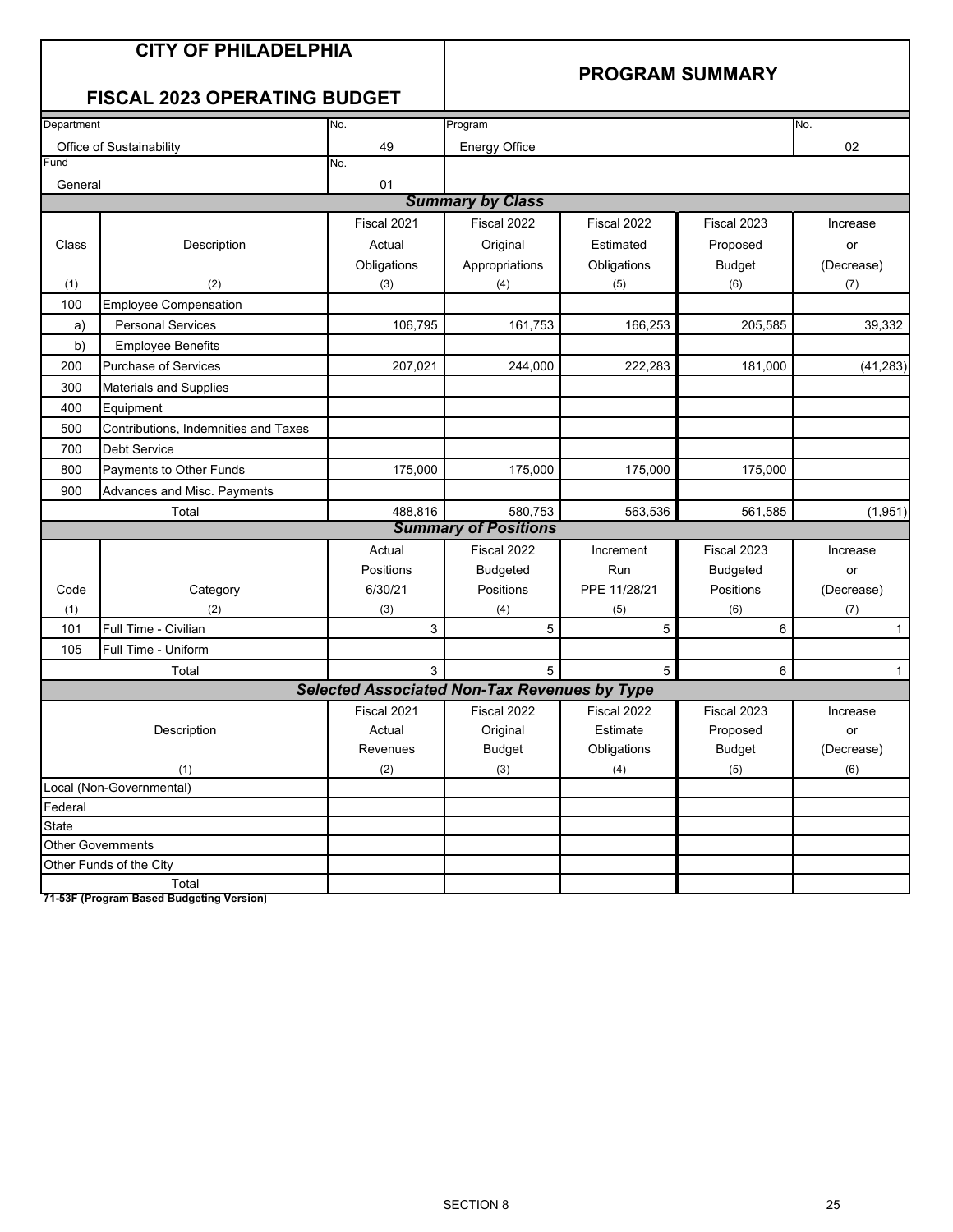|                     |                      | <b>CITY OF PHILADELPHIA</b><br><b>FISCAL 2023 OPERATING BUDGET</b> |                           |                             |                                        | <b>SCHEDULE 100</b><br><b>LIST OF POSITIONS</b><br><b>BY PROGRAM</b> |                                      |                                          |                                             |                                   |                                            |
|---------------------|----------------------|--------------------------------------------------------------------|---------------------------|-----------------------------|----------------------------------------|----------------------------------------------------------------------|--------------------------------------|------------------------------------------|---------------------------------------------|-----------------------------------|--------------------------------------------|
| Department          |                      |                                                                    |                           |                             | No.                                    | Program                                                              |                                      |                                          |                                             |                                   | No.                                        |
|                     |                      | Office of Sustainability                                           |                           |                             | 49                                     | Energy Office                                                        |                                      |                                          |                                             |                                   | 02                                         |
| Fund<br>General     |                      |                                                                    |                           |                             | No.<br>01                              |                                                                      |                                      |                                          |                                             |                                   |                                            |
|                     |                      |                                                                    |                           |                             |                                        | Fiscal                                                               | Fiscal                               |                                          | Fiscal                                      |                                   | Inc.                                       |
| Line<br>No.<br>(1)  | Class<br>Code<br>(2) | Title<br>(3)                                                       |                           |                             | Salary<br>Range<br>(in dollars)<br>(4) | 2021<br>Actual Pos.<br>6/30/21<br>(5)                                | 2022<br>Budgeted<br>Positions<br>(6) | Increment<br>Run -PPE<br>11/28/21<br>(7) | 2023<br><b>Budgeted</b><br>Positions<br>(8) | Annual<br>Salary<br>7/1/22<br>(9) | (Dec.)<br>(Col. 8)<br>less Col. 6)<br>(10) |
|                     |                      |                                                                    |                           |                             |                                        |                                                                      |                                      |                                          |                                             |                                   |                                            |
| $\mathbf{1}$        |                      | A398 Assistant Managing Director 2                                 |                           |                             | $50,000 - 92,500$                      | 3                                                                    | 5                                    | 5                                        | 6                                           | 372,332                           | $\mathbf 1$                                |
| $\overline{2}$<br>3 |                      | Transfer to Water Fund<br><b>Transfer to Aviation Fund</b>         |                           |                             |                                        |                                                                      |                                      |                                          |                                             | (85, 874)<br>(80, 873)            |                                            |
|                     |                      |                                                                    |                           |                             |                                        |                                                                      |                                      |                                          |                                             |                                   |                                            |
|                     |                      | <b>Total Gross Requirements</b>                                    |                           |                             |                                        | 3                                                                    | $\mathbf 5$                          | $5\phantom{.0}$                          | 6                                           | 205,585                           | $\mathbf{1}$                               |
|                     |                      | Plus: Earned Increment                                             |                           |                             |                                        |                                                                      |                                      |                                          |                                             |                                   |                                            |
|                     |                      | Plus: Longevity                                                    |                           |                             |                                        |                                                                      |                                      |                                          |                                             |                                   |                                            |
|                     |                      | Less: (Vacancy Allowance)                                          |                           |                             |                                        |                                                                      |                                      |                                          |                                             |                                   |                                            |
|                     |                      |                                                                    |                           | <b>Total Budget Request</b> |                                        |                                                                      |                                      |                                          |                                             | 205,585                           |                                            |
|                     |                      |                                                                    |                           |                             | <b>Summary of Personal Services</b>    |                                                                      |                                      |                                          |                                             |                                   |                                            |
| Line                |                      |                                                                    | Actual                    | Fiscal 2021<br>Actual       | Budgeted                               | Fiscal 2022<br>Estimated                                             | Increment                            | Budgeted                                 | Fiscal 2023<br>Department                   | Inc. / (Dec.)<br>in Require.      | Inc. $/$ (Dec.)<br>in Bud. Pos.            |
| No.                 |                      | Category                                                           | Positions<br>6/30/21      | Obligations                 | Positions                              | Obligations                                                          | Run-PPE<br>11/28/21                  | Positions                                | Request                                     | (Col. 9<br>less Col. 6)           | (Col. 8)<br>less Col. 5)                   |
| (1)                 |                      | (2)                                                                | (3)                       | (4)                         | (5)                                    | (6)                                                                  | (7)                                  | (8)                                      | (9)                                         | (10)                              | (11)                                       |
| $\mathbf{1}$        | Lump Sum             |                                                                    |                           |                             |                                        |                                                                      |                                      |                                          |                                             |                                   |                                            |
| $\overline{2}$      |                      | Full Time - Civilian                                               | $\mathbf{3}$              | 106,795                     | $5\,$                                  | 166,253                                                              | $\sqrt{5}$                           | $\,6\,$                                  | 205,585                                     | 39,332                            | $\mathbf{1}$                               |
| 3                   |                      | Full Time - Uniform                                                |                           |                             |                                        |                                                                      |                                      |                                          |                                             |                                   |                                            |
| 4                   |                      | Bonus, Gross Adj.                                                  |                           |                             |                                        |                                                                      |                                      |                                          |                                             |                                   |                                            |
| 5                   |                      | PT, Temp/Seas, Bd, SCG                                             |                           |                             |                                        |                                                                      |                                      |                                          |                                             |                                   |                                            |
| 6                   |                      | Overtime - Civilian                                                |                           |                             |                                        |                                                                      |                                      |                                          |                                             |                                   |                                            |
| $\overline{7}$      |                      | Overtime - Uniform                                                 |                           |                             |                                        |                                                                      |                                      |                                          |                                             |                                   |                                            |
| 8                   |                      | Unused Uniform Leave                                               |                           |                             |                                        |                                                                      |                                      |                                          |                                             |                                   |                                            |
| 9                   | Shift/Stress         |                                                                    |                           |                             |                                        |                                                                      |                                      |                                          |                                             |                                   |                                            |
| 10                  |                      | H&L, IOD, LT-Sick                                                  |                           |                             |                                        |                                                                      |                                      |                                          |                                             |                                   |                                            |
| 11<br>12            |                      |                                                                    |                           |                             |                                        |                                                                      |                                      |                                          |                                             |                                   |                                            |
|                     |                      | Total                                                              | $\ensuremath{\mathsf{3}}$ | 106,795                     | $\sqrt{5}$                             | 166,253                                                              | $\sqrt{5}$                           | $\,6\,$                                  | 205,585                                     | 39,332                            | $\mathbf{1}$                               |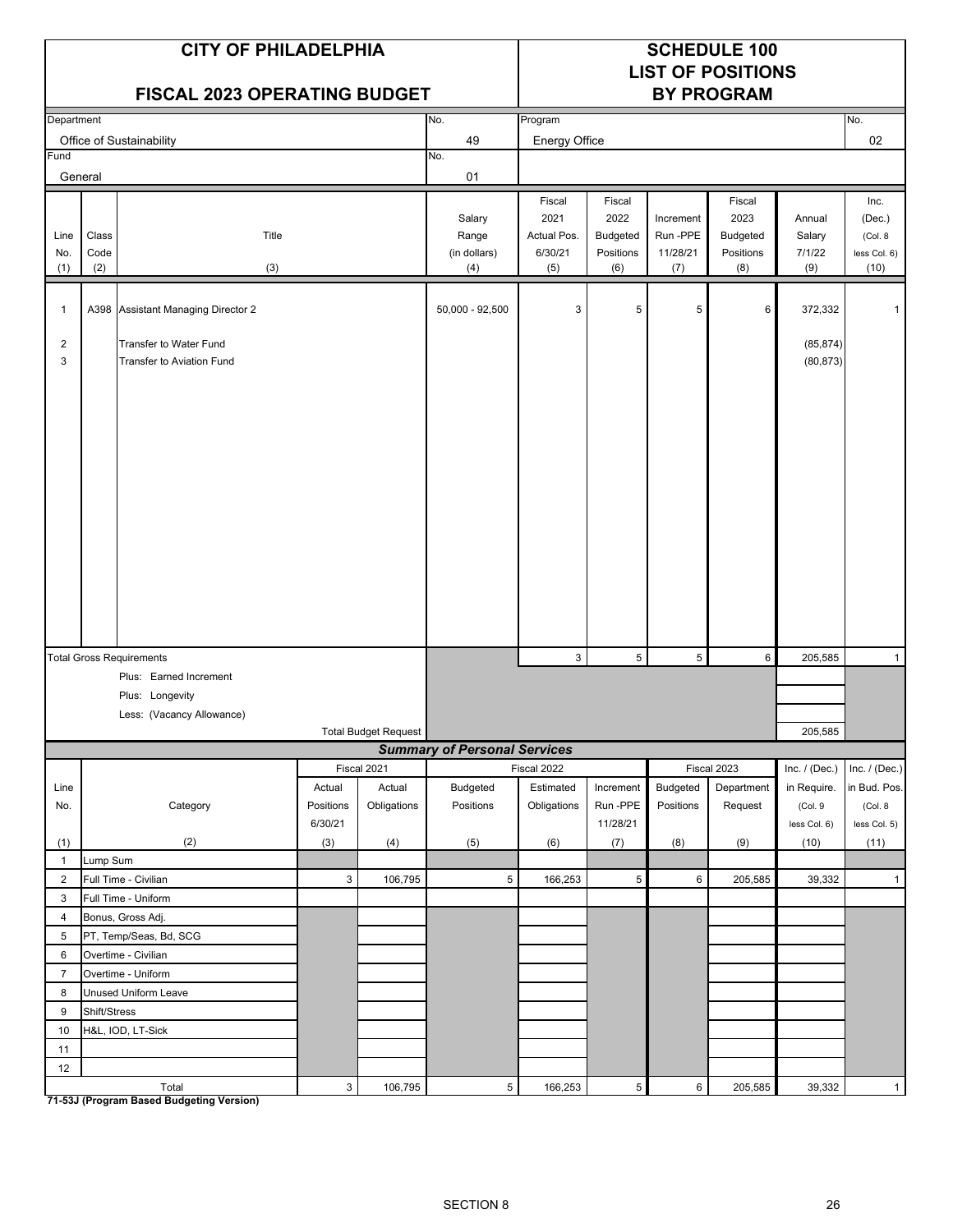### **CITY OF PHILADELPHIA SCHEDULE 200**

# **PURCHASE OF SERVICES**

### **FISCAL 2023 OPERATING BUDGET BY PROGRAM**

| Department |                                                  | No.                                        | Program              |             |              | No.        |
|------------|--------------------------------------------------|--------------------------------------------|----------------------|-------------|--------------|------------|
|            | Office of Sustainability                         | 49                                         | <b>Energy Office</b> |             |              | 02         |
| Fund       |                                                  | No.                                        |                      |             |              |            |
| General    |                                                  | 01                                         |                      |             |              |            |
|            |                                                  | Fiscal 2021                                | Fiscal 2022          | Fiscal 2022 | Fiscal 2023  | Increase   |
| Code       | Description                                      | Actual                                     | Original             | Estimated   | Departmental | or         |
|            |                                                  | Obligations                                | Appropriations       | Obligations | Request      | (Decrease) |
| (1)        | (2)                                              | (3)                                        | (4)                  | (5)         | (6)          | (7)        |
|            |                                                  | <b>Schedule 200 - Purchase of Services</b> |                      |             |              |            |
| 201        | Cleaning & Laundering                            |                                            |                      |             |              |            |
| 202        | Janitorial Services                              |                                            |                      |             |              |            |
| 205        | Refuse, Garbage, Silt and Sludge Removal         |                                            |                      |             |              |            |
| 209        | Telephone & Communication                        |                                            |                      |             |              |            |
| 210        | <b>Postal Services</b>                           |                                            |                      |             |              |            |
| 211        | Transportation                                   |                                            |                      |             |              |            |
| 215        | Licenses, Permits & Inspection Charges           |                                            |                      |             |              |            |
| 216        | Commercial off the Shelf Software Licenses       |                                            |                      |             |              |            |
| 220        | <b>Electric Current</b>                          | 25,656                                     | 3,000                | 20,000      | 20,000       |            |
| 221        | <b>Gas Services</b>                              |                                            |                      |             |              |            |
| 222        | Steam for Heating                                |                                            |                      |             |              |            |
| 230        | Meals (non-travel) & Official Entertaining       |                                            |                      |             |              |            |
| 231        | Overtime Meals                                   |                                            |                      |             |              |            |
| 240        | Advertising & Promotional Activities             |                                            |                      |             |              |            |
| 250        | <b>Professional Services</b>                     | 181,365                                    | 241,000              | 202,283     | 161,000      | (41, 283)  |
| 251        | Professional Svcs. - Information Technology      |                                            |                      |             |              |            |
| 252        | Accounting & Auditing Services                   |                                            |                      |             |              |            |
| 253        | <b>Legal Services</b>                            |                                            |                      |             |              |            |
| 254        | Mental Health & Intellectual Disability Services |                                            |                      |             |              |            |
| 255        | Dues                                             |                                            |                      |             |              |            |
| 256        | Seminar & Training Sessions                      |                                            |                      |             |              |            |
| 257        | Architectural & Engineering Services             |                                            |                      |             |              |            |
| 258        | <b>Court Reporters</b>                           |                                            |                      |             |              |            |
| 259        | <b>Arbitration Fees</b>                          |                                            |                      |             |              |            |
| 260        | Repair & Maintenance Charges                     |                                            |                      |             |              |            |
| 261        | Repaving, Repairing & Resurfacing Streets        |                                            |                      |             |              |            |
| 262        | Demolition of Buildings                          |                                            |                      |             |              |            |
| 264        | <b>Abatement of Nuisances</b>                    |                                            |                      |             |              |            |
| 265        | Rehabilitation of Property                       |                                            |                      |             |              |            |
| 266        | Maint. & Support - Comp. Hardware & Software     |                                            |                      |             |              |            |
| 275        | Juror Fees                                       |                                            |                      |             |              |            |
| 276        | Juror Expenses                                   |                                            |                      |             |              |            |
| 277        | <b>Witness Fees</b>                              |                                            |                      |             |              |            |
| 280        | Insurance & Official Bonds                       |                                            |                      |             |              |            |
| 282        | Lease Purchase - Computer Systems                |                                            |                      |             |              |            |
| 283        | Lease Purchase - Vehicles                        |                                            |                      |             |              |            |
| 284        | Ground & Building Rental                         |                                            |                      |             |              |            |
| 285        | Rents - Other                                    |                                            |                      |             |              |            |
| 286        | Rental of Parking Spaces                         |                                            |                      |             |              |            |
| 290        | Payments for Care of Individuals                 |                                            |                      |             |              |            |
| 295        | <b>Imprest Advances</b>                          |                                            |                      |             |              |            |
| 298        | Payments for Burials & Graves                    |                                            |                      |             |              |            |
| 299        | Other Expenses (not otherwise classified)        |                                            |                      |             |              |            |
|            |                                                  |                                            |                      |             |              |            |
|            |                                                  |                                            |                      |             |              |            |
|            |                                                  |                                            |                      |             |              |            |
|            | Total                                            | 207,021                                    | 244,000              | 222,283     | 181,000      | (41, 283)  |
|            | 74 E2K (Drogram Depad Dudgeting Version)         |                                            |                      |             |              |            |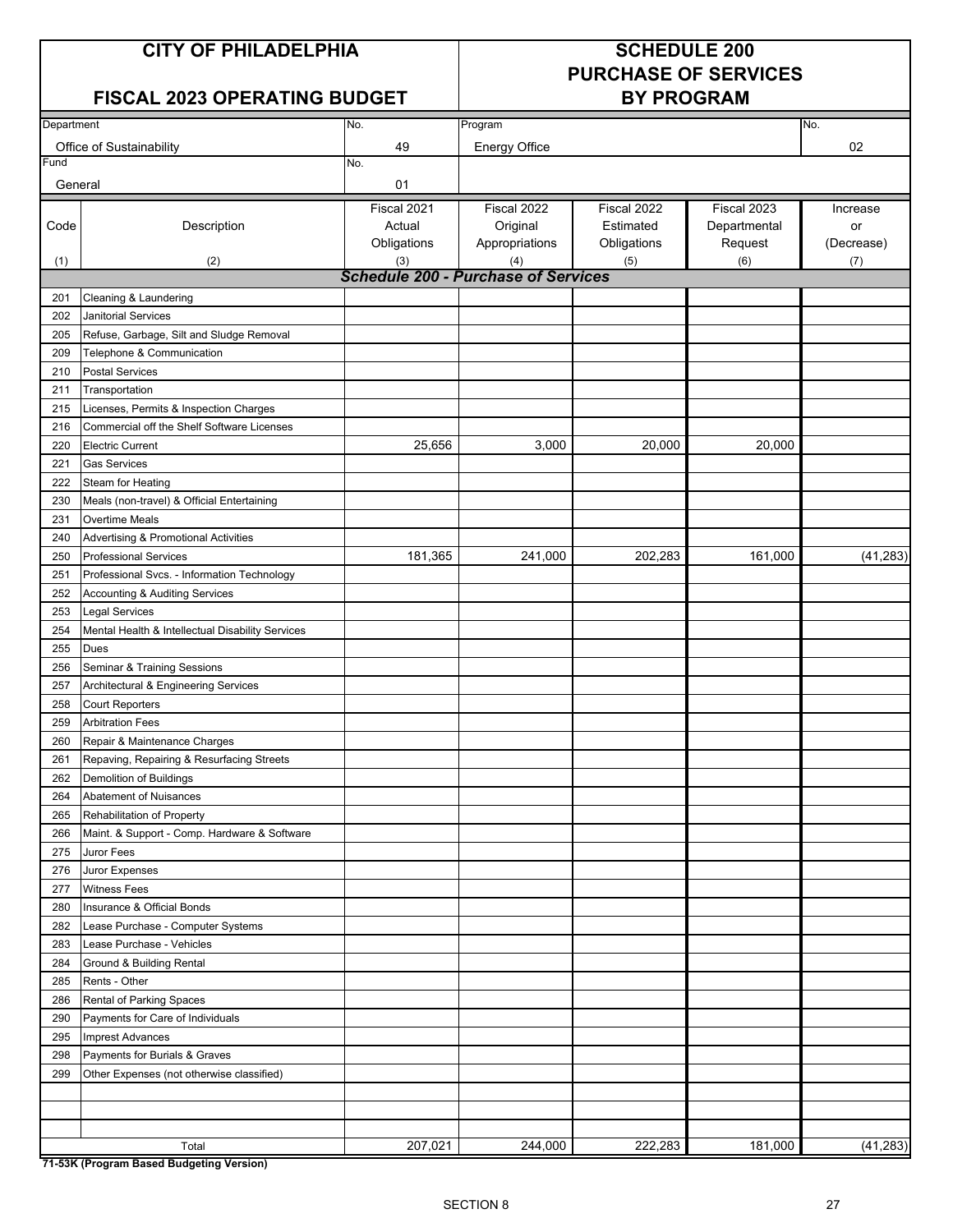## **SCHEDULE 500 - 700 - 800 - 900**

|            | <b>FISCAL 2023 OPERATING BUDGET</b>                                                          |                                                                 | <b>BY PROGRAM</b>                   |             |              |            |  |
|------------|----------------------------------------------------------------------------------------------|-----------------------------------------------------------------|-------------------------------------|-------------|--------------|------------|--|
| Department |                                                                                              | No.                                                             | Program                             |             |              | No.        |  |
|            | Office of Sustainability                                                                     | 49                                                              | <b>Energy Office</b>                |             |              | 02         |  |
| Fund       |                                                                                              | No.                                                             |                                     |             |              |            |  |
| General    |                                                                                              | 01                                                              |                                     |             |              |            |  |
|            |                                                                                              | Fiscal 2021                                                     | Fiscal 2022                         | Fiscal 2022 | Fiscal 2023  | Increase   |  |
| Code       | Description                                                                                  | Actual                                                          | Original                            | Estimated   | Departmental | or         |  |
|            |                                                                                              | Obligations                                                     | Appropriations                      | Obligations | Request      | (Decrease) |  |
| (1)        | (2)                                                                                          | (3)                                                             | (4)                                 | (5)         | (6)          | (7)        |  |
|            |                                                                                              | <b>Schedule 500 - Contributions, Indemnities &amp; Taxes</b>    |                                     |             |              |            |  |
| 501        | Celebrations                                                                                 |                                                                 |                                     |             |              |            |  |
| 504        | <b>Meritorious Awards</b>                                                                    |                                                                 |                                     |             |              |            |  |
| 505        | Contributions to Educational & Recreational Org.                                             |                                                                 |                                     |             |              |            |  |
| 506        | Payments to Prisoners                                                                        |                                                                 |                                     |             |              |            |  |
| 512        | Refunds                                                                                      |                                                                 |                                     |             |              |            |  |
| 513        | Indemnities                                                                                  |                                                                 |                                     |             |              |            |  |
| 515        | Taxes                                                                                        |                                                                 |                                     |             |              |            |  |
| 517        | Contributions to Other Govt. Agencies and Non-Profit<br>Org. not Educational or Recreational |                                                                 |                                     |             |              |            |  |
|            |                                                                                              |                                                                 |                                     |             |              |            |  |
|            |                                                                                              |                                                                 |                                     |             |              |            |  |
|            |                                                                                              |                                                                 |                                     |             |              |            |  |
|            |                                                                                              |                                                                 |                                     |             |              |            |  |
|            |                                                                                              |                                                                 |                                     |             |              |            |  |
|            |                                                                                              |                                                                 |                                     |             |              |            |  |
|            |                                                                                              |                                                                 |                                     |             |              |            |  |
|            | Total                                                                                        |                                                                 | <b>Schedule 700 - Debt Services</b> |             |              |            |  |
|            |                                                                                              |                                                                 |                                     |             |              |            |  |
| 701        | Interest on City Debt - Long Term                                                            |                                                                 |                                     |             |              |            |  |
| 702        | Principal Payments on City Debt - Long Term                                                  |                                                                 |                                     |             |              |            |  |
| 703        | Interest on City Debt - Short Term                                                           |                                                                 |                                     |             |              |            |  |
| 704        | Sinking Fund Reserve Payment                                                                 |                                                                 |                                     |             |              |            |  |
| 705        | <b>Commitment Fee Expense</b>                                                                |                                                                 |                                     |             |              |            |  |
| 706        | Arbitrage Payments                                                                           |                                                                 |                                     |             |              |            |  |
|            |                                                                                              |                                                                 |                                     |             |              |            |  |
|            | Total                                                                                        |                                                                 |                                     |             |              |            |  |
|            |                                                                                              | <b>Schedule 800 - Payments to Other Funds</b>                   |                                     |             |              |            |  |
| 801        | Payments to General Fund                                                                     |                                                                 |                                     |             |              |            |  |
| 803        | Payments to Water Fund                                                                       |                                                                 |                                     |             |              |            |  |
| 804        | Payments to Capital Projects Fund                                                            | 175,000                                                         | 175,000                             | 175,000     | 175,000      |            |  |
| 805        | Payments to Special Funds                                                                    |                                                                 |                                     |             |              |            |  |
| 806        | Payments to Bond Fund                                                                        |                                                                 |                                     |             |              |            |  |
| 807        | Payments to Other Funds                                                                      |                                                                 |                                     |             |              |            |  |
| 809        | Payments to Aviation Fund                                                                    |                                                                 |                                     |             |              |            |  |
| 812        | Payments to Grants Revenue Fund                                                              |                                                                 |                                     |             |              |            |  |
|            |                                                                                              |                                                                 |                                     |             |              |            |  |
|            |                                                                                              |                                                                 |                                     |             |              |            |  |
|            | Total                                                                                        | 175,000                                                         | 175,000                             | 175,000     | 175,000      |            |  |
|            |                                                                                              | <b>Schedule 900 - Advances and Other Miscellaneous Payments</b> |                                     |             |              |            |  |
| 901        | Advances to Create Working Capital Funds                                                     |                                                                 |                                     |             |              |            |  |
| 902        | Miscellaneous Advances                                                                       |                                                                 |                                     |             |              |            |  |
|            |                                                                                              |                                                                 |                                     |             |              |            |  |
|            |                                                                                              |                                                                 |                                     |             |              |            |  |
|            |                                                                                              |                                                                 |                                     |             |              |            |  |
|            | Total                                                                                        |                                                                 |                                     |             |              |            |  |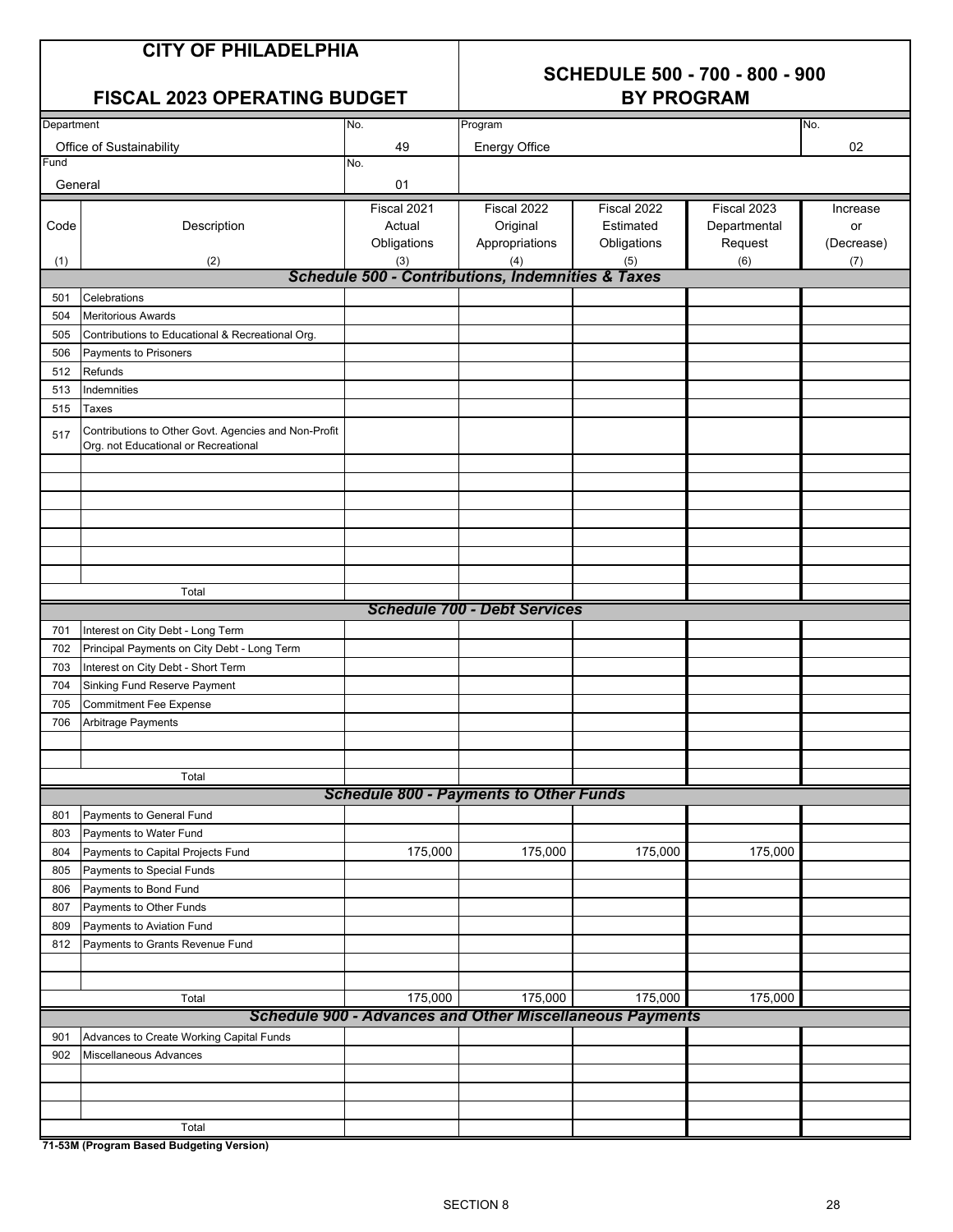### **CITY OF PHILADELPHIA SUPPORTING DETAIL: PROFESSIONAL SERVICES AND FISCAL 2023 OPERATING BUDGET CARE OF INDIVIDUALS, BY PROGRAM**

| Department |                                          |             | No.           | Program              |             |                                              | No.                          |
|------------|------------------------------------------|-------------|---------------|----------------------|-------------|----------------------------------------------|------------------------------|
|            | Office of Sustainability                 |             | 49            | <b>Energy Office</b> |             |                                              | $02\,$                       |
| Fund       |                                          |             | No.           |                      |             |                                              |                              |
| General    |                                          |             | 01            |                      |             |                                              |                              |
|            |                                          |             | Fiscal 2021   | Fiscal 2022          | Fiscal 2022 | Fiscal 2023                                  | Increase                     |
|            |                                          |             | Actual        | Original             | Estimated   | Department                                   | or                           |
| Class      | Description                              |             | Obligations   | Appropriation        | Obligations | Request                                      | (Decrease)                   |
| (1)        | (2)                                      |             | (3)           | (4)                  | (5)         | (6)                                          | (7)                          |
| 250s       | Professional Services (250-254, 257-259) |             | 181,365       | 241,000              | 202,283     | 161,000                                      | (41, 283)                    |
| 290        | Payments for Care of Individuals         |             |               |                      |             |                                              |                              |
| Minor      | Name of Contractor                       | Fiscal 2021 | Fiscal 2022   | Fiscal 2022          | Fiscal 2023 |                                              | Describe purpose or scope of |
| Object     | or Provider                              | Actual      | Original      | Estimated            | Department  | service provided. Include, if                |                              |
| Code       |                                          | Obligations | Appropriation | Obligations          | Request     | applicable, unit cost of service.            |                              |
|            |                                          |             |               |                      |             |                                              |                              |
|            | <b>Professional Services</b>             |             |               |                      |             |                                              |                              |
|            | 0250 ENEL X North America, Inc.          | 84,000      | 101,000       | 101,000              |             | 101,000 Energy Procurement Consulting        |                              |
| 0250       | ICF Resources, LLC.                      |             |               |                      |             | 10,000 Climate & Energy Technical Consulting |                              |
| 0250       | Jones, Lang & LaSalle Group              | 8,354       |               |                      |             | <b>Triplex OM&amp;S</b>                      |                              |
| 0250       | Michael S. Freeman                       | 1,938       | 6,000         | 1,063                |             | Renewable Energy Consultant                  |                              |
| 0250       | Practical Energy Solutions, Inc.         |             | 59,000        | 50,220               |             | Energy & Design Consulting                   |                              |
| 0250       | Practical Energy Solutions, Inc.         | 7,966       | 25,000        |                      |             | Energy & Design Services                     |                              |
| 0250       | SSM Group, Inc.                          | 63,747      |               | 50,000               |             | 50,000 COP Building Energy Tune-up           |                              |
| 0250       | Sustainable Endowments Institute         | 15,360      |               |                      |             | <b>GRITS Project Tracking Software</b>       |                              |
| 0250       | Vendor(s) to be Determined               |             | 50,000        |                      |             | COP Building Tune Up                         |                              |
|            | <b>Total 0250:</b>                       | 181,365     | 241,000       | 202,283              | 161,000     |                                              |                              |
|            |                                          |             |               |                      |             |                                              |                              |
|            |                                          |             |               |                      |             |                                              |                              |
|            |                                          |             |               |                      |             |                                              |                              |
|            |                                          |             |               |                      |             |                                              |                              |
|            |                                          |             |               |                      |             |                                              |                              |
|            |                                          |             |               |                      |             |                                              |                              |
|            |                                          |             |               |                      |             |                                              |                              |
|            |                                          |             |               |                      |             |                                              |                              |
|            |                                          |             |               |                      |             |                                              |                              |
|            |                                          |             |               |                      |             |                                              |                              |
|            |                                          |             |               |                      |             |                                              |                              |
|            |                                          |             |               |                      |             |                                              |                              |
|            |                                          |             |               |                      |             |                                              |                              |
|            |                                          |             |               |                      |             |                                              |                              |
|            |                                          |             |               |                      |             |                                              |                              |
|            |                                          |             |               |                      |             |                                              |                              |
|            |                                          |             |               |                      |             |                                              |                              |
|            |                                          |             |               |                      |             |                                              |                              |
|            |                                          |             |               |                      |             |                                              |                              |
|            |                                          |             |               |                      |             |                                              |                              |
|            |                                          |             |               |                      |             |                                              |                              |
|            |                                          |             |               |                      |             |                                              |                              |
|            |                                          |             |               |                      |             |                                              |                              |
|            |                                          |             |               |                      |             |                                              |                              |
|            |                                          |             |               |                      |             |                                              |                              |
|            |                                          |             |               |                      |             |                                              |                              |
|            |                                          |             |               |                      |             |                                              |                              |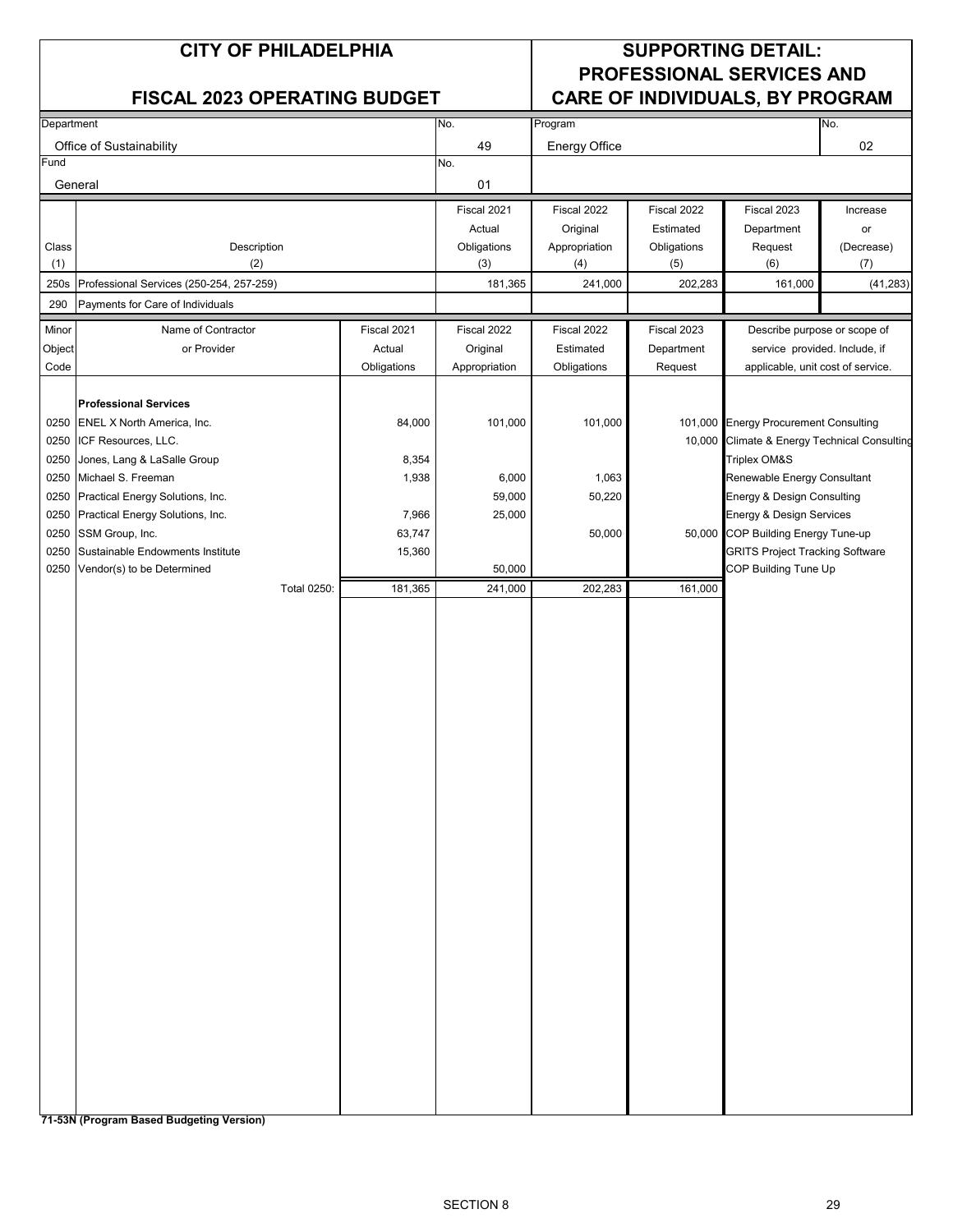### **FISCAL 2023 OPERATING BUDGET 250s AND 290, BY PROGRAM**

### **CITY OF PHILADELPHIA SUPPORTING DETAIL: CLASSES OTHER THAN**

| Department |                                           |                    |                  | No.            | Program          |             |                                         | No.    |
|------------|-------------------------------------------|--------------------|------------------|----------------|------------------|-------------|-----------------------------------------|--------|
|            | Office of Sustainability                  |                    |                  | 49             | Energy Office    |             |                                         | $02\,$ |
| Fund       |                                           |                    |                  | No.            |                  |             |                                         |        |
|            | General                                   |                    |                  | 01             |                  |             |                                         |        |
| Minor      | Name of Contractor                        |                    | Fiscal 2021      | Fiscal 2022    | Fiscal 2022      | Fiscal 2023 | Describe purpose or scope of            |        |
| Object     | or Provider                               |                    | Actual           | Original       | Estimated        | Department  | service provided. Include, if           |        |
| Code       |                                           |                    | Obligations      | Appropriation  | Obligations      | Request     | applicable, unit cost of service.       |        |
|            |                                           |                    |                  |                |                  |             |                                         |        |
|            | <b>Electric Current</b>                   |                    |                  |                |                  |             |                                         |        |
|            | 0220 EnergyCAP, Inc.                      | <b>Total 0220:</b> | 25,656<br>25,656 | 3,000<br>3,000 | 20,000<br>20,000 | 20,000      | 20,000 Maintenance & Hosting            |        |
|            |                                           |                    |                  |                |                  |             |                                         |        |
|            | Payments to the Capital Projects Fund:    |                    |                  |                |                  |             |                                         |        |
|            | 0804 Capital Facility Improvement Funding |                    | 175,000          | 175,000        | 175,000          |             | 175,000 Sustainability Capital Projects |        |
|            |                                           | Total 0804:        | 175,000          | 175,000        | 175,000          | 175,000     |                                         |        |
|            |                                           |                    |                  |                |                  |             |                                         |        |
|            |                                           |                    |                  |                |                  |             |                                         |        |
|            |                                           |                    |                  |                |                  |             |                                         |        |
|            |                                           |                    |                  |                |                  |             |                                         |        |
|            |                                           |                    |                  |                |                  |             |                                         |        |
|            |                                           |                    |                  |                |                  |             |                                         |        |
|            |                                           |                    |                  |                |                  |             |                                         |        |
|            |                                           |                    |                  |                |                  |             |                                         |        |
|            |                                           |                    |                  |                |                  |             |                                         |        |
|            |                                           |                    |                  |                |                  |             |                                         |        |
|            |                                           |                    |                  |                |                  |             |                                         |        |
|            |                                           |                    |                  |                |                  |             |                                         |        |
|            |                                           |                    |                  |                |                  |             |                                         |        |
|            |                                           |                    |                  |                |                  |             |                                         |        |
|            |                                           |                    |                  |                |                  |             |                                         |        |
|            |                                           |                    |                  |                |                  |             |                                         |        |
|            |                                           |                    |                  |                |                  |             |                                         |        |
|            |                                           |                    |                  |                |                  |             |                                         |        |
|            |                                           |                    |                  |                |                  |             |                                         |        |
|            |                                           |                    |                  |                |                  |             |                                         |        |
|            |                                           |                    |                  |                |                  |             |                                         |        |
|            |                                           |                    |                  |                |                  |             |                                         |        |
|            |                                           |                    |                  |                |                  |             |                                         |        |
|            |                                           |                    |                  |                |                  |             |                                         |        |
|            |                                           |                    |                  |                |                  |             |                                         |        |
|            |                                           |                    |                  |                |                  |             |                                         |        |
|            |                                           |                    |                  |                |                  |             |                                         |        |
|            |                                           |                    |                  |                |                  |             |                                         |        |
|            |                                           |                    |                  |                |                  |             |                                         |        |
|            |                                           |                    |                  |                |                  |             |                                         |        |
|            |                                           |                    |                  |                |                  |             |                                         |        |
|            |                                           |                    |                  |                |                  |             |                                         |        |
|            |                                           |                    |                  |                |                  |             |                                         |        |
|            |                                           |                    |                  |                |                  |             |                                         |        |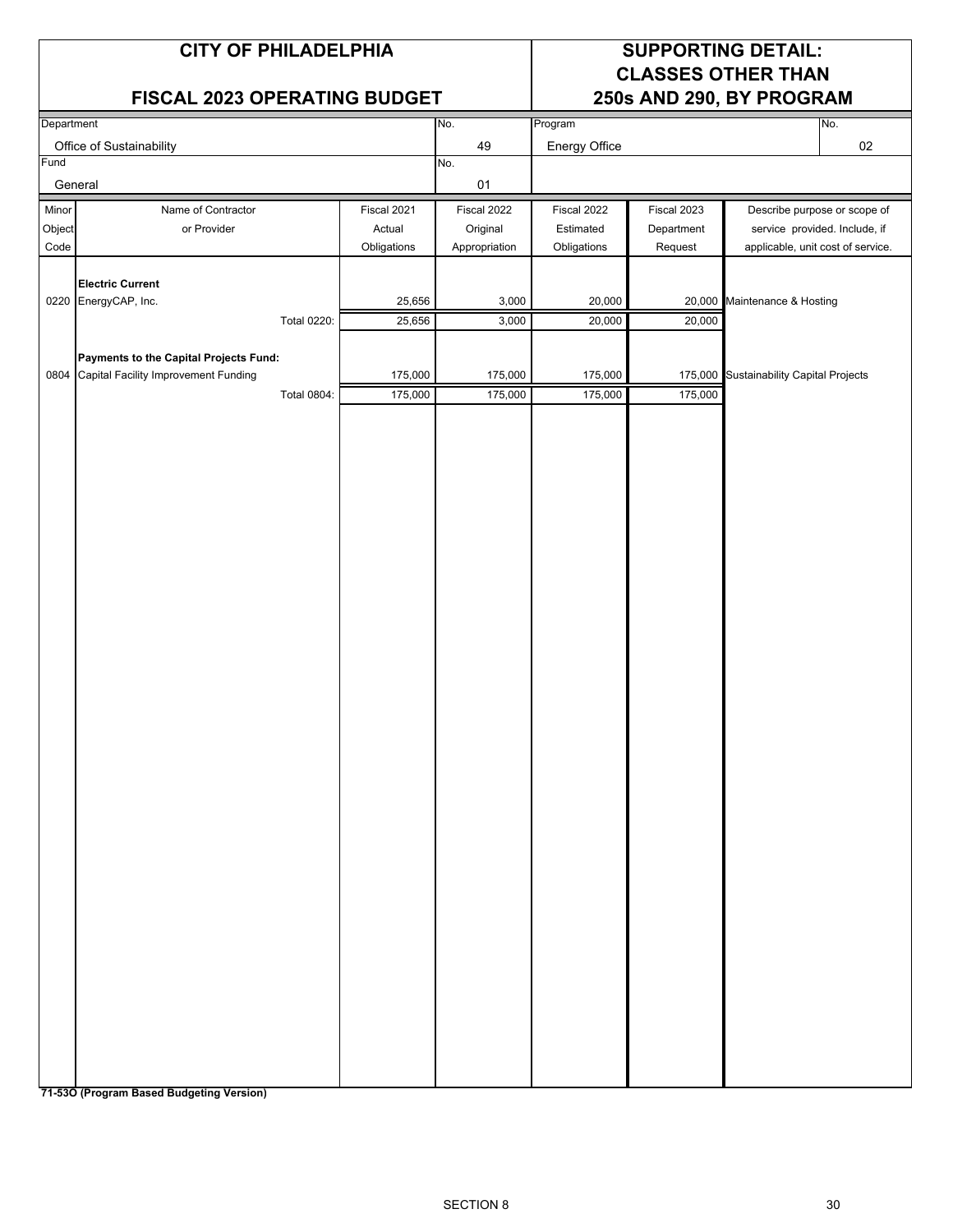### **PROGRAM SUMMARY**

### **FISCAL 2023 OPERATING BUDGET**

| Department |                                      | No.                                                 | Program                     |              |                 | No.        |
|------------|--------------------------------------|-----------------------------------------------------|-----------------------------|--------------|-----------------|------------|
|            | Office of Sustainability             | 49                                                  | <b>Energy Office</b>        |              |                 | 02         |
| Fund       |                                      | No.                                                 |                             |              |                 |            |
| Water      |                                      | 02                                                  |                             |              |                 |            |
|            |                                      |                                                     | <b>Summary by Class</b>     |              |                 |            |
|            |                                      | Fiscal 2021                                         | Fiscal 2022                 | Fiscal 2022  | Fiscal 2023     | Increase   |
| Class      | Description                          | Actual                                              | Original                    | Estimated    | Proposed        | or         |
|            |                                      | Obligations                                         | Appropriations              | Obligations  | <b>Budget</b>   | (Decrease) |
| (1)        | (2)                                  | (3)                                                 | (4)                         | (5)          | (6)             | (7)        |
| 100        | <b>Employee Compensation</b>         |                                                     |                             |              |                 |            |
| a)         | <b>Personal Services</b>             | 63,873                                              | 85,874                      | 85,874       | 85,874          |            |
| b)         | <b>Employee Benefits</b>             |                                                     |                             |              |                 |            |
| 200        | Purchase of Services                 | 30,000                                              | 47,000                      | 47,000       | 47,000          |            |
| 300        | <b>Materials and Supplies</b>        |                                                     |                             |              |                 |            |
| 400        | Equipment                            |                                                     |                             |              |                 |            |
| 500        | Contributions, Indemnities and Taxes |                                                     |                             |              |                 |            |
| 700        | <b>Debt Service</b>                  |                                                     |                             |              |                 |            |
| 800        | Payments to Other Funds              |                                                     |                             |              |                 |            |
| 900        | Advances and Misc. Payments          |                                                     |                             |              |                 |            |
|            | Total                                | 93,873                                              | 132,874                     | 132,874      | 132,874         |            |
|            |                                      |                                                     | <b>Summary of Positions</b> |              |                 |            |
|            |                                      | Actual                                              | Fiscal 2022                 | Increment    | Fiscal 2023     | Increase   |
|            |                                      | Positions                                           | <b>Budgeted</b>             | Run          | <b>Budgeted</b> | or         |
| Code       | Category                             | 6/30/21                                             | Positions                   | PPE 11/28/21 | Positions       | (Decrease) |
| (1)        | (2)                                  | (3)                                                 | (4)                         | (5)          | (6)             | (7)        |
| 101        | Full Time - Civilian                 |                                                     |                             |              |                 |            |
| 105        | Full Time - Uniform                  |                                                     |                             |              |                 |            |
|            | Total                                |                                                     |                             |              |                 |            |
|            |                                      | <b>Selected Associated Non-Tax Revenues by Type</b> |                             |              |                 |            |
|            |                                      | Fiscal 2021                                         | Fiscal 2022                 | Fiscal 2022  | Fiscal 2023     | Increase   |
|            | Description                          | Actual                                              | Original                    | Estimate     | Proposed        | or         |
|            |                                      | Revenues                                            | <b>Budget</b>               | Obligations  | <b>Budget</b>   | (Decrease) |
|            | (1)                                  | (2)                                                 | (3)                         | (4)          | (5)             | (6)        |
|            | Local (Non-Governmental)             |                                                     |                             |              |                 |            |
| Federal    |                                      |                                                     |                             |              |                 |            |
| State      |                                      |                                                     |                             |              |                 |            |
|            | <b>Other Governments</b>             |                                                     |                             |              |                 |            |
|            | Other Funds of the City              |                                                     |                             |              |                 |            |
|            | Total                                |                                                     |                             |              |                 |            |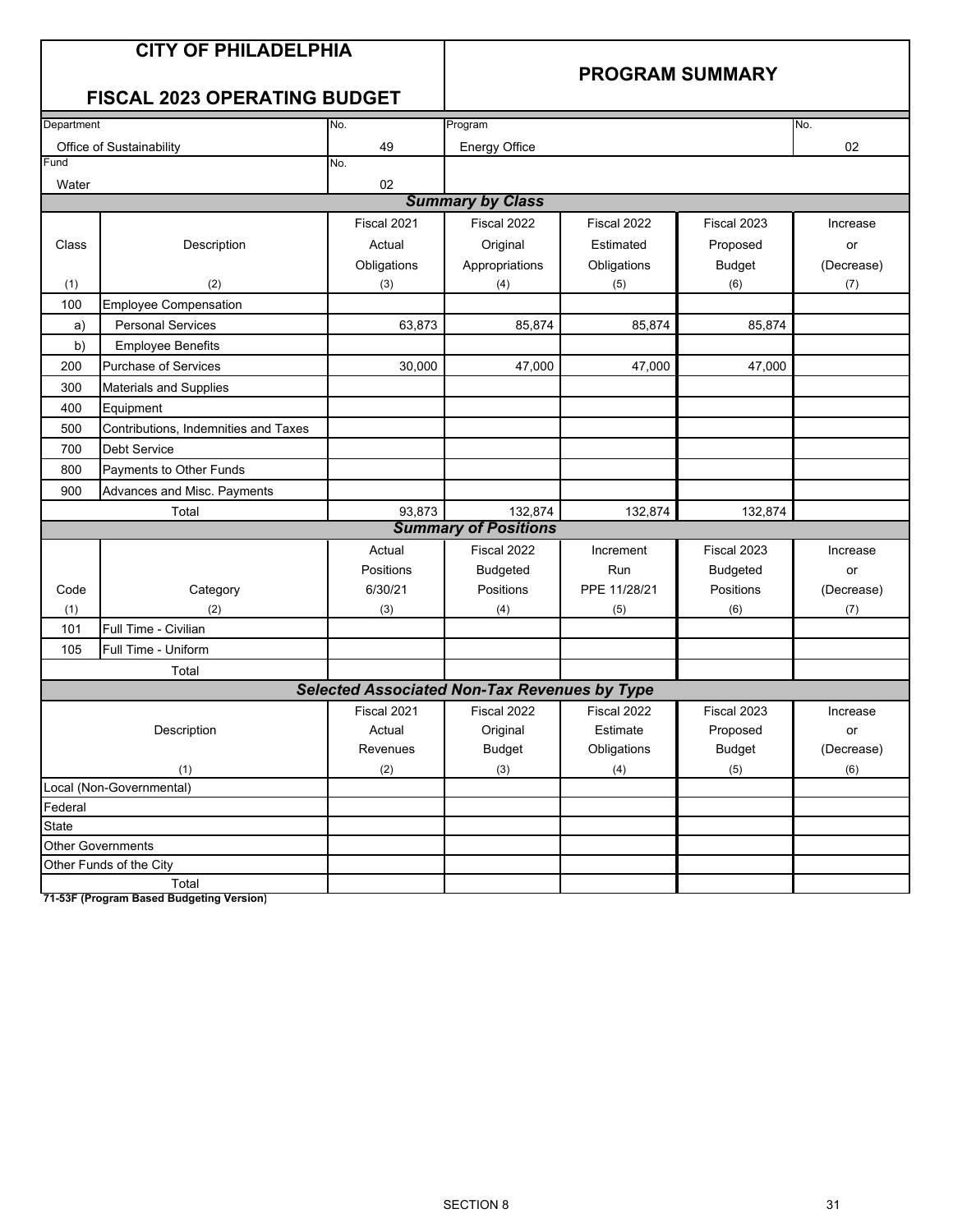|                     |                      | <b>CITY OF PHILADELPHIA</b><br><b>FISCAL 2023 OPERATING BUDGET</b> |                      |                      |                                        | <b>SCHEDULE 100</b><br><b>LIST OF POSITIONS</b><br><b>BY PROGRAM</b> |                                      |                                          |                                      |                                   |                                            |
|---------------------|----------------------|--------------------------------------------------------------------|----------------------|----------------------|----------------------------------------|----------------------------------------------------------------------|--------------------------------------|------------------------------------------|--------------------------------------|-----------------------------------|--------------------------------------------|
| Department          |                      |                                                                    |                      |                      | No.                                    | Program                                                              |                                      |                                          |                                      |                                   | No.                                        |
|                     |                      | Office of Sustainability                                           |                      |                      | 49                                     | Energy Office                                                        |                                      |                                          |                                      |                                   | 02                                         |
| Fund<br>Water       |                      |                                                                    |                      |                      | No.<br>02                              |                                                                      |                                      |                                          |                                      |                                   |                                            |
|                     |                      |                                                                    |                      |                      |                                        | Fiscal                                                               | Fiscal                               |                                          | Fiscal                               |                                   | Inc.                                       |
| Line<br>No.<br>(1)  | Class<br>Code<br>(2) | Title<br>(3)                                                       |                      |                      | Salary<br>Range<br>(in dollars)<br>(4) | 2021<br>Actual Pos.<br>6/30/21<br>(5)                                | 2022<br>Budgeted<br>Positions<br>(6) | Increment<br>Run -PPE<br>11/28/21<br>(7) | 2023<br>Budgeted<br>Positions<br>(8) | Annual<br>Salary<br>7/1/22<br>(9) | (Dec.)<br>(Col. 8)<br>less Col. 6)<br>(10) |
|                     |                      |                                                                    |                      |                      |                                        |                                                                      |                                      |                                          |                                      |                                   |                                            |
| 1                   |                      | Transfer from Energy Office General Fund                           |                      |                      |                                        |                                                                      |                                      |                                          |                                      | 85,874                            |                                            |
|                     |                      |                                                                    |                      |                      |                                        |                                                                      |                                      |                                          |                                      |                                   |                                            |
|                     |                      | <b>Total Gross Requirements</b>                                    |                      |                      |                                        |                                                                      |                                      |                                          |                                      | 85,874                            |                                            |
|                     |                      | Plus: Earned Increment                                             |                      |                      |                                        |                                                                      |                                      |                                          |                                      |                                   |                                            |
|                     |                      | Plus: Longevity                                                    |                      |                      |                                        |                                                                      |                                      |                                          |                                      |                                   |                                            |
|                     |                      | Less: (Vacancy Allowance)                                          |                      | Total Budget Request |                                        |                                                                      |                                      |                                          |                                      | 85,874                            |                                            |
|                     |                      |                                                                    |                      |                      | <b>Summary of Personal Services</b>    |                                                                      |                                      |                                          |                                      |                                   |                                            |
|                     |                      |                                                                    |                      | Fiscal 2021          |                                        | Fiscal 2022                                                          |                                      |                                          | Fiscal 2023                          | Inc. $/$ (Dec.)                   | Inc. $/$ (Dec.)                            |
| Line                |                      |                                                                    | Actual               | Actual               | <b>Budgeted</b>                        | Estimated                                                            | Increment                            | Budgeted                                 | Department                           | in Require.                       | in Bud. Pos.                               |
| No.                 |                      | Category                                                           | Positions<br>6/30/21 | Obligations          | Positions                              | Obligations                                                          | Run-PPE<br>11/28/21                  | Positions                                | Request                              | (Col.9<br>less Col. 6)            | (Col. 8<br>less Col. 5)                    |
| (1)                 |                      | (2)                                                                | (3)                  | (4)                  | (5)                                    | (6)                                                                  | (7)                                  | (8)                                      | (9)                                  | (10)                              | (11)                                       |
| $\mathbf{1}$        | Lump Sum             |                                                                    |                      |                      |                                        |                                                                      |                                      |                                          |                                      |                                   |                                            |
| $\overline{2}$<br>3 |                      | Full Time - Civilian                                               |                      | 63,873               |                                        | 85,874                                                               |                                      |                                          | 85,874                               |                                   |                                            |
| 4                   |                      | Full Time - Uniform<br>Bonus, Gross Adj.                           |                      |                      |                                        |                                                                      |                                      |                                          |                                      |                                   |                                            |
| 5                   |                      | PT, Temp/Seas, Bd, SCG                                             |                      |                      |                                        |                                                                      |                                      |                                          |                                      |                                   |                                            |
| 6                   |                      | Overtime - Civilian                                                |                      |                      |                                        |                                                                      |                                      |                                          |                                      |                                   |                                            |
| $\overline{7}$      |                      | Overtime - Uniform                                                 |                      |                      |                                        |                                                                      |                                      |                                          |                                      |                                   |                                            |
| 8                   |                      | Unused Uniform Leave                                               |                      |                      |                                        |                                                                      |                                      |                                          |                                      |                                   |                                            |
| 9                   | Shift/Stress         |                                                                    |                      |                      |                                        |                                                                      |                                      |                                          |                                      |                                   |                                            |
| 10                  |                      | H&L, IOD, LT-Sick                                                  |                      |                      |                                        |                                                                      |                                      |                                          |                                      |                                   |                                            |
| 11                  |                      |                                                                    |                      |                      |                                        |                                                                      |                                      |                                          |                                      |                                   |                                            |
| 12                  |                      |                                                                    |                      |                      |                                        |                                                                      |                                      |                                          |                                      |                                   |                                            |
|                     |                      | Total                                                              |                      | 63,873               |                                        | 85,874                                                               |                                      |                                          | 85,874                               |                                   |                                            |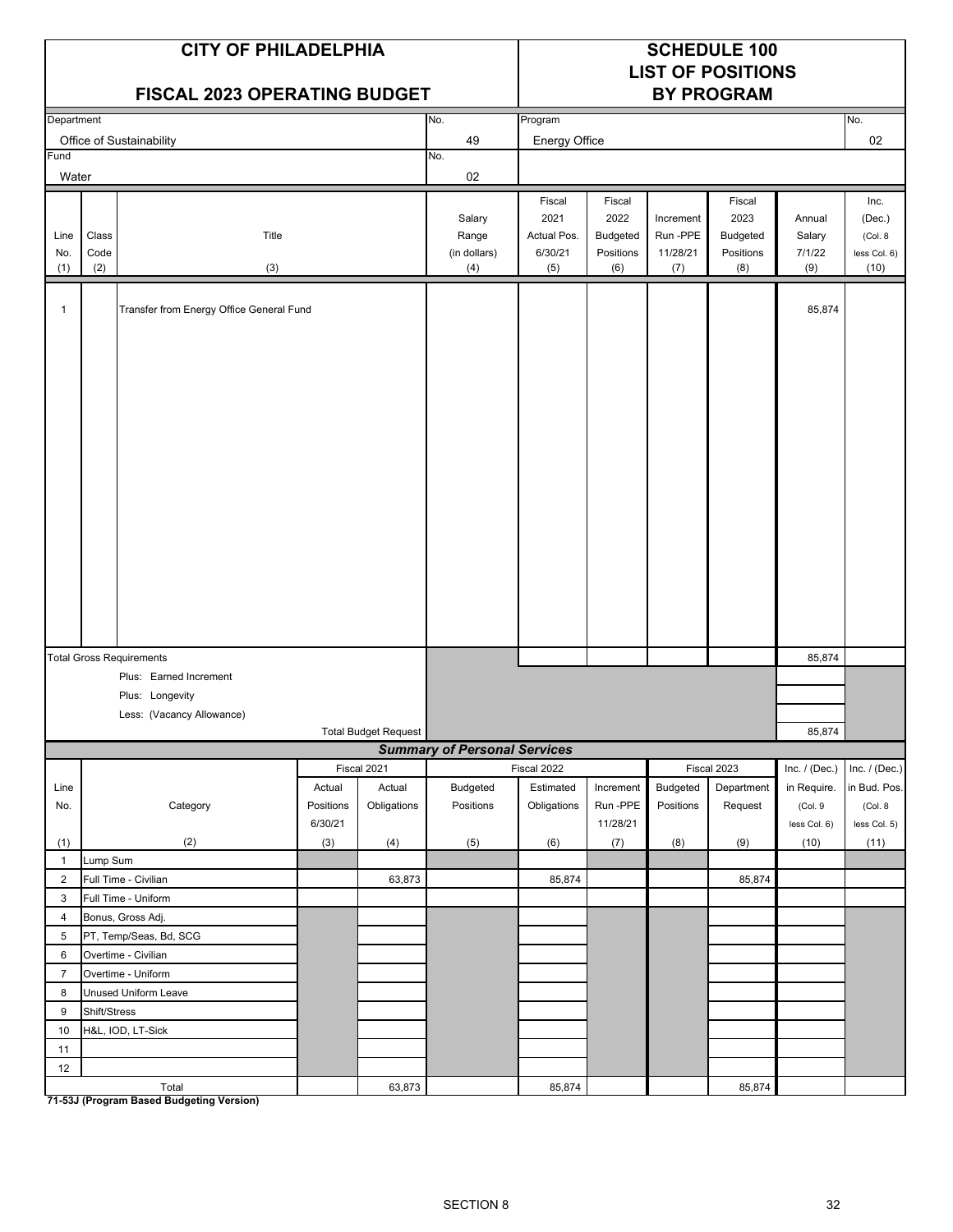### **CITY OF PHILADELPHIA SCHEDULE 200**

# **PURCHASE OF SERVICES**

### **FISCAL 2023 OPERATING BUDGET**

| Department |                                                  | No.                                        | Program              |             |              | No.        |
|------------|--------------------------------------------------|--------------------------------------------|----------------------|-------------|--------------|------------|
|            | Office of Sustainability                         | 49                                         | <b>Energy Office</b> |             |              | 02         |
| Fund       |                                                  | No.                                        |                      |             |              |            |
| Water      |                                                  | 02                                         |                      |             |              |            |
|            |                                                  | Fiscal 2021                                | Fiscal 2022          | Fiscal 2022 | Fiscal 2023  | Increase   |
| Code       | Description                                      | Actual                                     | Original             | Estimated   | Departmental | or         |
|            |                                                  | Obligations                                | Appropriations       | Obligations | Request      | (Decrease) |
| (1)        | (2)                                              | (3)                                        | (4)                  | (5)         | (6)          | (7)        |
|            |                                                  | <b>Schedule 200 - Purchase of Services</b> |                      |             |              |            |
| 201        | Cleaning & Laundering                            |                                            |                      |             |              |            |
| 202        | Janitorial Services                              |                                            |                      |             |              |            |
| 205        | Refuse, Garbage, Silt and Sludge Removal         |                                            |                      |             |              |            |
| 209        | Telephone & Communication                        |                                            |                      |             |              |            |
| 210        | <b>Postal Services</b>                           |                                            |                      |             |              |            |
| 211        | Transportation                                   |                                            |                      |             |              |            |
| 215        | Licenses, Permits & Inspection Charges           |                                            |                      |             |              |            |
| 216        | Commercial off the Shelf Software Licenses       |                                            |                      |             |              |            |
| 220        | <b>Electric Current</b>                          | 30,000                                     | 47,000               | 47,000      | 47,000       |            |
| 221        | <b>Gas Services</b>                              |                                            |                      |             |              |            |
| 222        | <b>Steam for Heating</b>                         |                                            |                      |             |              |            |
| 230        | Meals (non-travel) & Official Entertaining       |                                            |                      |             |              |            |
| 231        | <b>Overtime Meals</b>                            |                                            |                      |             |              |            |
| 240        | <b>Advertising &amp; Promotional Activities</b>  |                                            |                      |             |              |            |
| 250        | <b>Professional Services</b>                     |                                            |                      |             |              |            |
| 251        | Professional Svcs. - Information Technology      |                                            |                      |             |              |            |
| 252        | Accounting & Auditing Services                   |                                            |                      |             |              |            |
| 253        | <b>Legal Services</b>                            |                                            |                      |             |              |            |
| 254        | Mental Health & Intellectual Disability Services |                                            |                      |             |              |            |
| 255        | <b>Dues</b>                                      |                                            |                      |             |              |            |
| 256        | Seminar & Training Sessions                      |                                            |                      |             |              |            |
| 257        | Architectural & Engineering Services             |                                            |                      |             |              |            |
| 258        | <b>Court Reporters</b>                           |                                            |                      |             |              |            |
| 259        | <b>Arbitration Fees</b>                          |                                            |                      |             |              |            |
| 260        | Repair & Maintenance Charges                     |                                            |                      |             |              |            |
| 261        | Repaving, Repairing & Resurfacing Streets        |                                            |                      |             |              |            |
| 262        | Demolition of Buildings                          |                                            |                      |             |              |            |
| 264        | Abatement of Nuisances                           |                                            |                      |             |              |            |
| 265        | Rehabilitation of Property                       |                                            |                      |             |              |            |
| 266        | Maint. & Support - Comp. Hardware & Software     |                                            |                      |             |              |            |
| 275        | Juror Fees                                       |                                            |                      |             |              |            |
| 276        | Juror Expenses                                   |                                            |                      |             |              |            |
| 277        | <b>Witness Fees</b>                              |                                            |                      |             |              |            |
| 280        | Insurance & Official Bonds                       |                                            |                      |             |              |            |
| 282        | Lease Purchase - Computer Systems                |                                            |                      |             |              |            |
| 283        | Lease Purchase - Vehicles                        |                                            |                      |             |              |            |
| 284        | Ground & Building Rental                         |                                            |                      |             |              |            |
| 285        | Rents - Other                                    |                                            |                      |             |              |            |
| 286        | Rental of Parking Spaces                         |                                            |                      |             |              |            |
| 290        | Payments for Care of Individuals                 |                                            |                      |             |              |            |
| 295        | <b>Imprest Advances</b>                          |                                            |                      |             |              |            |
| 298        | Payments for Burials & Graves                    |                                            |                      |             |              |            |
| 299        | Other Expenses (not otherwise classified)        |                                            |                      |             |              |            |
|            |                                                  |                                            |                      |             |              |            |
|            |                                                  |                                            |                      |             |              |            |
|            |                                                  |                                            |                      |             |              |            |
| 74.001/10  | Total<br>-                                       | 30,000                                     | 47,000               | 47,000      | 47,000       |            |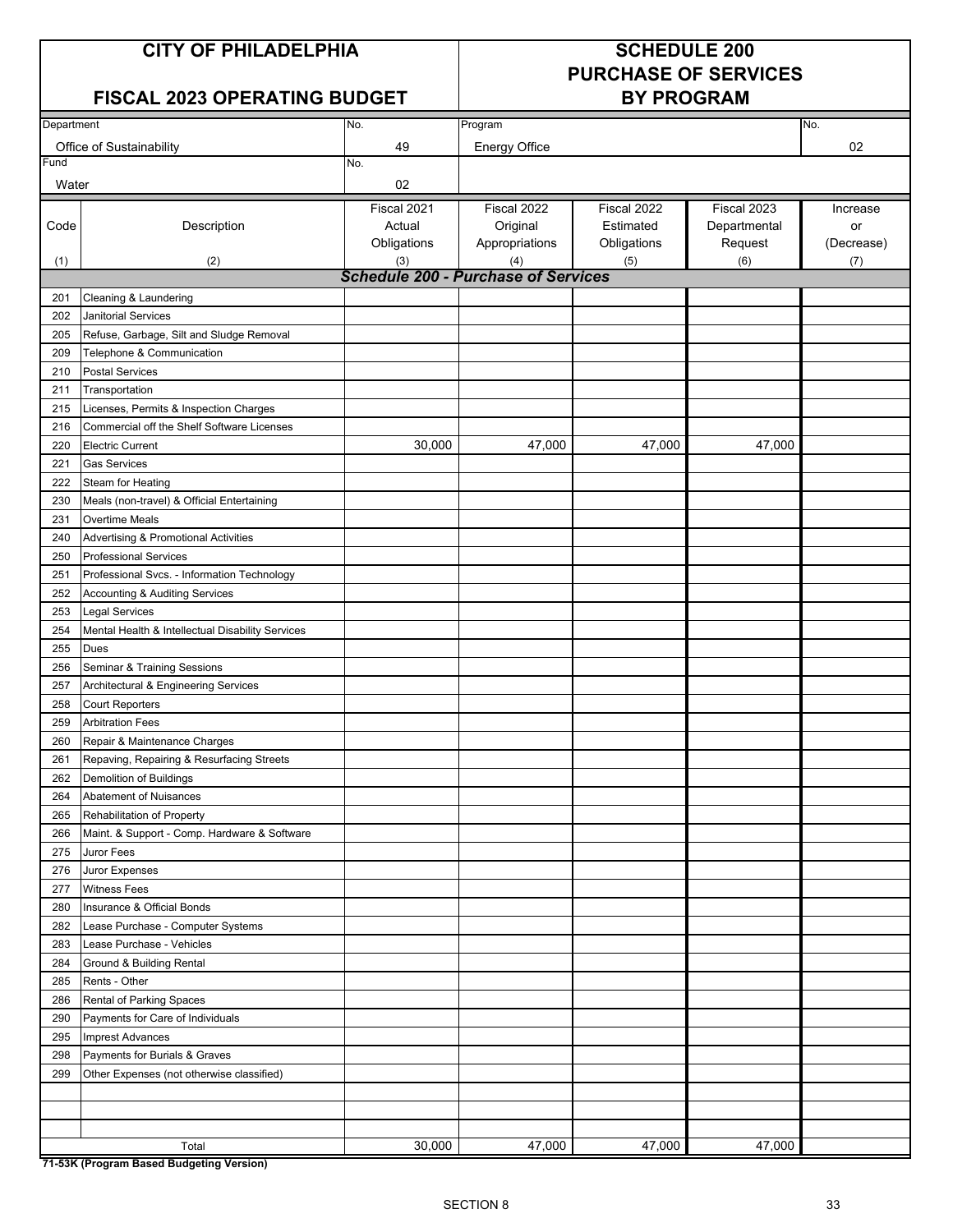|                 | <b>CITY OF PHILADELPHIA</b><br>FISCAL 2023 OPERATING BUDGET      |                                 |                                   | <b>SUPPORTING DETAIL:</b><br><b>CLASSES OTHER THAN</b><br>250s AND 290, BY PROGRAM |                           |                                                                   |  |
|-----------------|------------------------------------------------------------------|---------------------------------|-----------------------------------|------------------------------------------------------------------------------------|---------------------------|-------------------------------------------------------------------|--|
| Department      |                                                                  |                                 | No.                               | Program                                                                            |                           | No.                                                               |  |
|                 | Office of Sustainability                                         |                                 | 49                                | Energy Office                                                                      |                           | 02                                                                |  |
| Fund<br>Water   |                                                                  |                                 | No.<br>$02\,$                     |                                                                                    |                           |                                                                   |  |
| Minor<br>Object | Name of Contractor<br>or Provider                                | Fiscal 2021<br>Actual           | Fiscal 2022<br>Original           | Fiscal 2022<br>Estimated                                                           | Fiscal 2023<br>Department | Describe purpose or scope of<br>service provided. Include, if     |  |
| Code            | <b>Electric Current</b><br>0220 EnergyCAP, Inc.<br>Total 0220's: | Obligations<br>30,000<br>30,000 | Appropriation<br>47,000<br>47,000 | Obligations<br>47,000<br>47,000                                                    | Request<br>47,000         | applicable, unit cost of service.<br>47,000 Maintenance & Hosting |  |
|                 |                                                                  |                                 |                                   |                                                                                    |                           |                                                                   |  |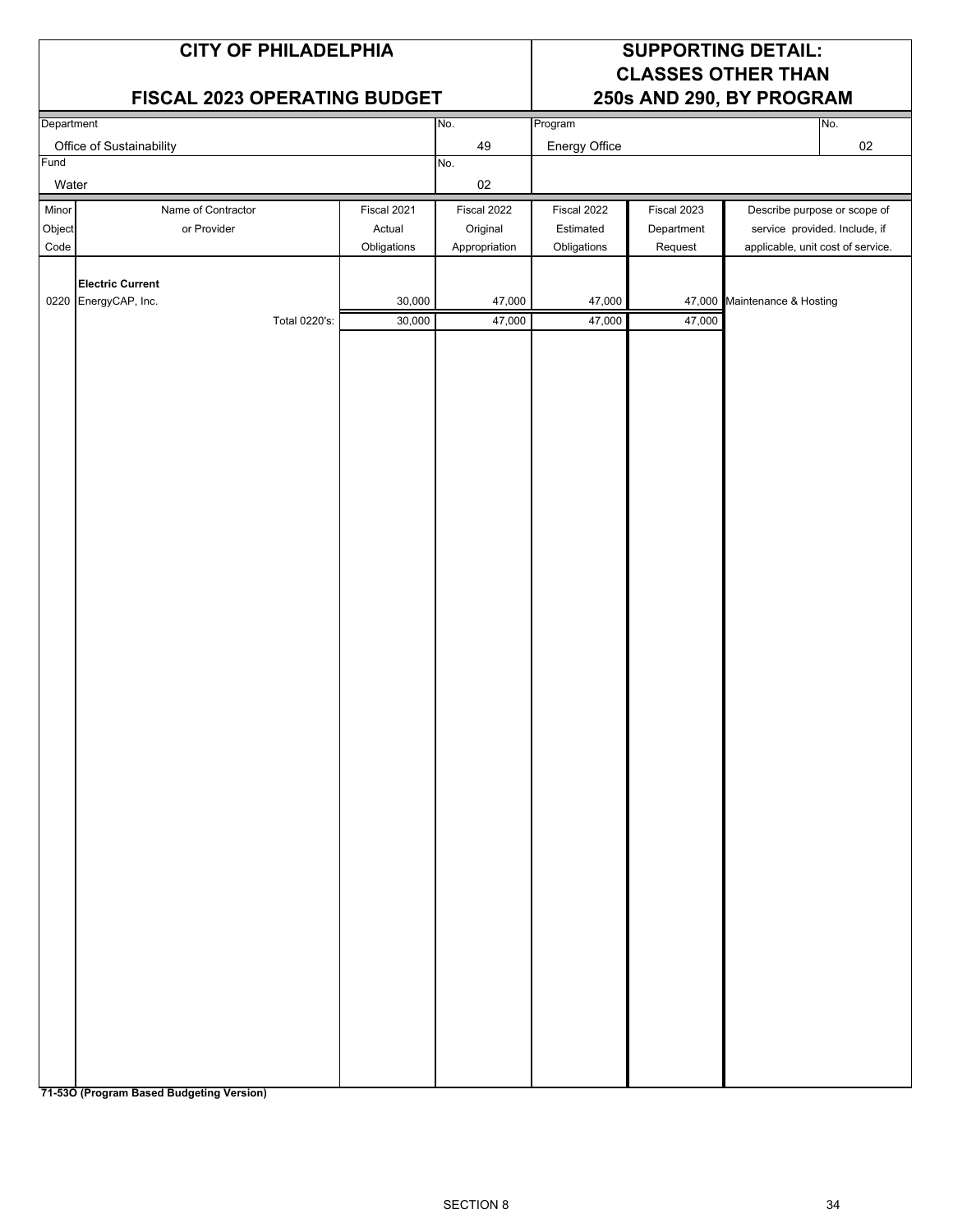### **PROGRAM SUMMARY**

### **FISCAL 2023 OPERATING BUDGET**

| Department |                                      | No.                                                 | Program                     |              |                 | No.        |  |  |  |
|------------|--------------------------------------|-----------------------------------------------------|-----------------------------|--------------|-----------------|------------|--|--|--|
|            | Office of Sustainability             | 49                                                  | <b>Energy Office</b>        |              |                 | 02         |  |  |  |
| Fund       |                                      | No.                                                 |                             |              |                 |            |  |  |  |
| Aviation   |                                      | 09                                                  |                             |              |                 |            |  |  |  |
|            |                                      |                                                     | <b>Summary by Class</b>     |              |                 |            |  |  |  |
|            |                                      | Fiscal 2021                                         | Fiscal 2022                 | Fiscal 2022  | Fiscal 2023     | Increase   |  |  |  |
| Class      | Description                          | Actual                                              | Original                    | Estimated    | Proposed        | or         |  |  |  |
|            |                                      | Obligations                                         | Appropriations              | Obligations  | <b>Budget</b>   | (Decrease) |  |  |  |
| (1)        | (2)                                  | (3)                                                 | (4)                         | (5)          | (6)             | (7)        |  |  |  |
| 100        | <b>Employee Compensation</b>         |                                                     |                             |              |                 |            |  |  |  |
| a)         | <b>Personal Services</b>             | 63,873                                              | 80,873                      | 80,873       | 80,873          |            |  |  |  |
| b)         | <b>Employee Benefits</b>             |                                                     |                             |              |                 |            |  |  |  |
| 200        | <b>Purchase of Services</b>          | 24,000                                              | 30.000                      | 30,000       | 30,000          |            |  |  |  |
| 300        | <b>Materials and Supplies</b>        |                                                     |                             |              |                 |            |  |  |  |
| 400        | Equipment                            |                                                     |                             |              |                 |            |  |  |  |
| 500        | Contributions, Indemnities and Taxes |                                                     |                             |              |                 |            |  |  |  |
| 700        | <b>Debt Service</b>                  |                                                     |                             |              |                 |            |  |  |  |
| 800        | Payments to Other Funds              |                                                     |                             |              |                 |            |  |  |  |
| 900        | Advances and Misc. Payments          |                                                     |                             |              |                 |            |  |  |  |
|            | Total                                | 87,873                                              | 110,873                     | 110,873      | 110,873         |            |  |  |  |
|            |                                      |                                                     | <b>Summary of Positions</b> |              |                 |            |  |  |  |
|            |                                      | Actual                                              | Fiscal 2022                 | Increment    | Fiscal 2023     | Increase   |  |  |  |
|            |                                      | Positions                                           | <b>Budgeted</b>             | Run          | <b>Budgeted</b> | or         |  |  |  |
| Code       | Category                             | 6/30/21                                             | Positions                   | PPE 11/28/21 | Positions       | (Decrease) |  |  |  |
| (1)        | (2)                                  | (3)                                                 | (4)                         | (5)          | (6)             | (7)        |  |  |  |
| 101        | Full Time - Civilian                 |                                                     |                             |              |                 |            |  |  |  |
| 105        | Full Time - Uniform                  |                                                     |                             |              |                 |            |  |  |  |
|            | Total                                |                                                     |                             |              |                 |            |  |  |  |
|            |                                      | <b>Selected Associated Non-Tax Revenues by Type</b> |                             |              |                 |            |  |  |  |
|            |                                      | Fiscal 2021                                         | Fiscal 2022                 | Fiscal 2022  | Fiscal 2023     | Increase   |  |  |  |
|            | Description                          | Actual                                              | Original                    | Estimate     | Proposed        | or         |  |  |  |
|            |                                      | Revenues                                            | <b>Budget</b>               | Obligations  | <b>Budget</b>   | (Decrease) |  |  |  |
|            | (1)                                  | (2)                                                 | (3)                         | (4)          | (5)             | (6)        |  |  |  |
|            | Local (Non-Governmental)             |                                                     |                             |              |                 |            |  |  |  |
| Federal    |                                      |                                                     |                             |              |                 |            |  |  |  |
| State      |                                      |                                                     |                             |              |                 |            |  |  |  |
|            | <b>Other Governments</b>             |                                                     |                             |              |                 |            |  |  |  |
|            | Other Funds of the City              |                                                     |                             |              |                 |            |  |  |  |
|            | Total                                |                                                     |                             |              |                 |            |  |  |  |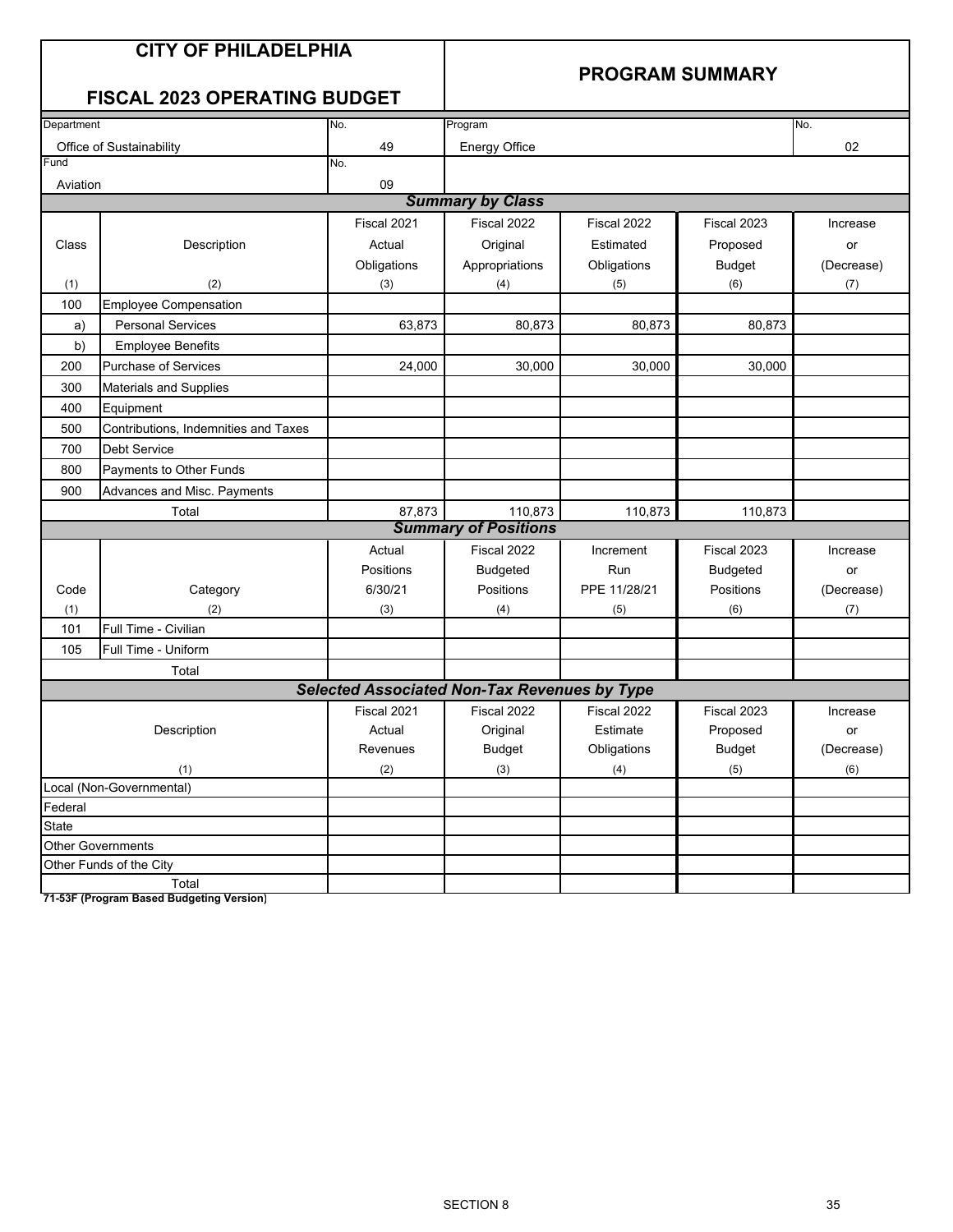|                  |              | <b>CITY OF PHILADELPHIA</b><br><b>FISCAL 2023 OPERATING BUDGET</b> |                      |                      |                                     | <b>SCHEDULE 100</b><br><b>LIST OF POSITIONS</b><br><b>BY PROGRAM</b> |                     |                       |                |                        |                         |
|------------------|--------------|--------------------------------------------------------------------|----------------------|----------------------|-------------------------------------|----------------------------------------------------------------------|---------------------|-----------------------|----------------|------------------------|-------------------------|
| Department       |              |                                                                    |                      |                      | No.                                 | Program                                                              |                     |                       |                |                        | No.                     |
|                  |              | Office of Sustainability                                           |                      |                      | 49                                  | Energy Office                                                        |                     |                       |                |                        | 02                      |
| Fund<br>Aviation |              |                                                                    |                      |                      | No.<br>09                           |                                                                      |                     |                       |                |                        |                         |
|                  |              |                                                                    |                      |                      |                                     | Fiscal<br>2021                                                       | Fiscal<br>2022      |                       | Fiscal<br>2023 |                        | Inc.                    |
| Line             | Class        | Title                                                              |                      |                      | Salary<br>Range                     | Actual Pos.                                                          | Budgeted            | Increment<br>Run -PPE | Budgeted       | Annual<br>Salary       | (Dec.)<br>(Col. 8)      |
| No.              | Code         |                                                                    |                      |                      | (in dollars)                        | 6/30/21                                                              | Positions           | 11/28/21              | Positions      | 7/1/22                 | less Col. 6)            |
| (1)              | (2)          | (3)                                                                |                      |                      | (4)                                 | (5)                                                                  | (6)                 | (7)                   | (8)            | (9)                    | (10)                    |
| 1                |              | Transfer from Energy Office General Fund                           |                      |                      |                                     |                                                                      |                     |                       |                | 80,873                 |                         |
|                  |              |                                                                    |                      |                      |                                     |                                                                      |                     |                       |                |                        |                         |
|                  |              | <b>Total Gross Requirements</b>                                    |                      |                      |                                     |                                                                      |                     |                       |                | 80,873                 |                         |
|                  |              | Plus: Earned Increment                                             |                      |                      |                                     |                                                                      |                     |                       |                |                        |                         |
|                  |              | Plus: Longevity                                                    |                      |                      |                                     |                                                                      |                     |                       |                |                        |                         |
|                  |              | Less: (Vacancy Allowance)                                          |                      | Total Budget Request |                                     |                                                                      |                     |                       |                | 80,873                 |                         |
|                  |              |                                                                    |                      |                      | <b>Summary of Personal Services</b> |                                                                      |                     |                       |                |                        |                         |
|                  |              |                                                                    |                      | Fiscal 2021          |                                     | Fiscal 2022                                                          |                     |                       | Fiscal 2023    | Inc. $/$ (Dec.)        | Inc. $/$ (Dec.)         |
| Line             |              |                                                                    | Actual               | Actual               | <b>Budgeted</b>                     | Estimated                                                            | Increment           | Budgeted              | Department     | in Require.            | in Bud. Pos.            |
| No.              |              | Category                                                           | Positions<br>6/30/21 | Obligations          | Positions                           | Obligations                                                          | Run-PPE<br>11/28/21 | Positions             | Request        | (Col.9<br>less Col. 6) | (Col. 8<br>less Col. 5) |
| (1)              |              | (2)                                                                | (3)                  | (4)                  | (5)                                 | (6)                                                                  | (7)                 | (8)                   | (9)            | (10)                   | (11)                    |
| $\mathbf{1}$     | Lump Sum     |                                                                    |                      |                      |                                     |                                                                      |                     |                       |                |                        |                         |
| $\overline{2}$   |              | Full Time - Civilian                                               |                      | 63,873               |                                     | 80,873                                                               |                     |                       | 80,873         |                        |                         |
| 3                |              | Full Time - Uniform                                                |                      |                      |                                     |                                                                      |                     |                       |                |                        |                         |
| 4                |              | Bonus, Gross Adj.                                                  |                      |                      |                                     |                                                                      |                     |                       |                |                        |                         |
| 5                |              | PT, Temp/Seas, Bd, SCG                                             |                      |                      |                                     |                                                                      |                     |                       |                |                        |                         |
| 6                |              | Overtime - Civilian                                                |                      |                      |                                     |                                                                      |                     |                       |                |                        |                         |
| $\overline{7}$   |              | Overtime - Uniform                                                 |                      |                      |                                     |                                                                      |                     |                       |                |                        |                         |
| 8<br>9           | Shift/Stress | Unused Uniform Leave                                               |                      |                      |                                     |                                                                      |                     |                       |                |                        |                         |
| 10               |              | H&L, IOD, LT-Sick                                                  |                      |                      |                                     |                                                                      |                     |                       |                |                        |                         |
| 11               |              |                                                                    |                      |                      |                                     |                                                                      |                     |                       |                |                        |                         |
| 12               |              |                                                                    |                      |                      |                                     |                                                                      |                     |                       |                |                        |                         |
|                  |              | Total                                                              |                      | 63,873               |                                     | 80,873                                                               |                     |                       | 80,873         |                        |                         |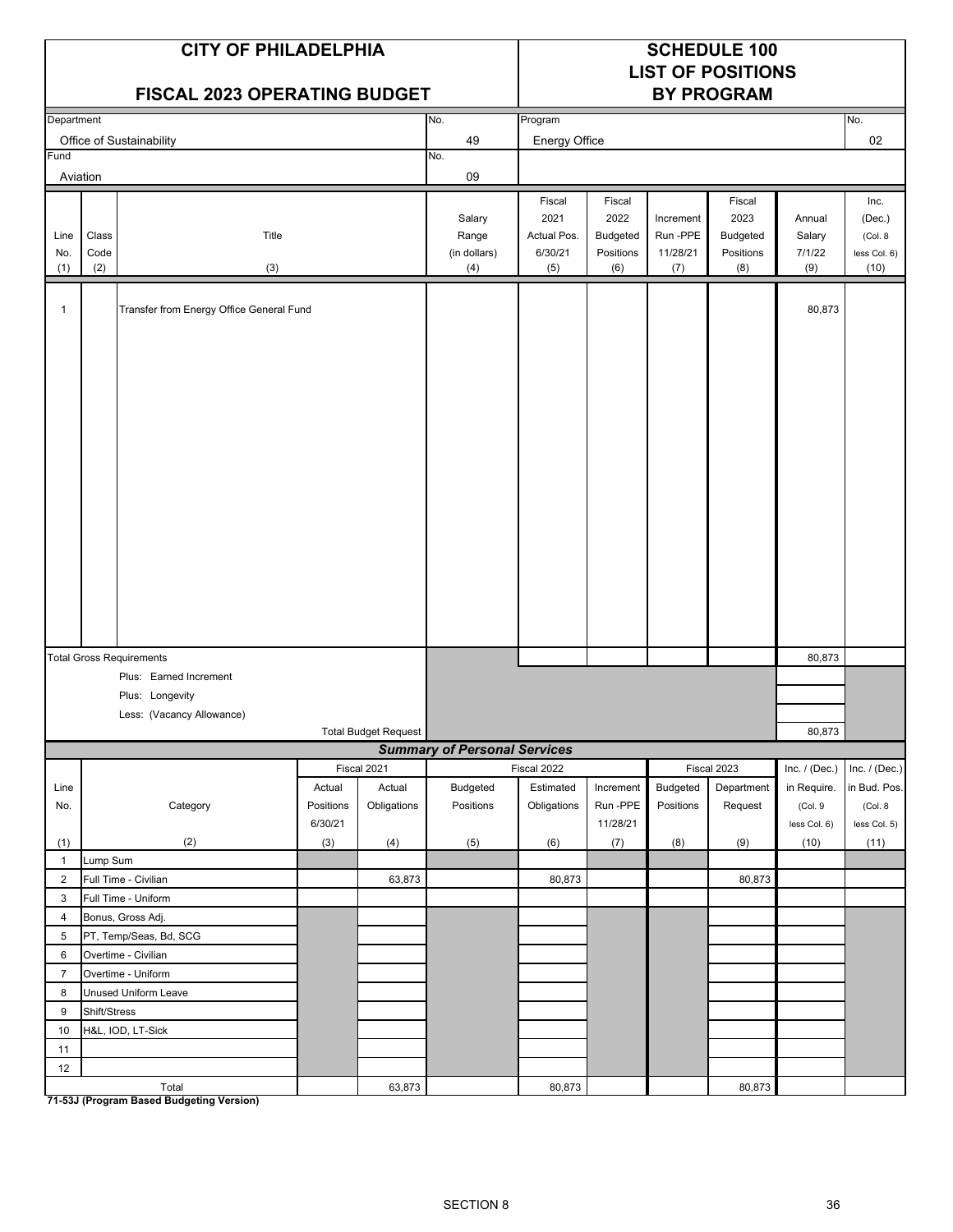### **CITY OF PHILADELPHIA SCHEDULE 200**

# **PURCHASE OF SERVICES**

### **FISCAL 2023 OPERATING BUDGET**

| Department |                                                  | No.                                        | Program              |             |              | No.        |
|------------|--------------------------------------------------|--------------------------------------------|----------------------|-------------|--------------|------------|
|            | Office of Sustainability                         | 49                                         | <b>Energy Office</b> |             |              | 02         |
| Fund       |                                                  | No.                                        |                      |             |              |            |
| Aviation   |                                                  | 09                                         |                      |             |              |            |
|            |                                                  | Fiscal 2021                                | Fiscal 2022          | Fiscal 2022 | Fiscal 2023  | Increase   |
| Code       | Description                                      | Actual                                     | Original             | Estimated   | Departmental | or         |
|            |                                                  | Obligations                                | Appropriations       | Obligations | Request      | (Decrease) |
| (1)        | (2)                                              | (3)                                        | (4)                  | (5)         | (6)          | (7)        |
|            |                                                  | <b>Schedule 200 - Purchase of Services</b> |                      |             |              |            |
| 201        | Cleaning & Laundering                            |                                            |                      |             |              |            |
| 202        | <b>Janitorial Services</b>                       |                                            |                      |             |              |            |
| 205        | Refuse, Garbage, Silt and Sludge Removal         |                                            |                      |             |              |            |
| 209        | Telephone & Communication                        |                                            |                      |             |              |            |
| 210        | <b>Postal Services</b>                           |                                            |                      |             |              |            |
| 211        | Transportation                                   |                                            |                      |             |              |            |
| 215        | Licenses, Permits & Inspection Charges           |                                            |                      |             |              |            |
| 216        | Commercial off the Shelf Software Licenses       |                                            |                      |             |              |            |
| 220        | <b>Electric Current</b>                          | 24,000                                     | 30,000               | 30,000      | 30,000       |            |
| 221        | <b>Gas Services</b>                              |                                            |                      |             |              |            |
| 222        | Steam for Heating                                |                                            |                      |             |              |            |
| 230        | Meals (non-travel) & Official Entertaining       |                                            |                      |             |              |            |
| 231        | <b>Overtime Meals</b>                            |                                            |                      |             |              |            |
| 240        | Advertising & Promotional Activities             |                                            |                      |             |              |            |
| 250        | <b>Professional Services</b>                     |                                            |                      |             |              |            |
| 251        | Professional Svcs. - Information Technology      |                                            |                      |             |              |            |
| 252        | Accounting & Auditing Services                   |                                            |                      |             |              |            |
| 253        | <b>Legal Services</b>                            |                                            |                      |             |              |            |
| 254        | Mental Health & Intellectual Disability Services |                                            |                      |             |              |            |
| 255        | <b>Dues</b>                                      |                                            |                      |             |              |            |
| 256        | Seminar & Training Sessions                      |                                            |                      |             |              |            |
| 257        | Architectural & Engineering Services             |                                            |                      |             |              |            |
| 258        | <b>Court Reporters</b>                           |                                            |                      |             |              |            |
| 259        | <b>Arbitration Fees</b>                          |                                            |                      |             |              |            |
| 260        | Repair & Maintenance Charges                     |                                            |                      |             |              |            |
| 261        | Repaving, Repairing & Resurfacing Streets        |                                            |                      |             |              |            |
| 262        | Demolition of Buildings                          |                                            |                      |             |              |            |
| 264        | Abatement of Nuisances                           |                                            |                      |             |              |            |
| 265        | Rehabilitation of Property                       |                                            |                      |             |              |            |
| 266        | Maint. & Support - Comp. Hardware & Software     |                                            |                      |             |              |            |
| 275        | Juror Fees                                       |                                            |                      |             |              |            |
| 276        | Juror Expenses                                   |                                            |                      |             |              |            |
| 277        | <b>Witness Fees</b>                              |                                            |                      |             |              |            |
| 280        | Insurance & Official Bonds                       |                                            |                      |             |              |            |
| 282        | Lease Purchase - Computer Systems                |                                            |                      |             |              |            |
| 283        | Lease Purchase - Vehicles                        |                                            |                      |             |              |            |
| 284        | Ground & Building Rental                         |                                            |                      |             |              |            |
| 285        | Rents - Other                                    |                                            |                      |             |              |            |
| 286        | Rental of Parking Spaces                         |                                            |                      |             |              |            |
| 290        | Payments for Care of Individuals                 |                                            |                      |             |              |            |
| 295        | <b>Imprest Advances</b>                          |                                            |                      |             |              |            |
| 298        | Payments for Burials & Graves                    |                                            |                      |             |              |            |
| 299        | Other Expenses (not otherwise classified)        |                                            |                      |             |              |            |
|            |                                                  |                                            |                      |             |              |            |
|            |                                                  |                                            |                      |             |              |            |
|            |                                                  |                                            |                      |             |              |            |
|            | Total                                            | 24,000                                     | 30,000               | 30,000      | 30,000       |            |
| 74.001(B)  |                                                  |                                            |                      |             |              |            |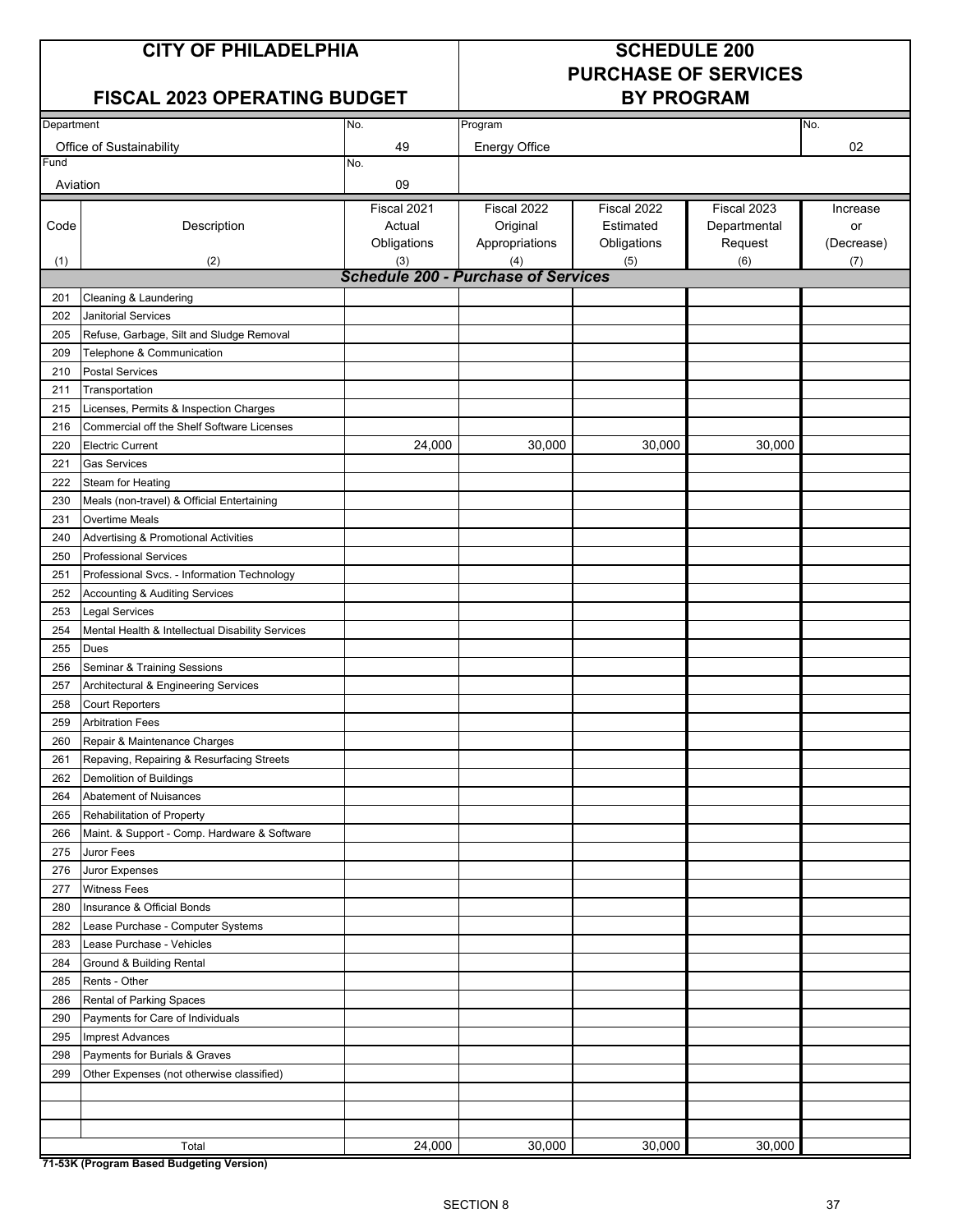|                         | <b>CITY OF PHILADELPHIA</b><br>FISCAL 2023 OPERATING BUDGET      |                                      |                                          | <b>SUPPORTING DETAIL:</b><br><b>CLASSES OTHER THAN</b><br>250s AND 290, BY PROGRAM |                                      |                                                                                                    |  |  |
|-------------------------|------------------------------------------------------------------|--------------------------------------|------------------------------------------|------------------------------------------------------------------------------------|--------------------------------------|----------------------------------------------------------------------------------------------------|--|--|
| Department              |                                                                  |                                      | No.                                      | Program                                                                            |                                      | No.                                                                                                |  |  |
| Fund                    | Office of Sustainability                                         |                                      | 49<br>No.                                | Energy Office                                                                      |                                      | $02\,$                                                                                             |  |  |
|                         | Aviation                                                         |                                      | 09                                       |                                                                                    |                                      |                                                                                                    |  |  |
| Minor<br>Object<br>Code | Name of Contractor<br>or Provider                                | Fiscal 2021<br>Actual<br>Obligations | Fiscal 2022<br>Original<br>Appropriation | Fiscal 2022<br>Estimated<br>Obligations                                            | Fiscal 2023<br>Department<br>Request | Describe purpose or scope of<br>service provided. Include, if<br>applicable, unit cost of service. |  |  |
|                         | <b>Electric Current</b><br>0220 EnergyCAP, Inc.<br>Total 0220's: | 24,000<br>24,000                     | 30,000<br>30,000                         | 30,000<br>30,000                                                                   | 30,000                               | 30,000 Maintenance & Hosting                                                                       |  |  |
|                         |                                                                  |                                      |                                          |                                                                                    |                                      |                                                                                                    |  |  |
|                         |                                                                  |                                      |                                          |                                                                                    |                                      |                                                                                                    |  |  |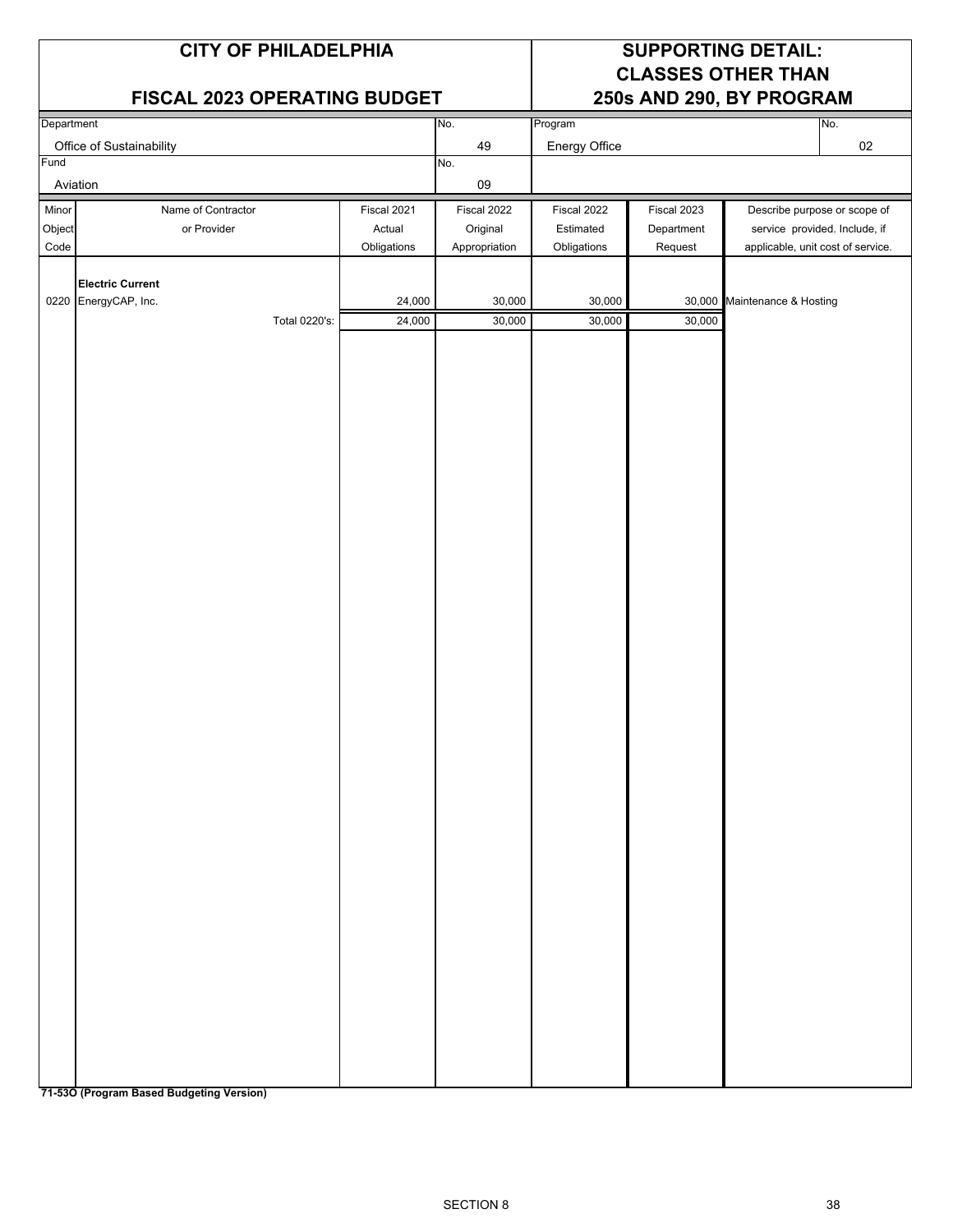| <b>CITY OF PHILADELPHIA</b><br><b>FISCAL 2023 OPERATING BUDGET</b>                                                                                                                                                                                                                                                                                                                                                                                                                                                                                                                                                                                      |     | <b>PERFORMANCE MEASURES</b> |                                                        |              |             |  |  |  |
|---------------------------------------------------------------------------------------------------------------------------------------------------------------------------------------------------------------------------------------------------------------------------------------------------------------------------------------------------------------------------------------------------------------------------------------------------------------------------------------------------------------------------------------------------------------------------------------------------------------------------------------------------------|-----|-----------------------------|--------------------------------------------------------|--------------|-------------|--|--|--|
| Department                                                                                                                                                                                                                                                                                                                                                                                                                                                                                                                                                                                                                                              | No. | Program                     |                                                        | No.          |             |  |  |  |
| Office of Sustainability                                                                                                                                                                                                                                                                                                                                                                                                                                                                                                                                                                                                                                |     | 49 Climate Resilience       |                                                        |              | 03          |  |  |  |
|                                                                                                                                                                                                                                                                                                                                                                                                                                                                                                                                                                                                                                                         |     | <b>Program Description</b>  |                                                        |              |             |  |  |  |
| The Climate Resilience program leads the City's effort to prepare Philadelphia for climate change's unprecedented challenge by developing<br>actionable climate risk information, advancing policy and programmatic transformations, and stewarding place-based, community-led<br>initiatives.                                                                                                                                                                                                                                                                                                                                                          |     |                             |                                                        |              |             |  |  |  |
|                                                                                                                                                                                                                                                                                                                                                                                                                                                                                                                                                                                                                                                         |     | <b>Program Objectives</b>   |                                                        |              |             |  |  |  |
| address climate inequities experienced by specific communities as part of a broader framework for rectifying historic and current social,<br>economic, and environmental injustice.<br>Lay the groundwork for the strategic direction and launch of the Philadelphia Panel on Climate Science and Research which will develop and<br>deploy actionable climate risk information to guide City of Philadelphia planning and operational processes.<br>-Support the Environmental Justice Advisory Commission in completing a strategic planning process to set strategic priorities and develop an<br>operational model aligned with its current vision. |     |                             |                                                        |              |             |  |  |  |
|                                                                                                                                                                                                                                                                                                                                                                                                                                                                                                                                                                                                                                                         |     | <b>Performance Measures</b> |                                                        |              |             |  |  |  |
|                                                                                                                                                                                                                                                                                                                                                                                                                                                                                                                                                                                                                                                         |     | Fiscal 2021                 | Fiscal 2022                                            | Fiscal 2022  | Fiscal 2023 |  |  |  |
| Description                                                                                                                                                                                                                                                                                                                                                                                                                                                                                                                                                                                                                                             |     | Year-End                    | Year-to-Date                                           | Target       | Target      |  |  |  |
|                                                                                                                                                                                                                                                                                                                                                                                                                                                                                                                                                                                                                                                         |     |                             | $(Q1 + Q2)$                                            |              |             |  |  |  |
| (1)                                                                                                                                                                                                                                                                                                                                                                                                                                                                                                                                                                                                                                                     |     | (2)                         | (3)                                                    | (4)          | (5)         |  |  |  |
| Number of municipal projects that embed climate resilience-                                                                                                                                                                                                                                                                                                                                                                                                                                                                                                                                                                                             |     | not available               | Prior Year Data is Prior Year Data is<br>not available |              |             |  |  |  |
| building activities that reduce identified vulnerabilities<br>Climate Resilience performance measures are new and therefore prior year data is not available. Municipal projects refers to                                                                                                                                                                                                                                                                                                                                                                                                                                                              |     |                             |                                                        | Set baseline | 2           |  |  |  |
| Comments<br>capital projects.                                                                                                                                                                                                                                                                                                                                                                                                                                                                                                                                                                                                                           |     |                             |                                                        |              |             |  |  |  |
| Total funding made available to address inequities that climate                                                                                                                                                                                                                                                                                                                                                                                                                                                                                                                                                                                         |     |                             | Prior Year Data is Prior Year Data is                  |              |             |  |  |  |
| impacts exacerbate and build capacity for community resilience                                                                                                                                                                                                                                                                                                                                                                                                                                                                                                                                                                                          |     | not available               | not available                                          | Set baseline | \$75,000    |  |  |  |
| Comments Climate Resilience performance measures are new and therefore prior year data is not available.                                                                                                                                                                                                                                                                                                                                                                                                                                                                                                                                                |     |                             |                                                        |              |             |  |  |  |
| Number of place-based initiatives that increase adaptive capacity<br>and/or reduce exposure risk to climate impact through<br>collaborative partnerships and community-based management<br>Climate Resilience performance measures are new and therefore prior year data is not available.<br>Comments:                                                                                                                                                                                                                                                                                                                                                 |     | not available               | Prior Year Data is Prior Year Data is<br>not available | Set baseline | 2           |  |  |  |
|                                                                                                                                                                                                                                                                                                                                                                                                                                                                                                                                                                                                                                                         |     |                             |                                                        |              |             |  |  |  |
|                                                                                                                                                                                                                                                                                                                                                                                                                                                                                                                                                                                                                                                         |     |                             |                                                        |              |             |  |  |  |
| Comments:                                                                                                                                                                                                                                                                                                                                                                                                                                                                                                                                                                                                                                               |     |                             |                                                        |              |             |  |  |  |
| 71-53EZ (Program Based Budgeting Version)                                                                                                                                                                                                                                                                                                                                                                                                                                                                                                                                                                                                               |     |                             |                                                        |              |             |  |  |  |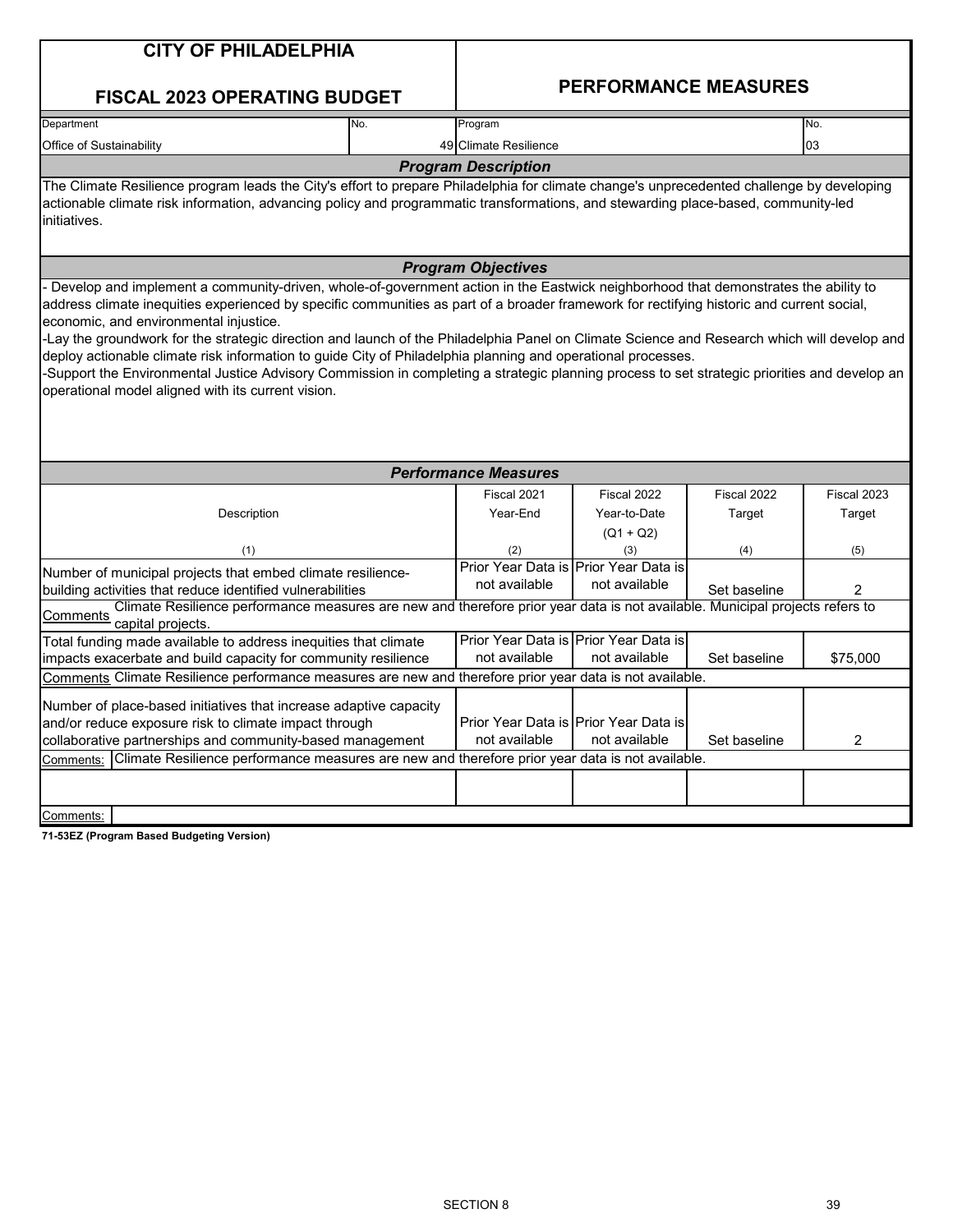### **PROGRAM SUMMARY - ALL FUNDS**

### **FISCAL 2023 OPERATING BUDGET**

| Department   |                              | No.                     | Program                                       |                     |                 | No.                 |
|--------------|------------------------------|-------------------------|-----------------------------------------------|---------------------|-----------------|---------------------|
|              | Office of Sustainability     | 49                      | Office of Climate Resilience                  |                     |                 | 03                  |
|              |                              |                         | <b>Summary by Fund</b>                        |                     |                 |                     |
|              |                              | Fiscal 2021             | Fiscal 2022                                   | Fiscal 2022         | Fiscal 2023     | Increase            |
| Fund         | Fund                         | Actual                  | Original                                      | Estimated           | Proposed        | or                  |
| No.          |                              | Obligations             | Appropriations                                | Obligations         | <b>Budget</b>   | (Decrease)          |
| (1)          | (2)                          | (3)                     | (4)                                           | (5)                 | (6)             | (7)                 |
| 01           | General                      |                         |                                               |                     | 257,000         | 257,000             |
|              |                              |                         |                                               |                     |                 |                     |
|              |                              |                         |                                               |                     |                 |                     |
|              |                              |                         |                                               |                     |                 |                     |
|              |                              |                         |                                               |                     |                 |                     |
|              | Total                        |                         |                                               |                     | 257,000         | 257,000             |
|              |                              |                         | <b>Summary of Full Time Positions by Fund</b> |                     |                 |                     |
| Fund         |                              | <b>Actual Positions</b> | Fiscal 2022                                   | Fiscal 2022         | Fiscal 2023     | Inc. $/$ (Dec.)     |
| No.          | Fund                         | 6/30/21                 | Budgeted                                      | PPE 11/28/21        | <b>Budgeted</b> | (Col. 6 less 4)     |
| (1)          | (2)                          | (3)                     | (4)                                           | (5)                 | (6)             | (7)                 |
| 01           | General                      |                         |                                               |                     | 4               | 4                   |
|              |                              |                         |                                               |                     |                 |                     |
|              |                              |                         |                                               |                     |                 |                     |
|              |                              |                         |                                               |                     |                 |                     |
|              |                              |                         |                                               |                     |                 |                     |
|              | <b>Total Full Time</b>       |                         |                                               |                     | 4               | 4                   |
|              |                              |                         | <b>Summary of Non-Tax Revenues by Fund</b>    |                     |                 |                     |
|              |                              | Fiscal 2021             | Fiscal 2022                                   | Fiscal 2022         | Fiscal 2023     | Increase            |
| Fund         | Fund                         | Actual                  | Original                                      | Estimated           | Proposed        | or                  |
| No.          |                              | Revenues                | <b>Budget</b>                                 | Obligations         | <b>Budget</b>   | (Decrease)          |
| (1)          | (2)                          | (3)                     | (4)                                           | (5)                 | (6)             | (7)                 |
|              |                              |                         |                                               |                     |                 |                     |
|              |                              |                         |                                               |                     |                 |                     |
|              |                              |                         |                                               |                     |                 |                     |
|              |                              |                         |                                               |                     |                 |                     |
|              |                              |                         |                                               |                     |                 |                     |
|              | Total                        |                         |                                               |                     |                 |                     |
|              |                              |                         | <b>Selected Associated Capital Projects</b>   |                     |                 |                     |
| Dept.        |                              | Carry                   | Fiscal 2022                                   | Fiscal 2022         | Fiscal 2023     | Fiscal 2023         |
| Where        | Description                  | Forward                 | Original Approp.                              | Original Approp.    | Proposed Budget | Proposed Bdgt       |
| Appropriated |                              |                         | (GO Only)                                     | (All Other Sources) | (GO Only)       | (All Other Sources) |
| (1)          | (2)                          | (3)                     | (4)                                           | (5)                 | (6)             | (7)                 |
|              |                              |                         |                                               |                     |                 |                     |
|              |                              |                         |                                               |                     |                 |                     |
|              |                              |                         |                                               |                     |                 |                     |
|              |                              |                         |                                               |                     |                 |                     |
|              |                              |                         |                                               |                     |                 |                     |
|              | Total                        |                         |                                               |                     |                 |                     |
|              |                              |                         | <b>Selected Associated Operating Costs</b>    |                     |                 |                     |
| Dept.        |                              | Fiscal 2021             | Fiscal 2022                                   | Fiscal 2022         | Fiscal 2023     | Increase            |
| Where        | Description                  | Calculated              | Calculated                                    | Calculated          | Calculated      | or                  |
| Appropriated |                              | Obligations             | Appropriations                                | Obligations         | <b>Budget</b>   | (Decrease)          |
| (1)          | (2)                          | (3)                     | (4)                                           | (5)                 | (6)             | (7)                 |
| Finance      | Employee Benefits - Civilian |                         |                                               |                     | 101,489         | 101,489             |
| Finance      | Employee Benefits - Uniform  |                         |                                               |                     |                 |                     |
|              | Total                        |                         |                                               |                     | 101,489         | 101,489             |
|              |                              |                         |                                               |                     |                 |                     |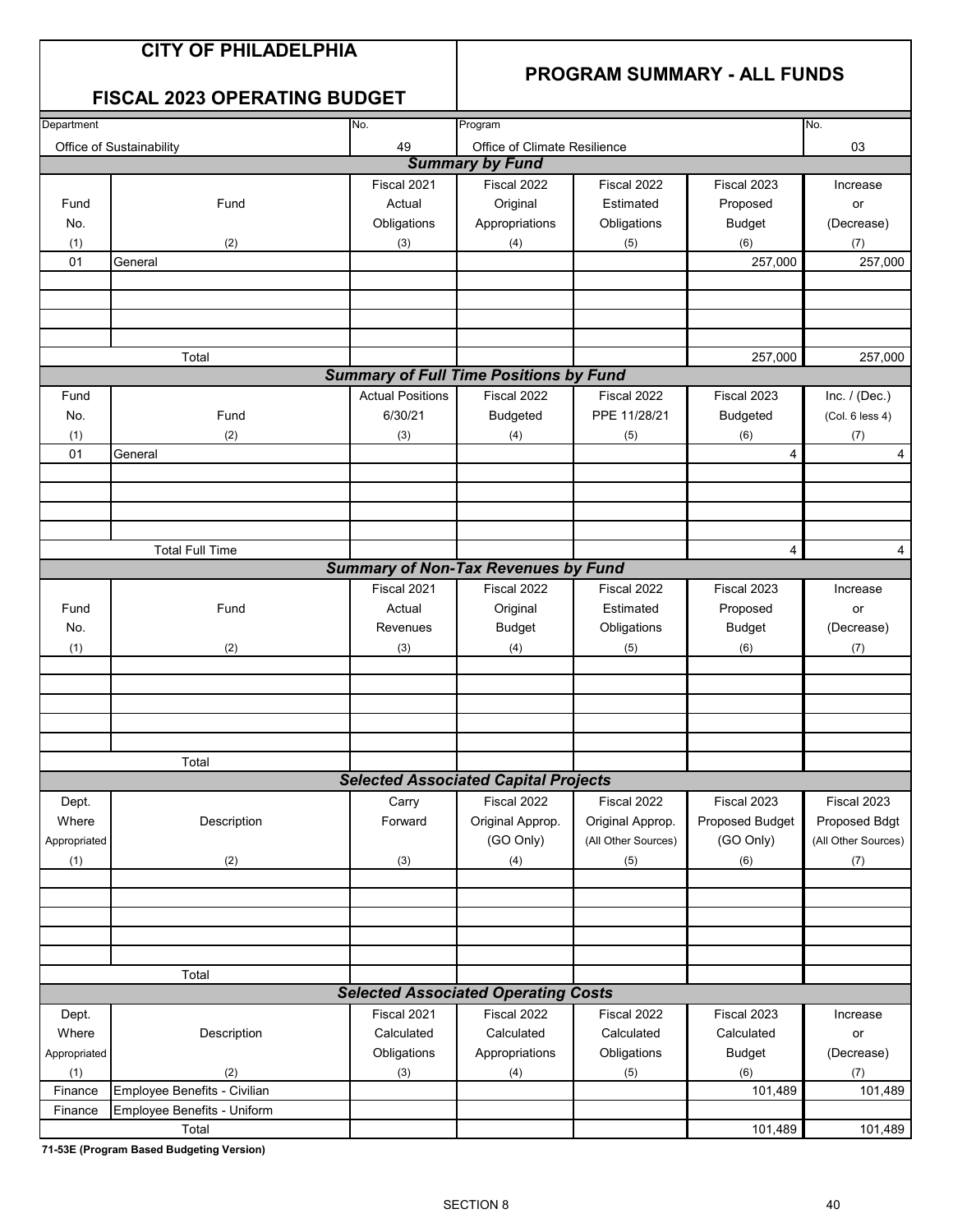### **PROGRAM SUMMARY**

### **FISCAL 2023 OPERATING BUDGET**

| Department |                                      | No.                                                 | Program                      |              |                 | No.        |
|------------|--------------------------------------|-----------------------------------------------------|------------------------------|--------------|-----------------|------------|
|            | Office of Sustainability             | 49                                                  | Office of Climate Resilience |              |                 | 03         |
| Fund       |                                      | No.                                                 |                              |              |                 |            |
| General    |                                      | 01                                                  |                              |              |                 |            |
|            |                                      |                                                     | <b>Summary by Class</b>      |              |                 |            |
|            |                                      | Fiscal 2021                                         | Fiscal 2022                  | Fiscal 2022  | Fiscal 2023     | Increase   |
| Class      | Description                          | Actual                                              | Original                     | Estimated    | Proposed        | or         |
|            |                                      | Obligations                                         | Appropriations               | Obligations  | <b>Budget</b>   | (Decrease) |
| (1)        | (2)                                  | (3)                                                 | (4)                          | (5)          | (6)             | (7)        |
| 100        | Employee Compensation                |                                                     |                              |              |                 |            |
| a)         | <b>Personal Services</b>             |                                                     |                              |              | 257,000         | 257,000    |
| b)         | <b>Employee Benefits</b>             |                                                     |                              |              |                 |            |
| 200        | <b>Purchase of Services</b>          |                                                     |                              |              |                 |            |
| 300        | <b>Materials and Supplies</b>        |                                                     |                              |              |                 |            |
| 400        | Equipment                            |                                                     |                              |              |                 |            |
| 500        | Contributions, Indemnities and Taxes |                                                     |                              |              |                 |            |
| 700        | <b>Debt Service</b>                  |                                                     |                              |              |                 |            |
| 800        | Payments to Other Funds              |                                                     |                              |              |                 |            |
| 900        | Advances and Misc. Payments          |                                                     |                              |              |                 |            |
|            | Total                                |                                                     |                              |              | 257,000         | 257,000    |
|            |                                      |                                                     | <b>Summary of Positions</b>  |              |                 |            |
|            |                                      | Actual                                              | Fiscal 2022                  | Increment    | Fiscal 2023     | Increase   |
|            |                                      | Positions                                           | <b>Budgeted</b>              | Run          | <b>Budgeted</b> | or         |
| Code       | Category                             | 6/30/21                                             | Positions                    | PPE 11/28/21 | Positions       | (Decrease) |
| (1)        | (2)                                  | (3)                                                 | (4)                          | (5)          | (6)             | (7)        |
| 101        | Full Time - Civilian                 |                                                     |                              |              | $\overline{4}$  | 4          |
| 105        | Full Time - Uniform                  |                                                     |                              |              |                 |            |
|            | Total                                |                                                     |                              |              | $\overline{4}$  | 4          |
|            |                                      | <b>Selected Associated Non-Tax Revenues by Type</b> |                              |              |                 |            |
|            |                                      | Fiscal 2021                                         | Fiscal 2022                  | Fiscal 2022  | Fiscal 2023     | Increase   |
|            | Description                          | Actual                                              | Original                     | Estimate     | Proposed        | or         |
|            |                                      | Revenues                                            | <b>Budget</b>                | Obligations  | <b>Budget</b>   | (Decrease) |
|            | (1)                                  | (2)                                                 | (3)                          | (4)          | (5)             | (6)        |
|            | Local (Non-Governmental)             |                                                     |                              |              |                 |            |
| Federal    |                                      |                                                     |                              |              |                 |            |
| State      |                                      |                                                     |                              |              |                 |            |
|            | Other Governments                    |                                                     |                              |              |                 |            |
|            | Other Funds of the City              |                                                     |                              |              |                 |            |
|            | Total                                |                                                     |                              |              |                 |            |